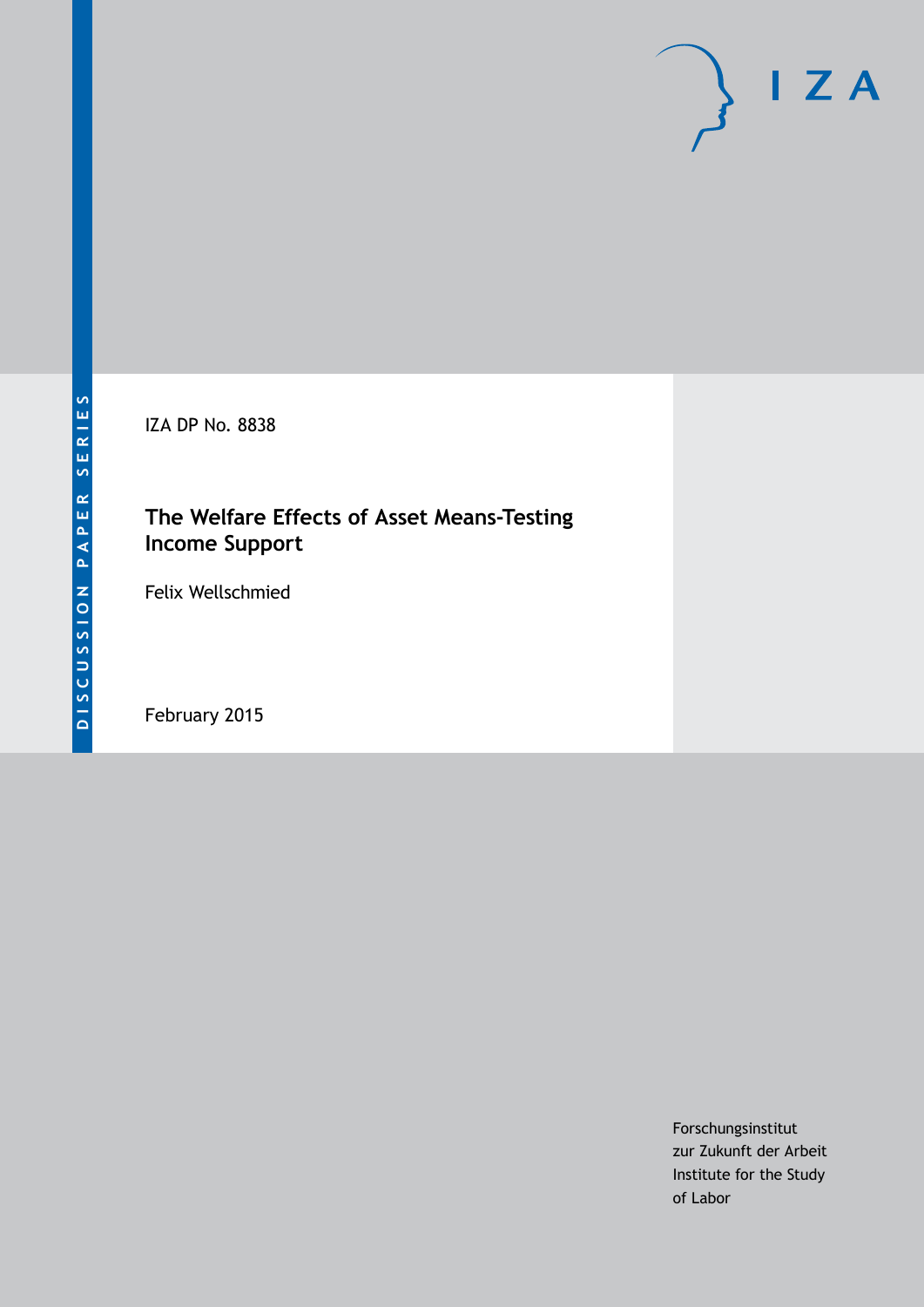# **The Welfare Effects of Asset Means-Testing Income Support**

## **Felix Wellschmied**

*Universidad Carlos III de Madrid and IZA*

### Discussion Paper No. 8838 February 2015

IZA

P.O. Box 7240 53072 Bonn **Germany** 

Phone: +49-228-3894-0 Fax: +49-228-3894-180 E-mail: [iza@iza.org](mailto:iza@iza.org)

Any opinions expressed here are those of the author(s) and not those of IZA. Research published in this series may include views on policy, but the institute itself takes no institutional policy positions. The IZA research network is committed to the IZA Guiding Principles of Research Integrity.

The Institute for the Study of Labor (IZA) in Bonn is a local and virtual international research center and a place of communication between science, politics and business. IZA is an independent nonprofit organization supported by Deutsche Post Foundation. The center is associated with the University of Bonn and offers a stimulating research environment through its international network, workshops and conferences, data service, project support, research visits and doctoral program. IZA engages in (i) original and internationally competitive research in all fields of labor economics, (ii) development of policy concepts, and (iii) dissemination of research results and concepts to the interested public.

<span id="page-1-0"></span>IZA Discussion Papers often represent preliminary work and are circulated to encourage discussion. Citation of such a paper should account for its provisional character. A revised version may be available directly from the author.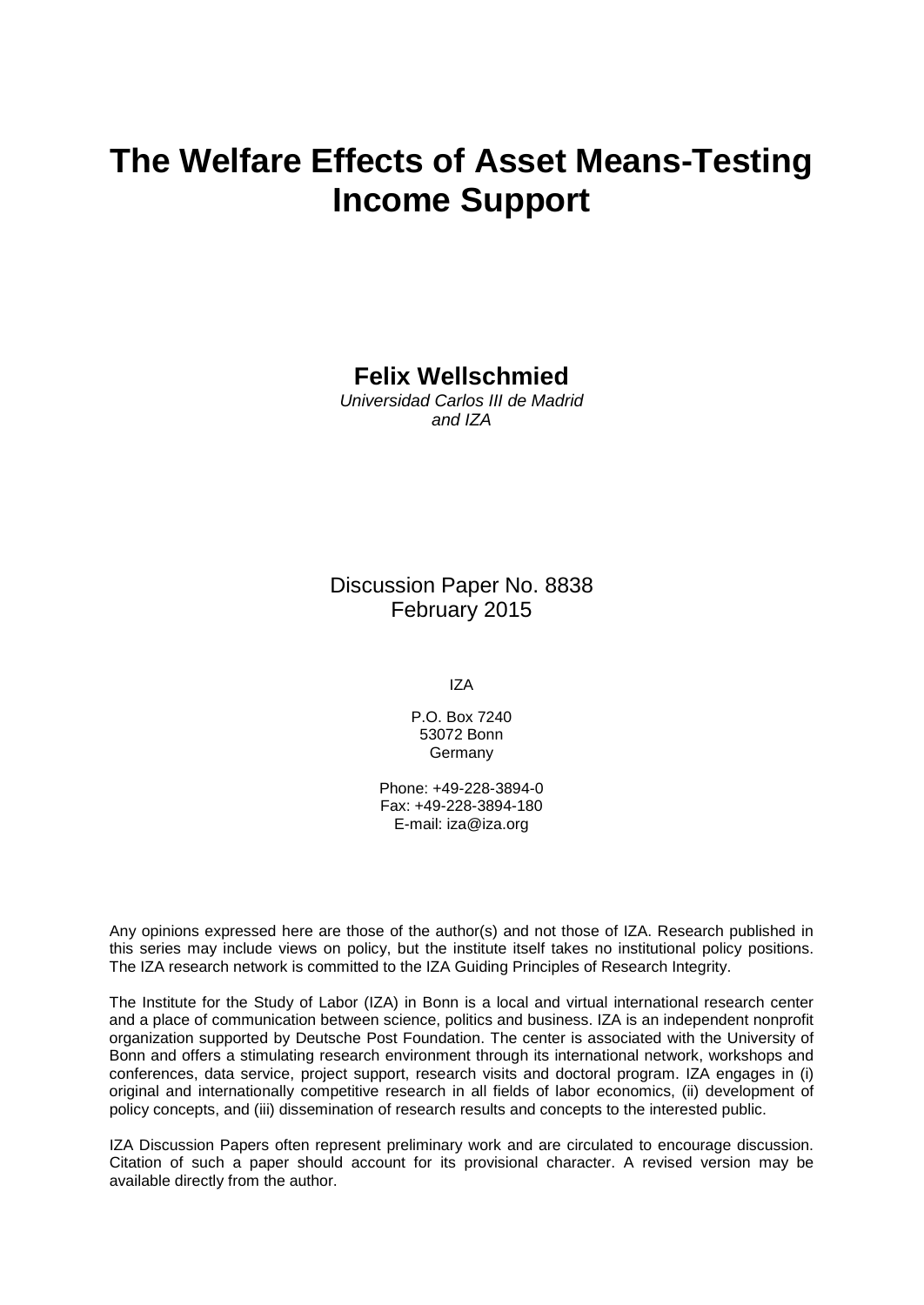IZA Discussion Paper No. 8838 February 2015

# **ABSTRACT**

# **The Welfare Effects of Asset Means-Testing Income Support[\\*](#page-1-0)**

This paper quantitatively determines the asset limit in income support programs which minimizes consumption volatility in a lifecycle model with incomplete markets and idiosyncratic earnings risk. An asset limit allows allocating transfers to those households with the highest utility gains from extra consumption. Moreover, it serves as substitute for history and age dependent taxation. However, a low limit provides incentives for high school dropouts to accumulate almost no wealth. Consequently, they miss self-insurance and suffer from high consumption volatility. For an unborn, these effects are optimally traded-off with an asset limit of \$145000.

JEL Classification: D91, I38, J26

Keywords: means-tested programs, public insurance, incomplete markets

Corresponding author:

Felix Wellschmied Universidad Carlos III de Madrid Calle Madrid 126 28903, Getafe Spain E-mail: [fwellsch@eco.uc3m.es](mailto:fwellsch@eco.uc3m.es)

\* I am thankful for comments from Rüdiger Bachmann, Christian Bayer, Andrew Clausen, Hans-Martin v. Gaudecker, Thomas Hintermaier, Mark Huggett, Alexander Kriwoluzky, Keith Kuester, Moritz Kuhn, Iourii Manovskii, Monika Merz, Michael Reiter, Petr Sedláček, Kjetil Storesletten, Volker Tjaden, and participants at the  $4<sup>th</sup>$  Ifo Conference on Macroeconomics and Survey Data, the 2012 Cologne Workshop on Macroeconomics, the 2013 European Macroeconomics Workshop, the Bundesbank/FU Workshop, the Federal Reserve Board, the Federal Reserve Bank of Philadelphia, the ZEW, and the Universities of Adelaide, Bonn, Carleton, Carlos III, Catolica de Chile, Missouri, Oslo, Queensland, and Vienna. I gratefully acknowledge support from the *Deutsche Forschungsgemeinschaft (DFG)* through the *Bonn Graduate School of Economics*.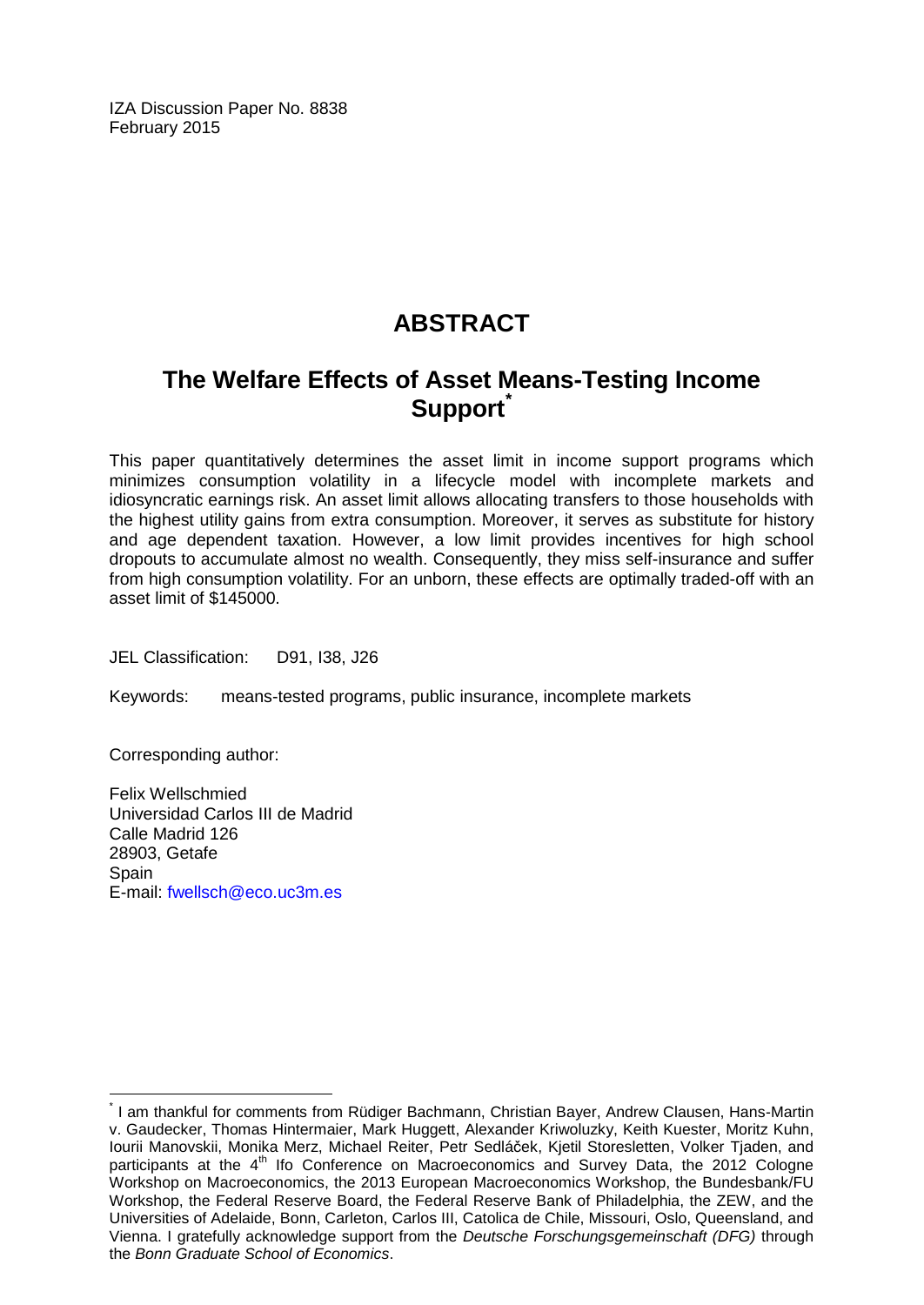### **1 Introduction**

Between 1996 and 2007, around 13 percent of US households received transfers from asset means-tested income support programs. For 40 percent of these households, these transfers were even the dominant source of income. The means-test assures that only households receive transfers which assets are below a certain limit, which was less than \$5000 in most US states. Means-testing imposes an implicit tax on savings. Households may impoverish themselves and miss private means to finance consumption after poor labor market outcomes or during retirement. Partly driven by these concerns, recent reforms greatly relaxed the asset means-test (see Federal Budget, 2011). However, some level of means-testing may actually increase social welfare, because it allocates transfers to those households which have the largest utility gains.

This paper computes the asset limit which leads to the lowest consumption volatility in a life-cycle framework with persistent earnings shocks and transitory but large shocks arising from non-employment. I identify the earnings process in micro data from the *Survey of Income and Program Participation* (SIPP) and parametrize it in a structural, small open economy model with incomplete markets. The framework implies three reasons for the policy maker to invoke a means-test. First, because households use assets as self-insurance, those with few assets have the highest utility gains from transfers. Second, a means-test serves as a partial substitute for history dependent taxation. As households run down assets after repeated poor labor market outcomes, a means-test allows targeting transfers towards households with persistent, instead of transitory, low earnings. Third, the life-cycle dimension implies welfare gains from age specific transfers. Young households have many household members and expected future earnings growth. This creates incentives providing more transfers early in life. Because these households tend to have low assets, a meanstest achieves exactly this. The optimal policy has to weight these gains from the means-test against the savings distortions that it inflicts.

I show that the strength of the distortions depends on a household's education (earnings potential) and age. As in the more stylized model of Hubbard et al. (1994, 1995), those with low education are the most likely to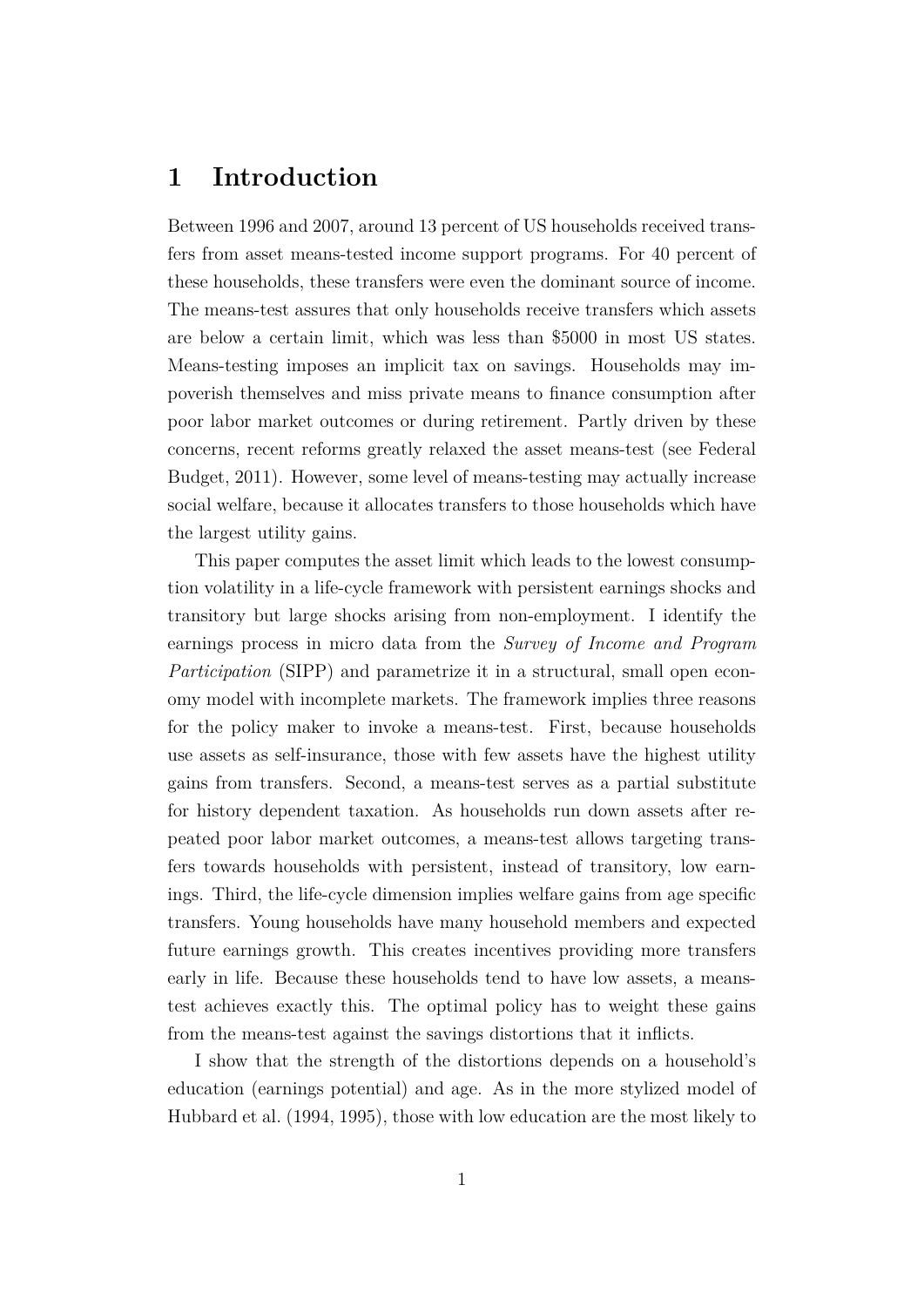pass the earnings-test; thus, they have the weakest incentives accumulating assets. In my model, savings are less distorted than in their framework, because I allow for strictly positive asset limits, and households value bequest; hence, desire holding assets late in life. Nevertheless, throughout the life-cycle, at least 20 percent of high school dropouts have less than \$8000 in assets. Regarding the effect of age, elderly households react stronger to the means-test than prime-aged households because the latter aim accumulating assets for retirement and bequests.

My welfare measure, similar to Conesa et al. (2009), compares two unborn cohorts to whom the government provides the same amount of total transfers. One cohort is born when the government employs an asset means-test additional to an earnings test, and the other is born when transfers depend only on earnings. Thus, in the latter case, households under financial distress receive less transfers, there is no longer an implicit discrimination between persistent and transitory earnings losses, and no implicit age specific taxation. The reform keeps the total amount of transfers to each education group fixed. Therefore, it avoids welfare responses resulting from the desire of reallocation towards the low educated present in my framework.<sup>1</sup>

I start by studying the implications of abolishing the means-test of \$5000. An unborn household is willing to forgo 0*.*26 percent of life-time earnings to not abolish the means-test. Quantifying the different mechanisms, I find that an unborn household is willing to pay 0*.*3 percent of life-time earnings because the means-test allocates more transfers to young households and  $0.12$  percent for the implicit history dependence in transfers. Without these effects, the savings distortions would outweigh the insurance mechanisms from the means-test. The numbers hide much larger welfare effects at the disaggregated level. An unborn high school dropout is willing to forgo 5.6 percent of lifetime earnings to abolish the means-test. Contrary, higher educated households prefer not to abolish it.

Increasing the asset limit mitigates the adverse incentive effects for high school dropouts while preserving much of the insurance effect for the higher educated. Compared to no means-test, welfare is highest with an asset limit

<sup>1</sup>Recently, Heathcote et al. (2014) provide a discussion on the desirability to insure households against inequality of initial conditions.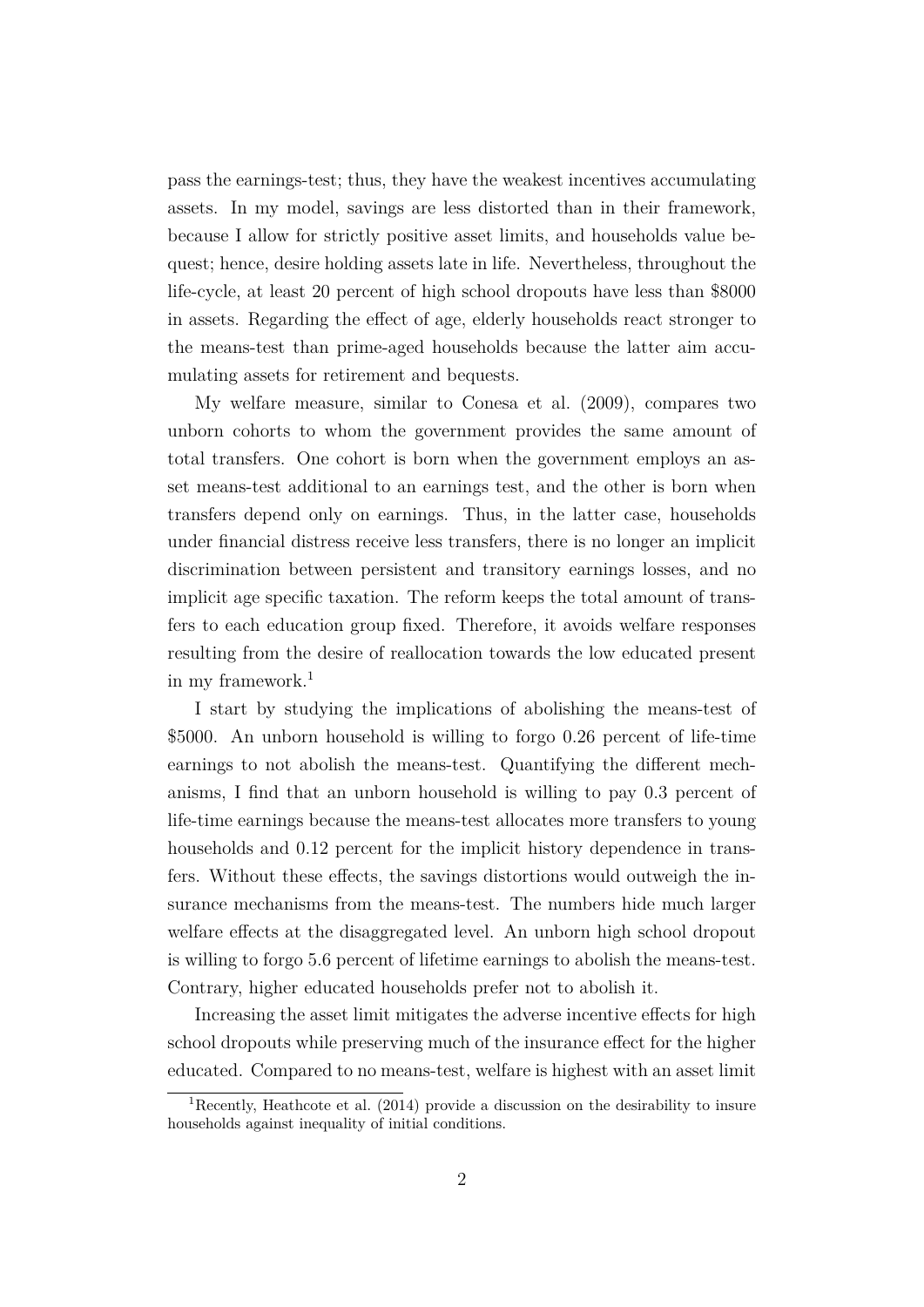of \$145000. An unborn household is willing to forgo 1.2 percent of lifetime earnings to not abolish it. Welfare starts decreasing again with even higher limits because there are relatively little gains left from making choices less distorted.

To lend validity to my welfare results, I demonstrate that the data is consistent with the incentive effects of the means-test. In line with available reduced form estimates, I find a statistically significant increase of savings of young households in response to a rise in the asset limit (see Powers, 1998), but an insignificant response for prime aged households (see Hurst and Ziliak, 2006). My simulation is also consistent with small reductions of total assets as a response to a rise in means-tested transfers (see Neumark and Powers, 1998; Ziliak, 2003). Qualitatively in line with the model predictions, at least 15 percent of households hold almost no assets at all ages in the data, and low asset holdings are concentrated at low educated households (see Dynan et al., 2004). Finally, the model is consistent with the finding of Blundell et al. (2008) that particularly consumption of households with low education responds to income shocks.

The welfare effects arise purely from changes in consumption volatility given exogenous earnings. This complements the existing literature which focuses on the response of labor supply to the means-test. Golosov and Tsyvinski (2006) study incentives to claim disability insurance, Rendahl (2012) the search behavior of the unemployed, and Pashchenko and Porapakkarm (2013) the labor force participation decision. Recent papers which study insurance effects of non-means-tested programs include Krueger and Kubler (2006) (Social Security) and Pavoni and Violante (2007) and Low et al. (2010) (unemployment insurance). I find that large transfers from these programs to households with low income become more desirable when means-testing is present in other support programs. The reason is that in the presence of the means-test more households fail accumulating sufficient assets to smooth transitory shocks and to prepare for the drop in earnings upon retirement.

The paper is structured as follows. Section **??** present the model. Section 2 provides intuition for the savings distortions. The section thereafter discusses the calibration of the model. Section 4 shows that the mechanisms of the model find support in the data. Section 5 conducts the welfare anal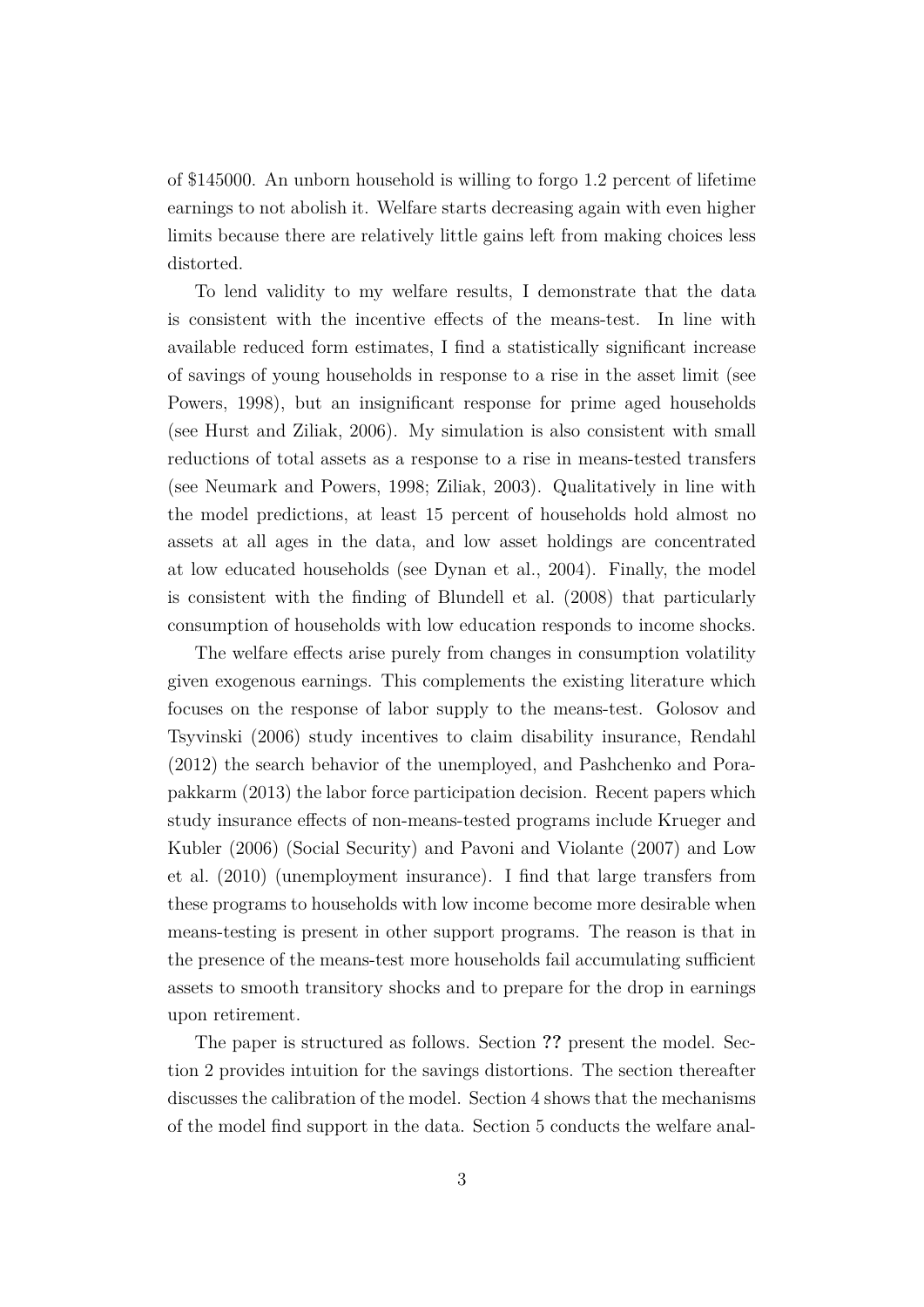ysis, and the final section conclude. I delegate additional information to an Appendix.<sup>2</sup>

This section specifies the model in which households make consumption decisions under risk. Insurance against the risk may come in form of private insurance, governmental insurance, or self-insurance by means of asset accumulation. With regard to private insurance, I assume that there is perfect insurance within the household, and I allow households to insure against earning changes of the "main earner". What matters for households' decisions is how much risk remains after governmental transfers which do not use an asset means-test. I explicitly model the largest of these programs. Finally, how much households are willing to reduce their assets as a response to the means-test depends on their desires for holding assets which are not for precautionary and retirement purposes. Hence, I explicitly model high health expenditures in old age and a bequest motive (see De Nardi et al., 2010).

# **1.1 Demographics, Labor Market Risk and Health Expenditures**

The economy is populated by a unit mass of households which make consumption decisions on a quarterly basis. A household dies in quarter *h* with probability  $\iota_h(\mu_1)$  and dies with certainty after *H* quarters.  $\mu_1$  is the exogenous education level (innate ability) of the household which I specify below. When a household dies, it is replaced by a newborn household. Similar to Scholz et al. (2006), household composition changes deterministically over the life-cycle. At age  $h$ , its size is given by  $N_h$ .

From the perspective of an unborn, a household faces three major types of earnings' risk. First, at labor market entry, it draws one of four permanent education level  $\mu_1$  (high school dropout, high school graduate, some college, and college). The predictable part of households' earnings evolves according to  $\mu_h = \mathcal{F}(\mu_1, h)$ . Second, until age  $H_{160}$  (65 years), the household faces shocks to its persistent earnings component,  $\varphi_h$ , which intendeds to capture the uncertainty from changes in households' labor-market

<sup>2</sup>The numerical routine and codes for the data are available from the author upon request.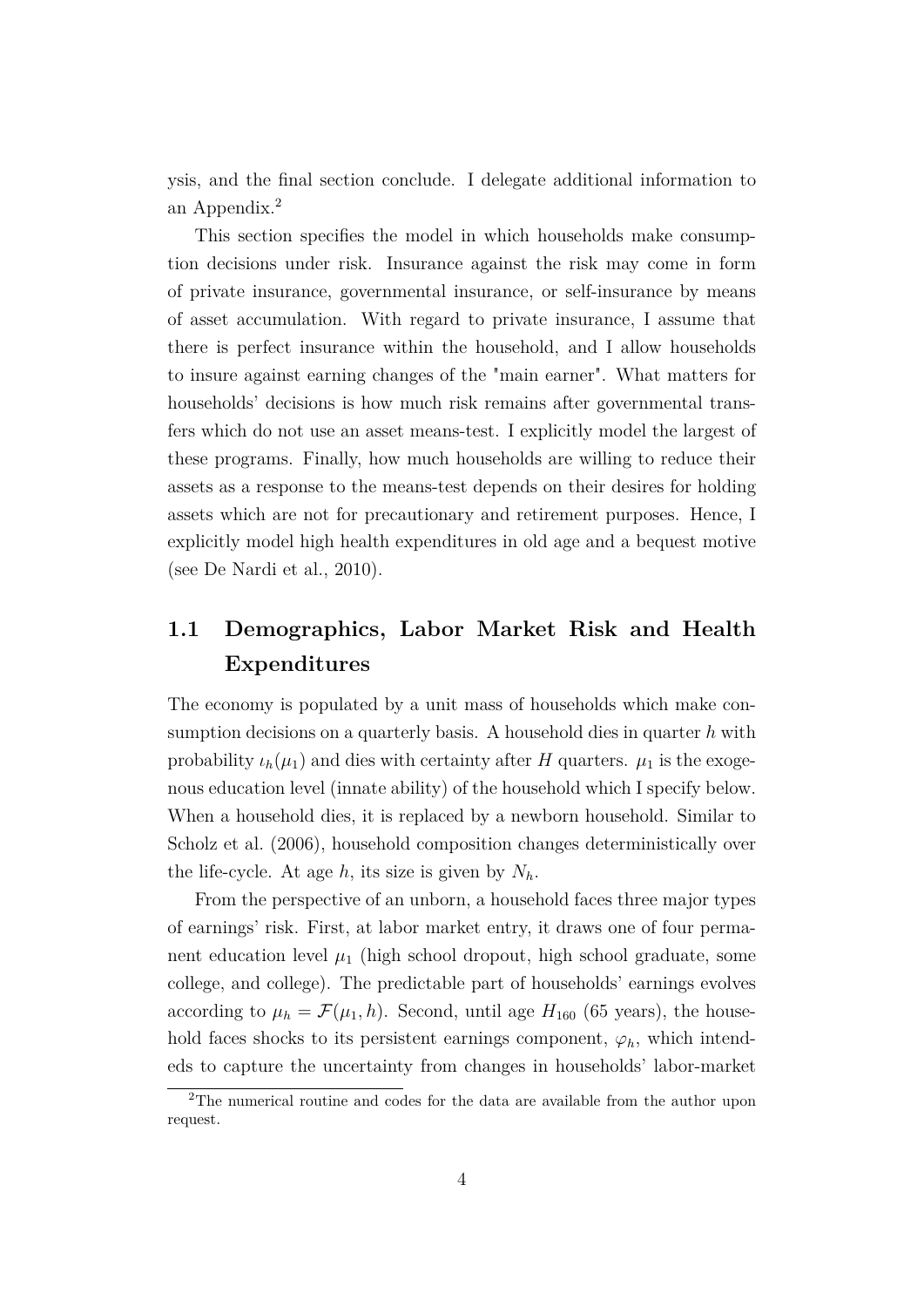possibilities.  $\varphi_h$  follows a mean-zero Markov process. When employed, a household's earnings are given by:

$$
ln(w_h) = \mu_h + \varphi_h
$$
  

$$
\pi_{j,k} = prob[\varphi_h = \varphi^k | \varphi_{h-1} = \varphi^j].
$$

From age  $H_{160} + 1$  onwards, a households' persistent earnings component remains unchanged:

$$
ln(w_h^r) = \mu_h + \varphi_{H_{160}+1}.
$$

Third, households face spells of non-employment. When employed, it moves to non-employment with probability  $\delta_h(\mu_1)$ . When non-employed, it finds a new job with probability  $\lambda_h(\mu_1)$ . The age component in these flow rates represents the gradual withdrawal of households from the labor market over the life-cycle. Representing household insurance against unemployment risk of the main earner, I allow for positive earnings during non-employment until age  $H_{160}$ :

$$
w_h^u = \gamma(\mu_1, h).
$$

From age  $H_{160} + 1$  onwards, households have to pay deterministic outof-pocket medical expenditures  $\mathcal{M}(\mu_h)$ . These expenditures depend on the education level of the household. This simple way of modeling exogenous health expenditures captures the fact that households with higher earnings choose to buy more medical services.

#### **1.2 Governmental Insurance and Private Pensions**

The government provides insurance against labor market and longevity risk. These insurance schemes come of two types: non-means-tested and asset means-tested insurance. Appendix A and Appendix B provide additional information on the amount of transfers and the role of labor market earnings for the non-means-tested and means-tested programs, respectively.<sup>3</sup>

<sup>3</sup>For more detailed information, Moffitt (2003) provides an excellent summary of means-tested programs.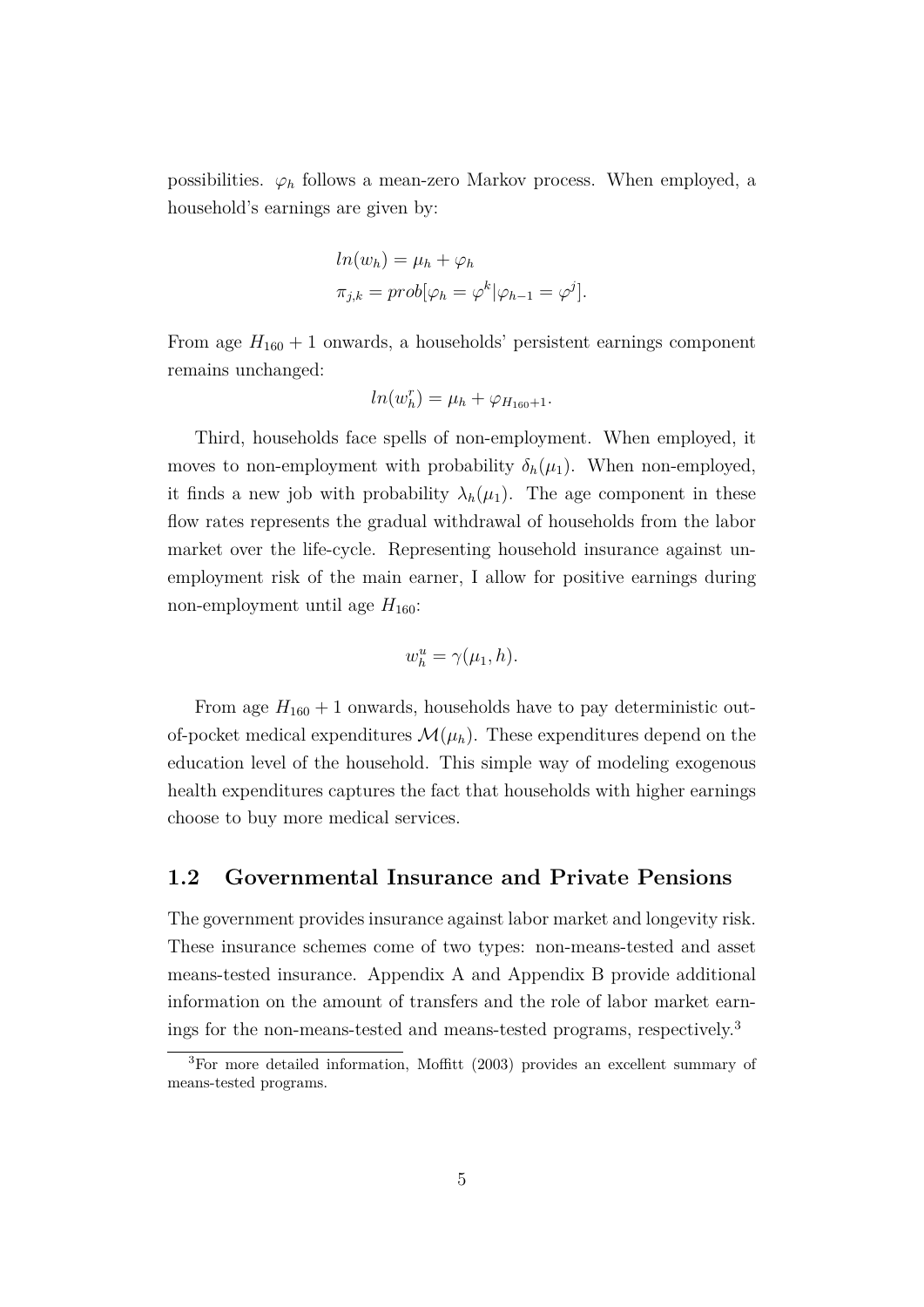#### **1.2.1 Non-Means-Tested Transfers**

For tractability, I simplify the Social Security legislation. Households claim this additional income with certainty at age  $H_{160} + 1$ , and I assume that the system replaces a constant fraction of a household's last earnings possibility:<sup>4</sup>  $S = \mathcal{S}(\mu_{H_{160}}, \varphi_{H_{160}})$ . Additionally, households may receive private pensions from age  $H_{160} + 1$  onwards. The wealth accumulated in private pensions does not count against the asset means-test. Therefore, it has similar saving incentives to Social Security. Similarly to the latter, I assume that pension payments depend only on the last earnings possibility instead of the history of earnings:  $P_h = \mathcal{P}(\mu_{H_{160}}, \varphi_{H_{160}}, h)$ .

Additionally, the government runs an non-employment insurance program before households reach the age of  $H_{160}$ . The insurance is supposed to mimic legislation in the US where benefits  $b<sub>h</sub>$  replace a constant fraction of earnings  $w_h$  subject to a cap of  $b^{max}.$ <sup>5</sup> The insurance is paid only temporarily, i.e., the period after the job loss:

$$
b_h = min\{\nu w_h, b^{max}\}.
$$

Another way of insuring households against earnings risk is the progressive income tax code. In formulating the problem, I assume households pay income taxes on labor market earnings up to age  $H_{160}$  and compute Social Security as a replacement rate of net earnings. Let  $\tau(w_h)$  denote the tax, which may be negative because of earned income tax credits. Then define

<sup>&</sup>lt;sup>4</sup>In reality, households may chose to claim benefits early. Moreover, replacement rates depend on a workers entire earnings history. An additional state variable makes the numerical approximation infeasible. The current modeling choice makes earnings shocks towards retirement very persistent; hence, leads to too strong consumption adjustments before retirement. It is unclear whether this makes means-testing more or less attractive. On the one hand, means-testing implies additional insurance in case of very poor outcomes before retirement. On the other hand, households hold fewer assets and cannot react to these poor outcomes by means of self-insurance.

<sup>5</sup>Strictly speaking, *w<sup>h</sup>* is never realized because the household is unemployed. The legislation conditions benefits on last period earnings. However, this would introduce an additional state variable into the problem. Given that  $\varphi_h$  is very persistent, current period earnings are very similar to past period earnings.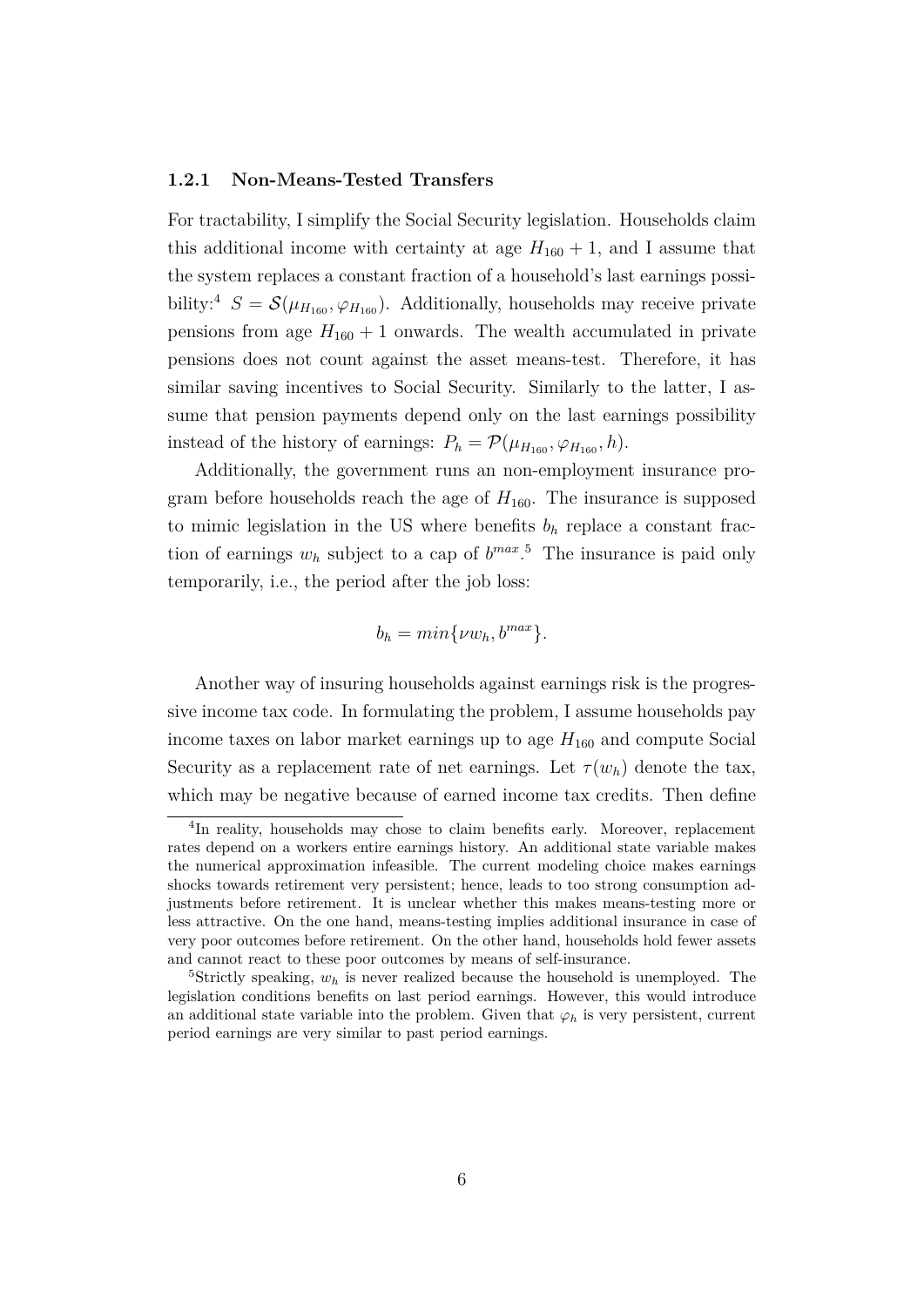total household gross and net earnings as:

$$
E_h^{gross} = w_h + w_h^u + b_h + w_h^r + S + P_h,
$$
  
\n
$$
E_h^{net} = w_h(1 - \tau(w_h)) + w_h^u + b_h + w_h^r + S + P_h.
$$

#### **1.2.2 Asset Means-Tested Transfers**

I make four simplifying assumptions with respect to the means-tested programs in place in the US at the beginning of the century. First, I assume that there is a 100% pick-up rate. Second, I calculate the dollar value of all in-kind transfers.<sup>6</sup> Third, the government can perfectly observe savings  $k_h$ <sup>7</sup>. Finally, I assume a common asset and earnings threshold for all programs.<sup>8</sup> While differences between the programs exist, categorical eligibility, and thereby common thresholds, became wide spread in 1996, which is the beginning of my sample period.

I set the earnings threshold  $E_h^{elig}$  $\frac{e^{i\ell t}g}{h}$  to the gross earnings test from the *Supplemental Nutrition Assistance Program* (*SNAP*). The eligibility threshold and the transfers depend on household age because household size varies over the life-cycle. Most states allow for liquid wealth of up to \$2000. However, a household's vehicle is usually excluded from the means-test. Therefore, I impose an asset limit  $\bar{a}$  of \$5000. Some states also allow allowances for a households' housing value. Housing might be less suited to insure against earnings shocks, but it may be important to finance consumption during retirement. Section 5.1.2 shows how the results change with different values of  $\bar{a}$ .

Two programs are available to households at all stages of their lifecycle. *SNAP* provides households with vouchers for food. The goal of the program is to make high quality nutrition food available to low income households. When eligible, the maximum amount of benefits is  $\overline{TR}_h^F$ , and the amount actually received is denoted by  $TR<sub>h</sub><sup>F</sup>$ . The *Low Income Home Energy Assistance Program* (*LIHEAP*) provides energy assistance to house-

<sup>&</sup>lt;sup>6</sup>Reassuring, all programs provide benefits that are quick to access and serve every day basic needs.

<sup>7</sup> If households could hide a fixed amount of savings, the only change would be a higher  $\bar{a}$ .

<sup>8</sup>All programs are initiated by the Federal Government. However, eligibility criteria differ across states both concerning the level of allowed income and resources.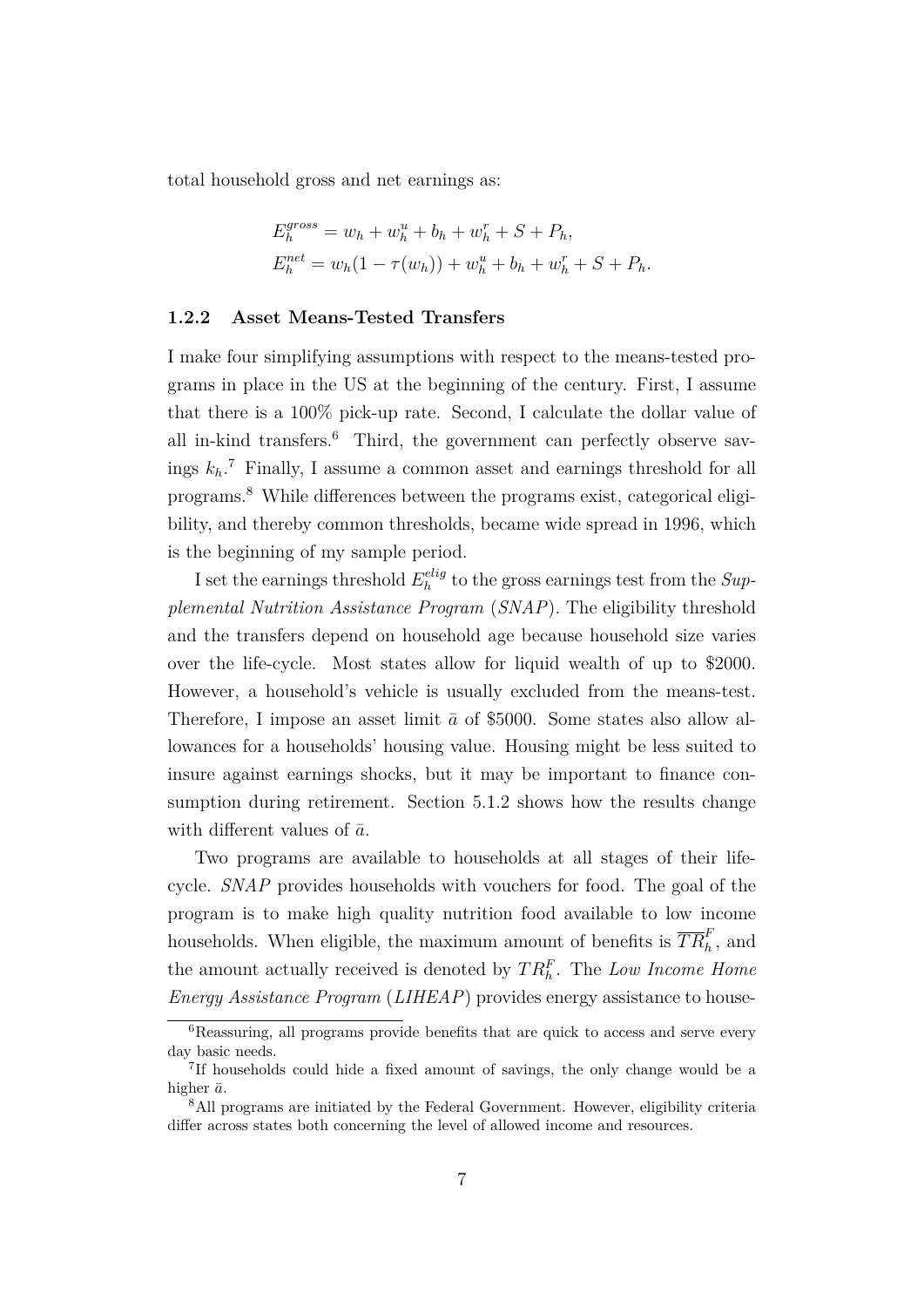holds. Eligibility is usually guaranteed when a household participates in another welfare program, and I find little correlation between income and the amount of benefits in the data. Therefore, I assume that each eligible household receives a common amount of benefits which differs among working and retired households:  $\overline{TR}_W^H$  and  $\overline{TR}_R^H$ .

Before reaching age *H*160, the household may receive *Temporary Assistance to Needy Families* (*TANF*), formerly *Aid to Families with Dependent Children* (*AFDC*), which provides cash and in kind transfers to families with children under 19 years of age. $9$  The latter serves basic needs such as child care, education, and transportation. Denote by  $\overline{TR}^T$  the maximum amount of receivable benefits and  $TR<sup>T</sup>$  as the benefits after income deductions. Females who are pregnant or have children less than five years of age may be eligible to the *Special Supplemental Nutrition Program for Women, Infants and Children* (*WIC*). Households are eligible when they participate in any of the above programs, in which case they receive a flat transfer of  $\overline{TR}^W$ . Almost no household older than 38 years participates in the program, and I impose this limit in my model.

The total amount of benefits an eligible household receives is, thus:

$$
TR_h^W = TR_h^F + TR^T + \overline{TR}_W^H + \overline{TR}^W I_{< 64},
$$

where  $I_{<64}$  is an indicator variable which is one when the household is younger than 38 years.

After the age of  $H_{160}$ , households may receive benefits from *Supplemental Security Income* (*SSI*).<sup>10</sup> Denote by  $\overline{TR}_h^S$  the maximum amount of receivable benefits and  $TR_h^S$  as the benefits after income deductions. Moreover, households which satisfy the income and asset-test receive *Medicaid* which pays for their health expenditures. Total transfers to an elderly eligible households are, thus:

$$
TR_h^R = TR_h^F + TR_h^S + \overline{TR}_R^H + \mathcal{M}(\mu_h).
$$

<sup>9</sup>Looking at data from the SIPP suggests that at all ages of working life a non-trivial fraction of households receives transfers.

<sup>&</sup>lt;sup>10</sup>The legislation also allows non-retired disabled and blind children to participate which I abstract from.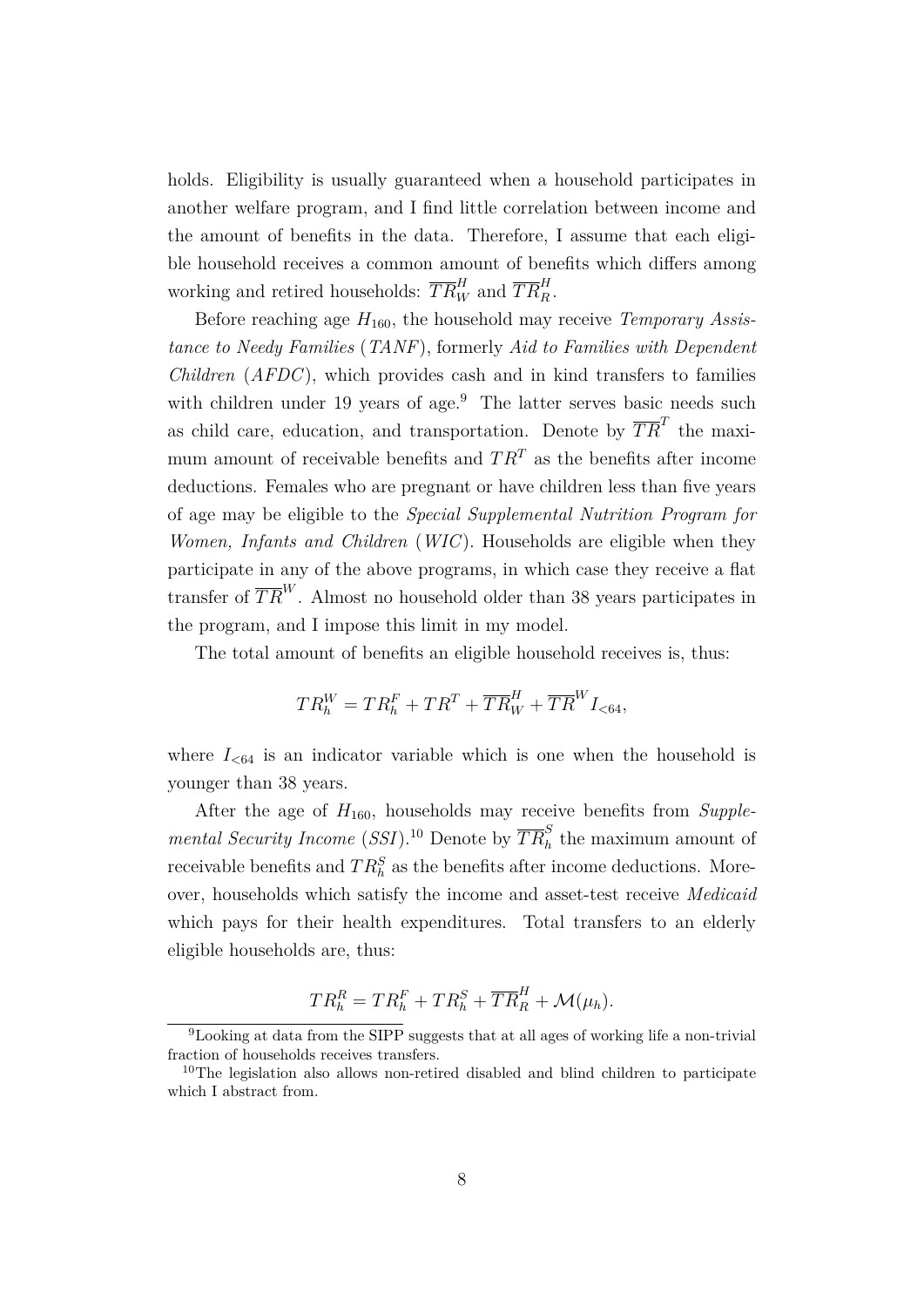Households' eligibility depends on its choice of end of period wealth *k<sup>h</sup>* which pays certain return from the world capital market  $(1+r)$ .<sup>11</sup> Summarizing the above yields: $12$ 

$$
TR(k_h, E_h^{gross}, h) = \begin{cases} 0 & \text{if } k_h > \frac{\bar{a}}{1+r} \text{ or } E_h^{gross} > E_h^{elig} \\ TR_h^W & \text{if } k_h \le \frac{\bar{a}}{1+r} \text{ and } E_h^{gross} \le E_h^{elig} \text{ and } h \le H_{160} \\ TR_h^R & \text{if } k_h \le \frac{\bar{a}}{1+r} \text{ and } E_h^{gross} \le E_h^{elig} \text{ and } h > H_{160}. \end{cases}
$$

#### **1.3 The Household Problem**

The household takes as given initial beginning of period assets, its employment status, and the laws of motion for labor-market earnings. It chooses each period total consumption  $c_h$  and implied end of period assets  $k_h$ . The household derives period utility from person equivalence consumption:

$$
U_h = \frac{\left(c_h \xi(N_h)\right)^{1-\gamma}}{1-\gamma},
$$

where  $\gamma$  is the parameter of risk-aversion and  $\xi$  is the person equivalence sale. The choice  $k_h$  must come from the feasibility correspondence:

$$
\Gamma(a, E_h^{gross}, h) = \begin{cases} a_h + E_h^{net} + TR(k, E_h^{gross}, h) \\ a_{h+1} = (1+r)k + TR(k_h, E_h^{gross}, h) \\ a_{h+1} \ge 0. \end{cases}
$$

Households can save at most their beginning of period assets plus their earnings and possible end of period transfers. They must satisfy a zero borrowing constraint for beginning of period assets.<sup>13</sup> The motivation for a zero borrowing constraint is that those most affected by the income sup-

 $11$ The focus of this paper are the saving decisions of the relative poor which hold little of the country's capital stock. Therefore, changes in their savings behavior are unlikely to have major impacts on the equilibrium interest rate.

<sup>&</sup>lt;sup>12</sup>Some readers may want to compare my specification to the one put forward by Hubbard et al. (1995). Abstracting from unemployment, which they have not as distinctive state, they specify  $TR(k_h, w_h) = max\{0, \bar{C} - [(1+r)k_h + w_h]\}$  where  $\bar{C}$  is a guaranteed consumption floor. In this set-up, all households participating in the program choose  $k_h = 0.$ 

<sup>13</sup>The assumption is that households can borrow against end of period means-tested transfers.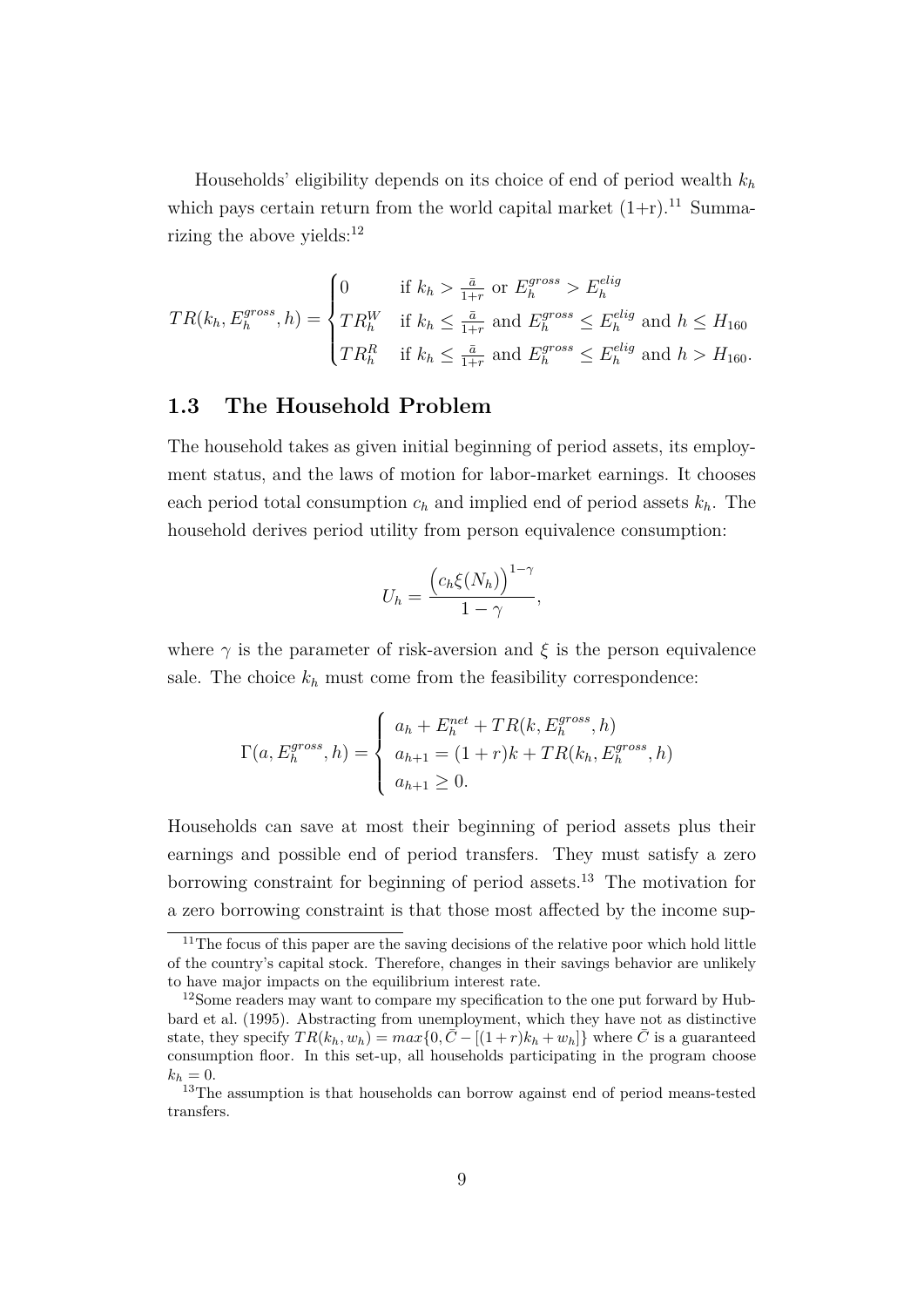port programs have low credit ratings; therefore, their access to credit is strongly limited.<sup>14</sup> Moreover, the borrowing constraint by itself is of little importance for the quantitative welfare implications of the means-test.<sup>15</sup> Instead, what matters is the difference between the borrowing constraint and the maximum of assets allowed by the means-test.

I state the household problem recursively where *primes* denote next period values. A currently employed household of age *h* with asset position *a*, education  $\mu_1$ , and persistent component  $\varphi_h$  solves:

$$
V_h(a, \varphi, \mu_1, E) = \max_{k \in \Gamma} \left\{ \frac{\left( [a + E_h^{net} - k] \xi(N_h) \right)^{1 - \gamma}}{1 - \gamma} + \beta \mathbb{E} \left\{ (1 - \iota_h(\mu_1)) \mathbb{V}_h(a', \varphi', \mu_1, E) + \iota_h(\mu_1) \bar{V}(a') \right\}, \tag{1}
$$

where  $E$  is the expectation operator,  $\beta$  is the discount factor, and households consume  $a + E_h^{net} - k$ . In case the household dies, it values bequests according to  $\bar{V}$ . Similar to French and Jones (2011) I choose the following specification for bequests:

$$
\bar{V}(a) = \theta_b \frac{\left(a+Z\right)^{1-\gamma}}{1-\gamma},
$$

where  $\theta_b$  guides the strength of the bequest motive.<sup>16</sup> The parameter  $Z$ assures that with probabilistic death, holding zero wealth is not ruled out. I set  $Z = \$1000$ . In case the household does not dye, it may continue being employed, or move into non-employment:

$$
\mathbb{V}_h(a', \varphi', \mu_1, E) = (1 - \delta_h(\mu_1)) V_{h+1}(a', \varphi', \mu_1, E) + \delta_h(\mu_1) V_{h+1}(a', \varphi', \mu_1, U).
$$

<sup>14</sup>I thank Dirk Krueger for pointing this out to me.

<sup>15</sup>For example, Kaplan and Violante (2010) use a very similar model environment and show that households have almost the same amount of self-insurance against persistent earnings shocks with a zero borrowing constraint or a natural borrowing constraint. Their Table 5 shows that this result is true as long as the autocorrelation of earnings is sufficiently close to one which will be true in my calibration.

<sup>&</sup>lt;sup>16</sup>In an earlier version of the paper, I assumed that households care about the utility of their offspring with persistent skill transitions between generations. The results are very similar to this more reduced form.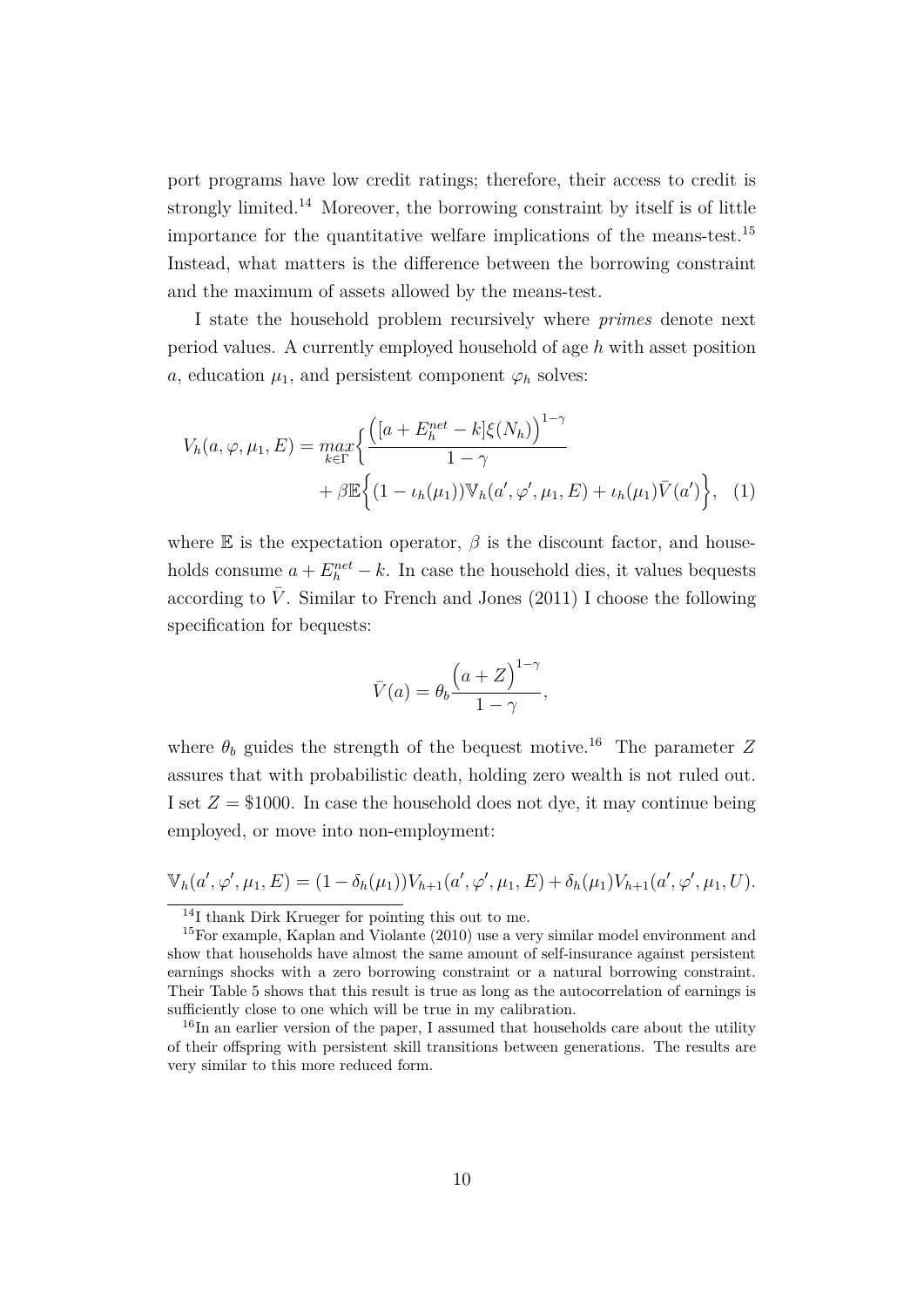The value function of the non-employed solves:

$$
V_h(a, \varphi, \mu_1, U) = \max_{k \in \Gamma} \left\{ \frac{\left( [a + E_h^{net} - k] \xi(N) \right)^{1 - \gamma}}{1 - \gamma} + \beta \mathbb{E} \left\{ (1 - \iota_h(\mu_1)) \mathbb{V}_h(a', \varphi', \mu_1, U) + \iota_h(\mu_1) \bar{V}(a') \right\}, \tag{2}
$$

$$
\mathbb{V}_h(a', \varphi', \mu_1, U) = \lambda_h(\mu_1) V_{h+1}(a', \varphi', \mu_1, E) + (1 - \lambda_h(\mu_1)) V_{h+1}(a', \varphi', \mu_1, U).
$$

The household may either find a new job with probability  $\lambda_h(\mu_1)$ , or stay in non-employment. Note that net earnings  $(E_h^{net})$  include unemployment benefits only in the first period of job loss and for those which are not yet retired.

### **2 Distortions from the Means-Test**

This section shows how the asset means-test creates welfare costs by distorting households' savings incentives. I relegate all proofs to Appendix C. Summarize the states  $\mathbf{X} = (\varphi, \mu_1, Z)$ , where Z is the employment state. Let  $k_h(a, \mathbf{X})$  be the optimal policy for end of period assets induced by the state vector in period *h*. Likewise, let  $a_{h+1}(a, \mathbf{X})$  be the optimal policy for next period assets.<sup>17</sup>

I begin with characterizing policy of households which current earnings are sufficiently low to be eligible for the means-tested program. To this end, define the interval with length  $\epsilon$  and center  $k^0$  as  $B_{\epsilon}(k^0)$ .

**Theorem 1.** *The policy*  $k_h(\cdot, \mathbf{X})$  *is increasing. Yet,*  $\forall E_h^{gross} \leq E_h^{elig}$  $\mathbf{f}_h^{e l i g}$  there *may exist*  $k_h(a, X) \in B_{\epsilon}(k_h^0(a^0, X))$  *with*  $k_h^0 = \frac{\bar{a}}{1+h}$  $\frac{\bar{a}}{1+r}$ *. But,*  $\exists \tilde{a}_h(\boldsymbol{X})$  *s.th.*  $k_h(\tilde{a}_h, \boldsymbol{X}) > \frac{\bar{a}}{1+\bar{b}}$  $\frac{\bar{a}}{1+r}$   $\forall$   $a > \tilde{a}_h(\boldsymbol{X})$ .

Despite the policy  $k_h(\cdot, \mathbf{X})$  being monotone, the marginal propensity to consume out of additional assets may be one for households with low income and assets. Intuitively, the household weights the utility gains from consumption smoothing against the forgone transfer from choosing

<sup>&</sup>lt;sup>17</sup>These correspondences are not necessarily single valued for a range of the state space given the problem stated in  $(1)$  and  $(2)$ . I assume that the household chooses the larger  $k_h$  when it is indifferent between choices. I show why non-uniqueness can arise and show that it is of little practical relevance.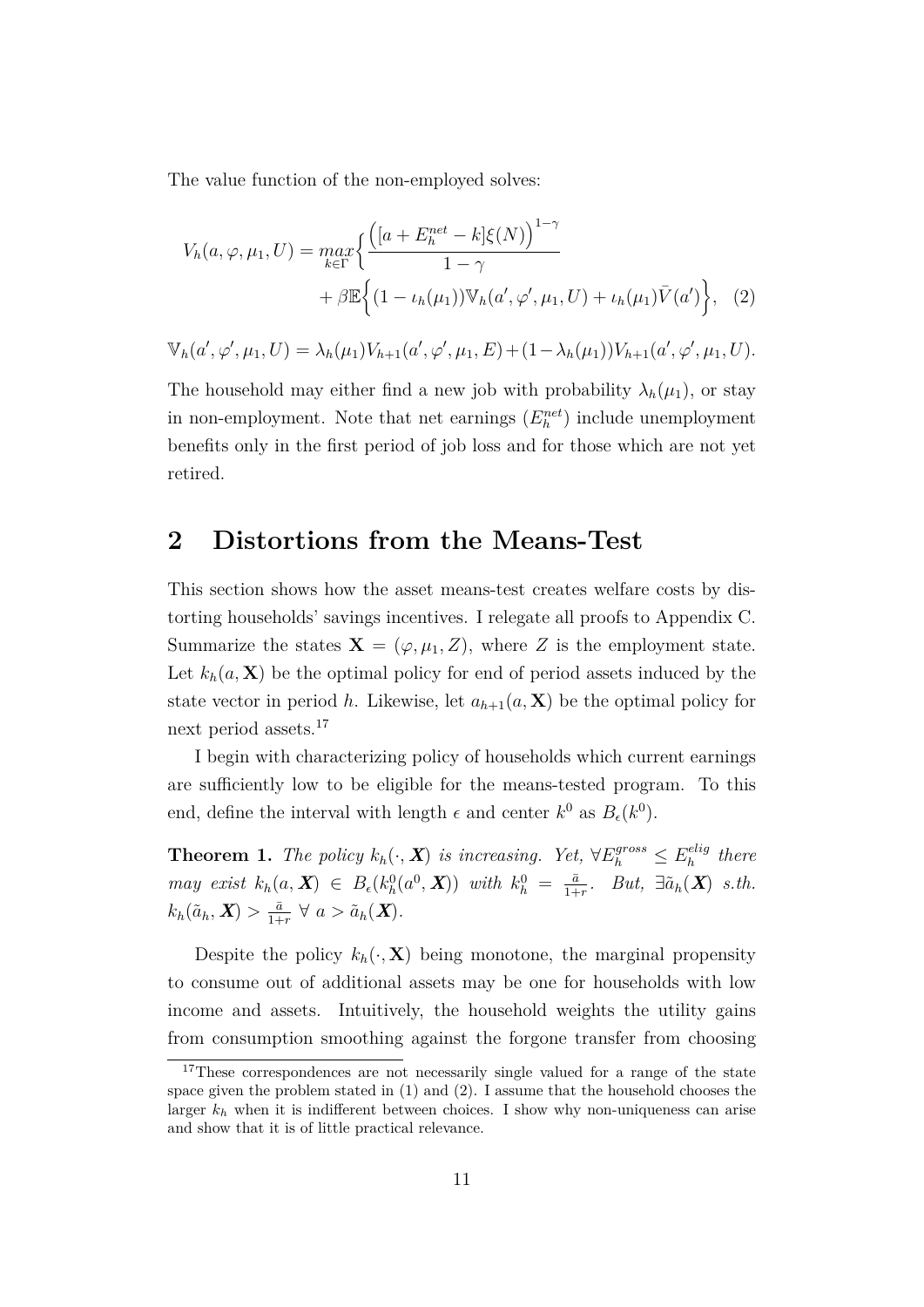#### Figure I: Savings Behavior in *H*



Notes: *Panel A* depicts the objective function in *H*, i.e., the return from different admissible strategies in *H*, *KH*. *Panel B* displays the resulting policy and value function. Earnings are such that the household is eligible to the means-tested program. Asset units are expressed in 2004\$.

 $k_h > \frac{\bar{a}}{1+\bar{b}}$  $\frac{\bar{a}}{1+r}$ . To provide a better understanding for this trade-off, let me define the following objective function at  $(\tilde{a}_H(\mathbf{X}), \mathbf{X})$ :

$$
W_T(K, \tilde{a}_T, \mathbf{X}) = U(\tilde{a}_H + E_H^{net} - K) + \beta \bar{V}(a')
$$

Figure I (*Panel A*), depicts the function. The first local maximum is the choice  $K = \frac{\bar{a}}{1+\bar{b}}$  $\frac{\bar{a}}{1+r}$ . Choices just above this point lead to lower returns because the negative income effect dominates the additional consumption smoothing effect. Larger choices lead to additional gains from consumption smoothing, which are largest at the second local maximum. *Panel B* shows the resulting value and policy function in period *H*. In the area *B*, households save exactly the maximum to still satisfy the means-test. The value function becomes relatively concave because of decreasing returns to this period consumption. This behavior inflicts a cost on social welfare. The social planner prefers that households equate the expected marginal utility of consumption.

Graphically, one can see that the value function becomes steeper again leading to a downward kink at  $(\tilde{a}_H, \mathbf{X})$ . The proof of my second theorem shows that this is a general property of the problem at hand. The theory characterizes choices in the region where households currently do not participate in the program but are still affected by it. The main insight is that choices are distorted, despite satisfying first order conditions because of the kinks in the expected value function.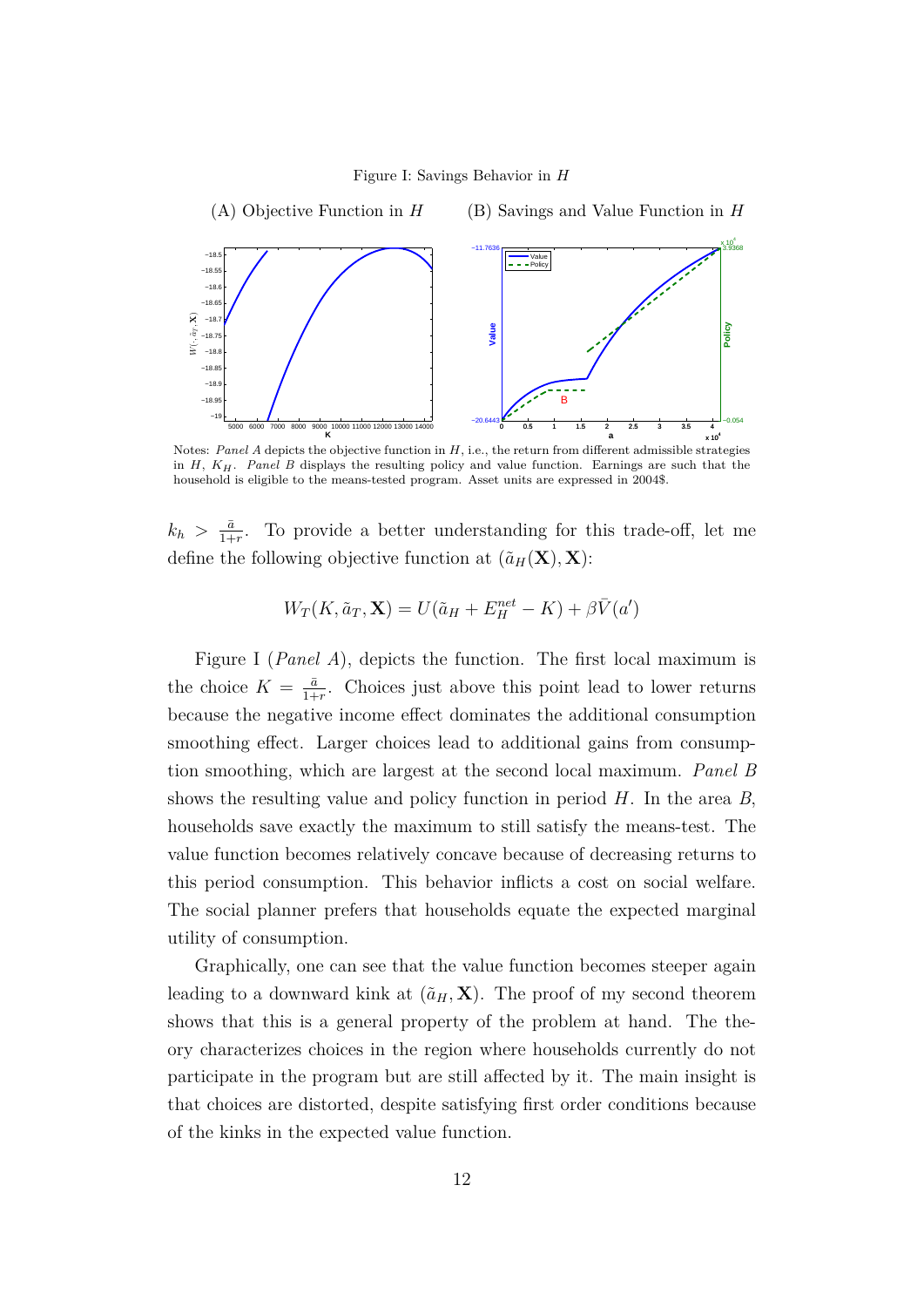**Theorem 2.**  $\frac{\partial V_h(\cdot,\mathbf{X})}{\partial k_h} = 0$  *is a necessary condition for*  $k_h(a,\mathbf{X})$  *to solve* (1) *and*  $(2)$   $\forall$   $a_{h+1}(a, \mathbf{X}) > 0$  *and*  $a_{h+1}(a, \mathbf{X}) \neq 0$ *.* 

The distortions in this region arise because of the life-cycle dimension and stochastic earnings. I begin elaborating on the life-cycle dimension. Consider a household in quarter  $H-1$  who has income  $E_{H-1}^{gross} \leq E_{H-1}^{elig}$ *H*−1 . Following the above reasoning, the policy function makes a jump at point  $\tilde{a}_{H-1}(\mathbf{X})$ . The policy makes a second jump to the right of  $\tilde{a}_{H-1}(\mathbf{X})$ . Consider the point  $\tilde{a}_{H-1}(\mathbf{X})$  s.th.  $a_{H-1}(\tilde{a}_{H-1}(\mathbf{X}), \mathbf{X})$  is just larger than  $\tilde{a}_H(\mathbf{X}')$ for some **X'**. Define the objective function:

$$
W_{H-1}(K, \tilde{a}_{H-1}(\mathbf{X}), \mathbf{X}) = U(\tilde{a}_{H-1}(\mathbf{X}) + E_{H-1}^{net} - K) + \beta \mathbb{E}\Big\{ (1 - \iota_{H-1}(\mu_1)) \mathbb{V}_{H-1}(a', \mathbf{X'}) + \iota_{H-1}(\mu_1) \bar{V}(a') \Big\}.
$$

Figure II (*Panel A*) shows the two local maxima of this objective function. The first maximum arises because choosing assets which lead to next period choices in area *B* of Figure I is relatively unattractive because  $V_H$ is relatively concave. Hence, some households find it optimal to front-load consumption to today, choose assets just to the left of  $\tilde{a}_H(\mathbf{X}^{\prime})$  and receives means-tested transfers at end of period *H*. There is a second local maximum where the household satisfies the first order conditions again by choosing to the right of  $\tilde{a}_H(\mathbf{X}')$  and never participates in the means-tested program.<sup>18</sup> The policy function makes a second jump at  $\tilde{a}_{H-1}(\mathbf{X})$ , becomes steeper, and the value function has a second downward kink at this point. I highlight this graphically in *Panel B*.

Similarly, with stochastic earnings, households place positive probability on being eligible for means-testing in the future. Consequently, to smooth consumption better intertemporally, they front-load consumption to today.<sup>19</sup>

<sup>&</sup>lt;sup>18</sup>The figure highlights that non-uniqueness in  $k_h(a, \mathbf{X})$  can arise when the household is exactly indifferent between choosing to the left and the right of a non-differentiability.

<sup>19</sup>This leads to a rapid increase in the number of non-differentiabilities in the value function because *any* path of the state variables which makes the household at *any* point in the future eligible to means-testing has to be considered.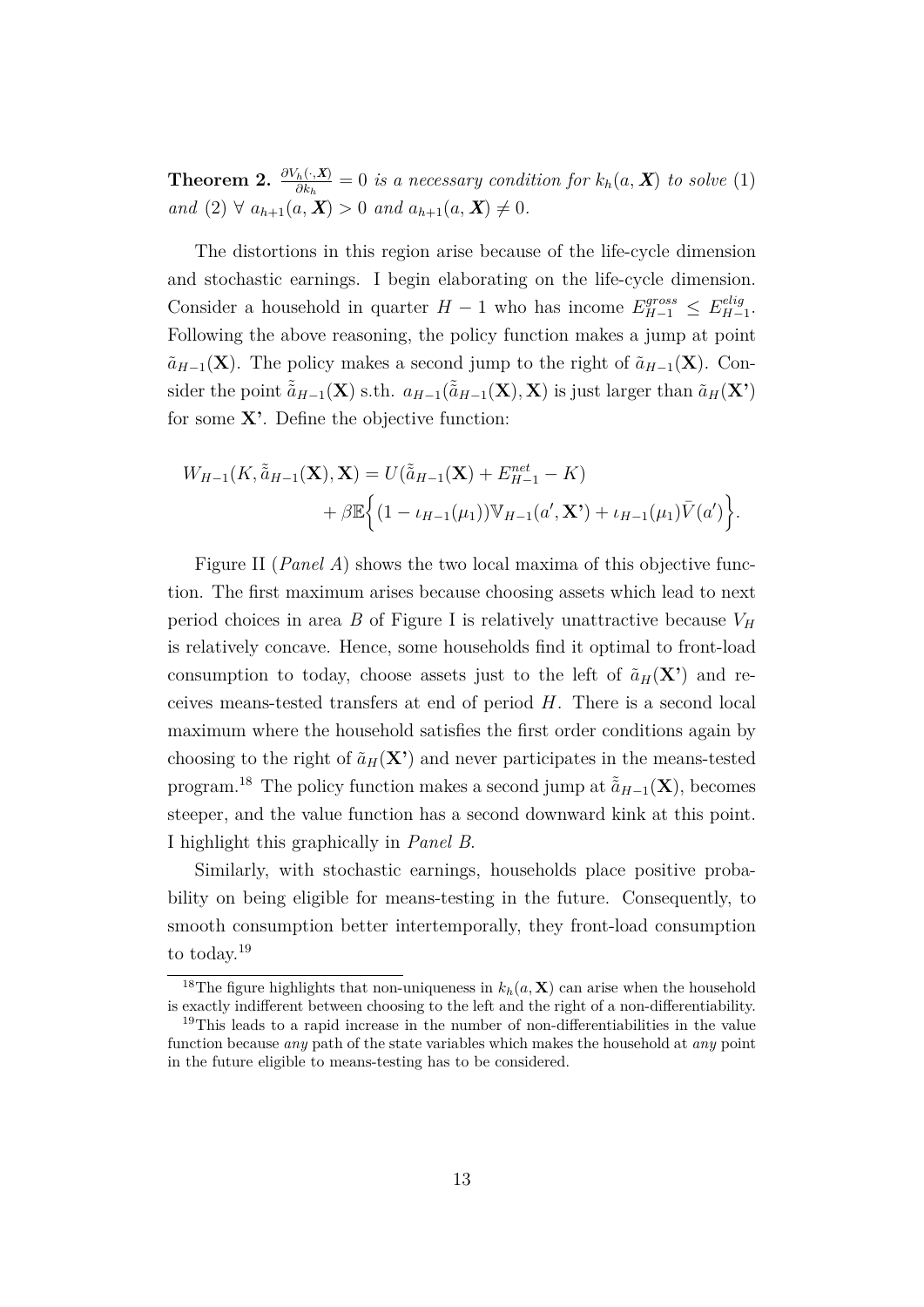Figure II: Savings Behavior in *H* − 1



Notes: *Panel A* displays the objective function in *H* − 1, i.e., the objective function from different admissible strategies in  $H-1$ ,  $K_{H-1}$ , and following optimal policy in *H* for an agent choosing between the left and right of a non-differentiable point. *Panel B* displays the resulting value and policy function. Asset units are expressed in 2004\$.

# **3 Data Description and Calibration**

The model maps an exogenous income process into households' asset decisions; thereby, into participation in the means-tested program. The calibration strategy targets the earnings uncertainty present in the data. It leaves asset choices untargeted and only uses preference parameters to match averages of households' assets holdings. Table 1 summarizes the calibration.

### **3.1 Data Description**

My analysis uses the 1996 (1996-1999), 2001 (2001-2003) and 2004 (2004- 2007) samples from SIPP which is a representative sample of the noninstitutionalized civilian US population maintained by the US Census Bureau.<sup>20</sup> This sample period features a stable institutional setting.<sup>21</sup> The SIPP provides monthly information on earnings, transfers from different

<sup>20</sup>The 1996 panel oversamples households close to poverty. I use household weights provided by the SIPP in all samples to correct for this issue.

<sup>21</sup>A major reform replaced the *AFDC* program by *TANF*, as of 1996. Moreover, it allowed states to harmonize eligibility criteria for major income support programs (categorical eligibility). After the sample period, the *2008 Farm Bill* exempts all tax preferred retirement accounts from the means-test for the *SNAP* from October 2008 onwards. I find it unlikely that households in my data adjusted their savings in anticipation of this bill given that retirement savings are long-term investment decisions.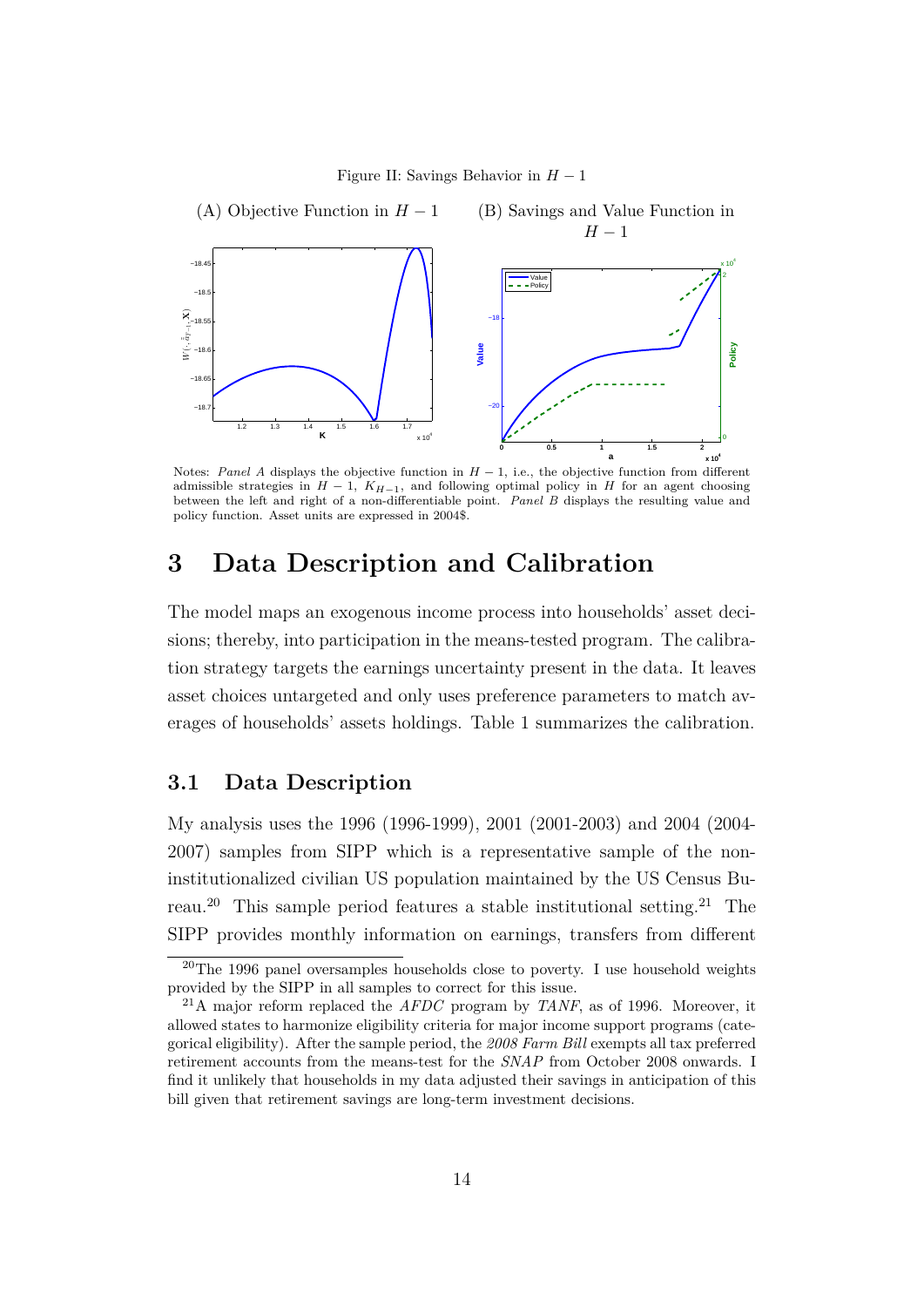means-tested programs, out-of-pocket medical expenditure,<sup>22</sup> wealth, and household affiliation. All data is CPI deflated and convert to 2004 nominal values.

The model is about savings behavior at the household level. I define a household as a group of persons living at a common address, and I define the head as the person in whose name the place is owned or rented.<sup>23</sup> I aggregate the data to the model frequency of a quarter. My data counterpart to households' assets in the model is net household's wealth. $^{24}$  This raises the issue how savings which create an income stream late in life should be treated. These savings can be exempt from the means-test when they are not *readily available*. Individual retirement plans (*IRA*) and retirement plans of the self-employed (*KEOGH*) are usually regarded as *readily available*. <sup>25</sup> Moreover, retirement plans managed by the employer (*401k* plans) are transferred under some conditions into an *IRA* account in the case of unemployment. Therefore, I treat all these savings as total household wealth which counts against the asset limit.

A household enters the labor-market with age 25 and its economic live ends with age 87 which is the oldest age group the SIPP collects data on.<sup>26</sup> The median amount of members in households which participate in meanstested programs identifies  $N_h$ . A household has 4 members until age 43, 3 members until age 50, 2 members until age 75, and one member thereafter. The *United States Department of Agriculture* employs maximum income levels for *SNAP* based on household size. I assume that their relation reflect the consumption weights  $(\xi(N_h))$  of households affected by the program. Finally, I aggregate the income and health expenditure data of head and spouse to mimic the within household insurance present in the model.

 $22$ Only available in the 1996 sample.

<sup>23</sup>I change the head of a household when the default head lives non-married in a household together with his parents who have higher earnings and are younger than 67. Moreover, I define a new household every time when the composition of the household changes.

<sup>24</sup>Savings may not reflect precautionary saving motives or retirement saving decisions, but necessary business equity which a household holds resulting from incomplete markets for business financing. I drop all households holding business equity to account for this latter concern.

<sup>25</sup>The individual states have some freedom in determining which savings are *readily available*.

 $^{26}I$  drop observations where the head is school enrolled, or works as a family worker.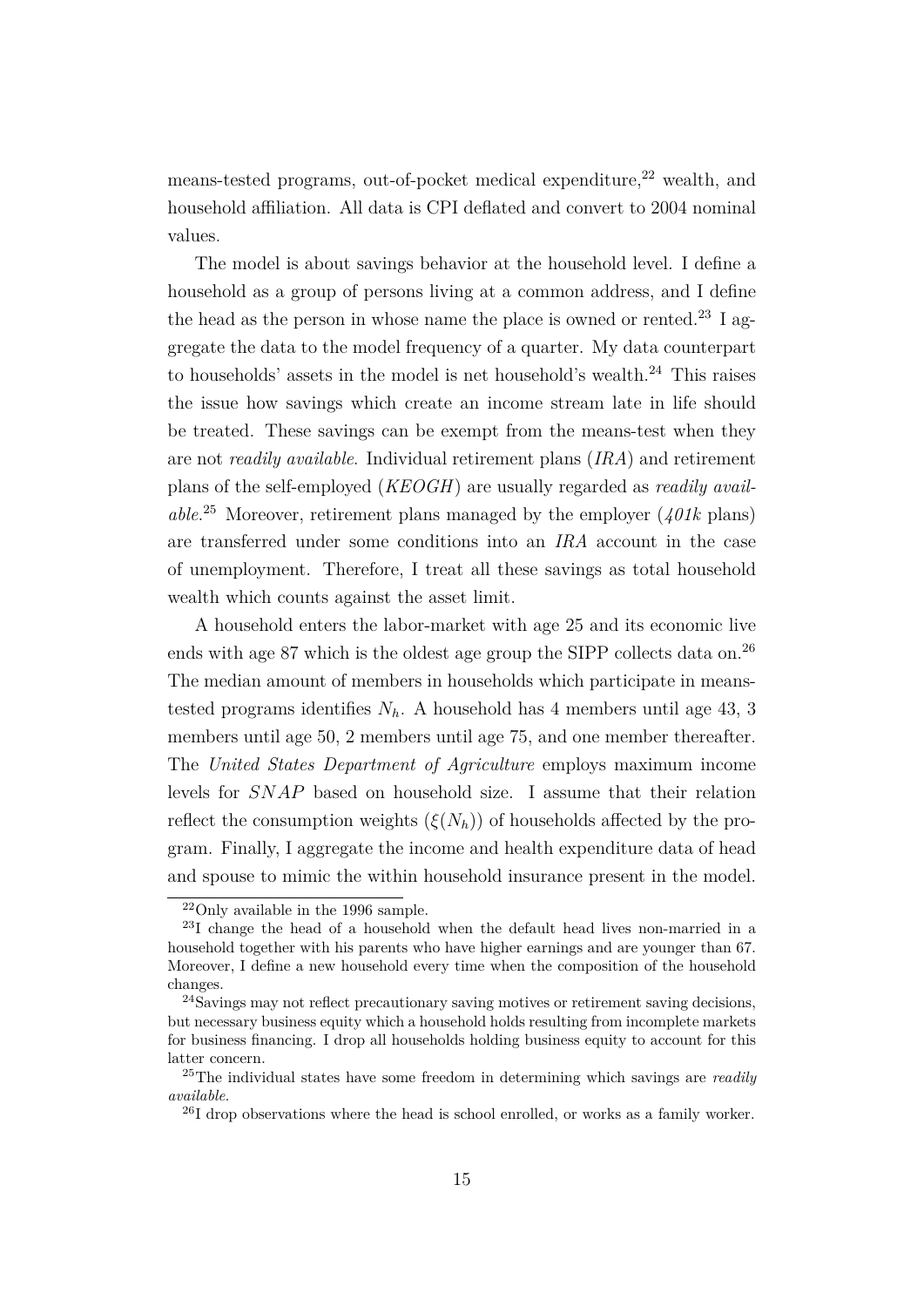All data on income and health expenditures is scaled by  $\xi(N_h)$  representing a typical household.

# **3.2 Preferences, Employment, and Initial Distribution**

Consistent with Siegel (2002), I set the yearly world interest rate at 4%. To assure that households have on average the amount of self-insurance as in the data, I use the two factors in the utility function,  $\beta$  and  $\theta_b$ , to match median wealth holdings. I match medians instead of means, because what matters in my model is the amount of households with low wealth. The welfare implications are relatively insensitive to households with very high wealth holdings which we observe in the data. I use the discount factor  $\beta$  to match the median wealth to earnings ratio of households aged younger than 65, which is 11*.*63 in my sample. The desire to leave bequests affects the incentives to participate in the means-tested program later in life. Therefore, I use  $\theta_b$  to match median wealth holdings of households at age 87. I set  $\gamma = 1.5$ .

Next, let me define employment. I count a household as employed in case this is his predominant status in this quarter. Based on this idea, a household is non-employed whenever his earnings from unemployment are larger than his earnings from work. Moreover, a household is counted as non-employed when his quarterly earnings are less then \$575, and it reports spending more time in non-employment than in employment during a quarter.

I use annual survival probabilities reported in Bell and Miller (2002) and weight these by education specific probabilities reported in Brown et al. (2008). To calibrate the initial distribution  $(\lambda_1(a,\varphi,\mu_1,Z))$ , I use data on households of 25 years of age. The initial non-employment rate for the four education groups is  $[0.24 \ 0.14 \ 0.1 \ 0.06]$ . For the employed, I match the densities of wealth holdings for the four education groups in the data. The non-employed, start with the mean amount of assets which I observe in the data for that group.<sup>27</sup> Note that this calibration does not necessarily

 $^{27}$ Due to the small sample of unemployed, I retain from computing a distribution of asset holdings.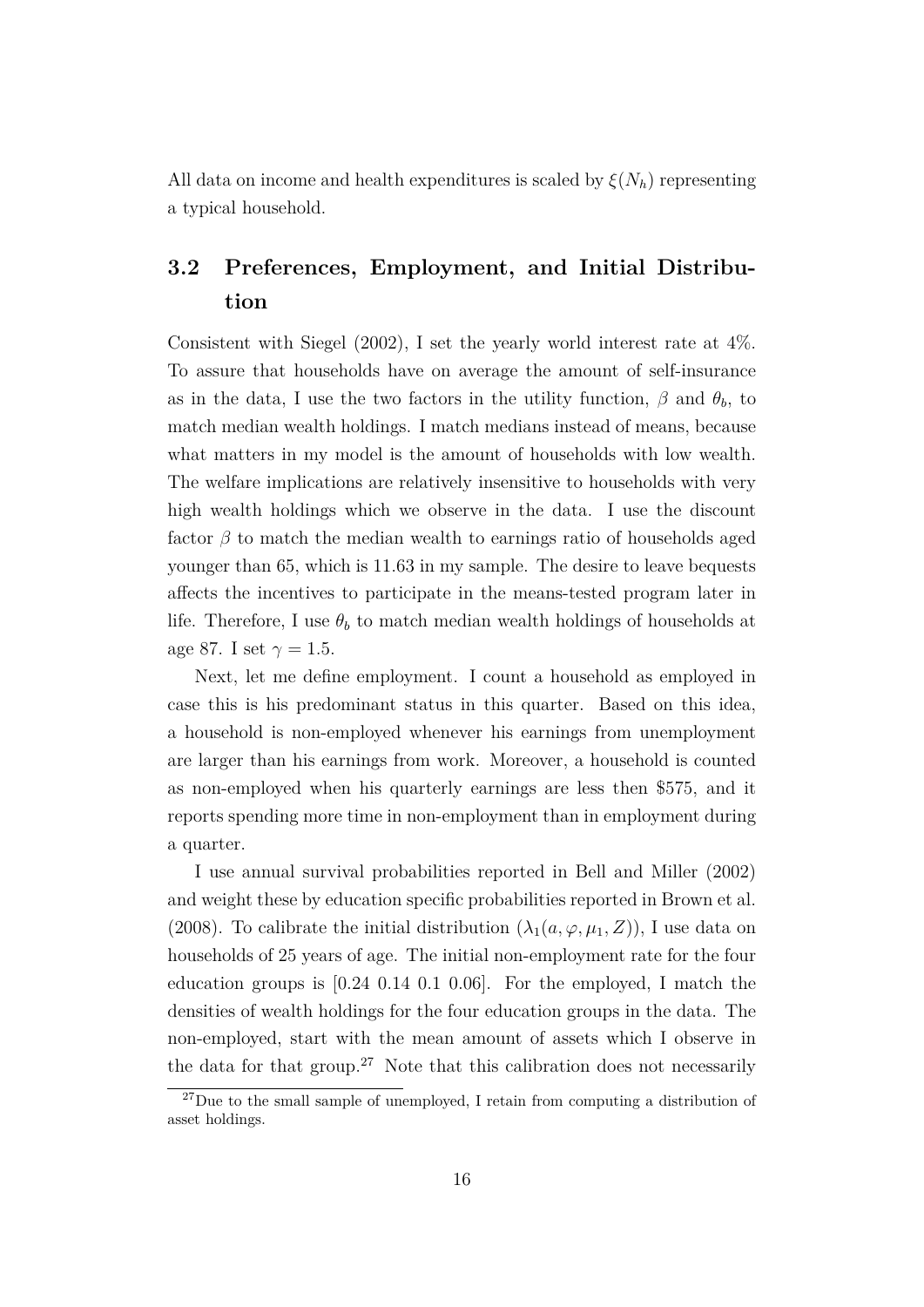| Variable                       | Target/Source                                    |
|--------------------------------|--------------------------------------------------|
| $\iota_h(\mu_1)$               | Bell and Miller $(2002)$ , Brown et al. $(2008)$ |
| $N_h$                          | Size of participants in data                     |
| $\xi(N_h)$                     | United States Department of Agriculture          |
| $r = 0.04$                     | Siegel $(2002)$                                  |
| $\beta = 0.991$                | Median wealth to earnings ratio of 11.64         |
| $\theta_h = 44$                | Mean wealth at age 87                            |
| $\gamma=1.5$                   |                                                  |
| $\lambda_1(a,\varphi,\mu_1,Z)$ | Distribution of 25 years old in the data         |
| $\mathcal{F}(\mu_1,t)$         | Age-earnings profile of education groups         |
| $\Pi^W, \varphi$               | $\rho = 0.96, \sigma = 0.007$                    |
| $w_h^u(\mu_1)$                 | Mean earnings in non-employment                  |
| $\mathcal{M}(\mu_h)$           | Mean out-of-pocket medical expenditure           |
| $\lambda_h$                    | Job finding rates by age in data                 |
| $\delta_h$                     | Job loss rates by age in data                    |

Table 1: Calibration

Notes: The left column states the calibrated parameter with its value and the second states the relevant moment. Dollar values are expressed in 2004\$.

imply that the amount of bequests left from dying households is the same as households' initial wealth.

# **3.3 Employment Transitions, Earnings Process, and Health Expenditures**

Figure III displays the non-employment rate over the life-cycle. Three features stand out. First, high school dropouts have substantially higher non-employment rates early in life. Second, non-employment rises already well before the age of 65 for all groups. Third, a substantial fraction of households still has earnings from employment after the age of 65. I compute employment transition probabilities conditional on education and five age groups to approximate this profile.<sup>28</sup> Low educated households have higher non-employment rates, because of higher probabilities entering non-

<sup>28</sup>In the data, I find no correlation between wealth holdings and employment status which lends some validity to my assumption for exogenous employment transitions.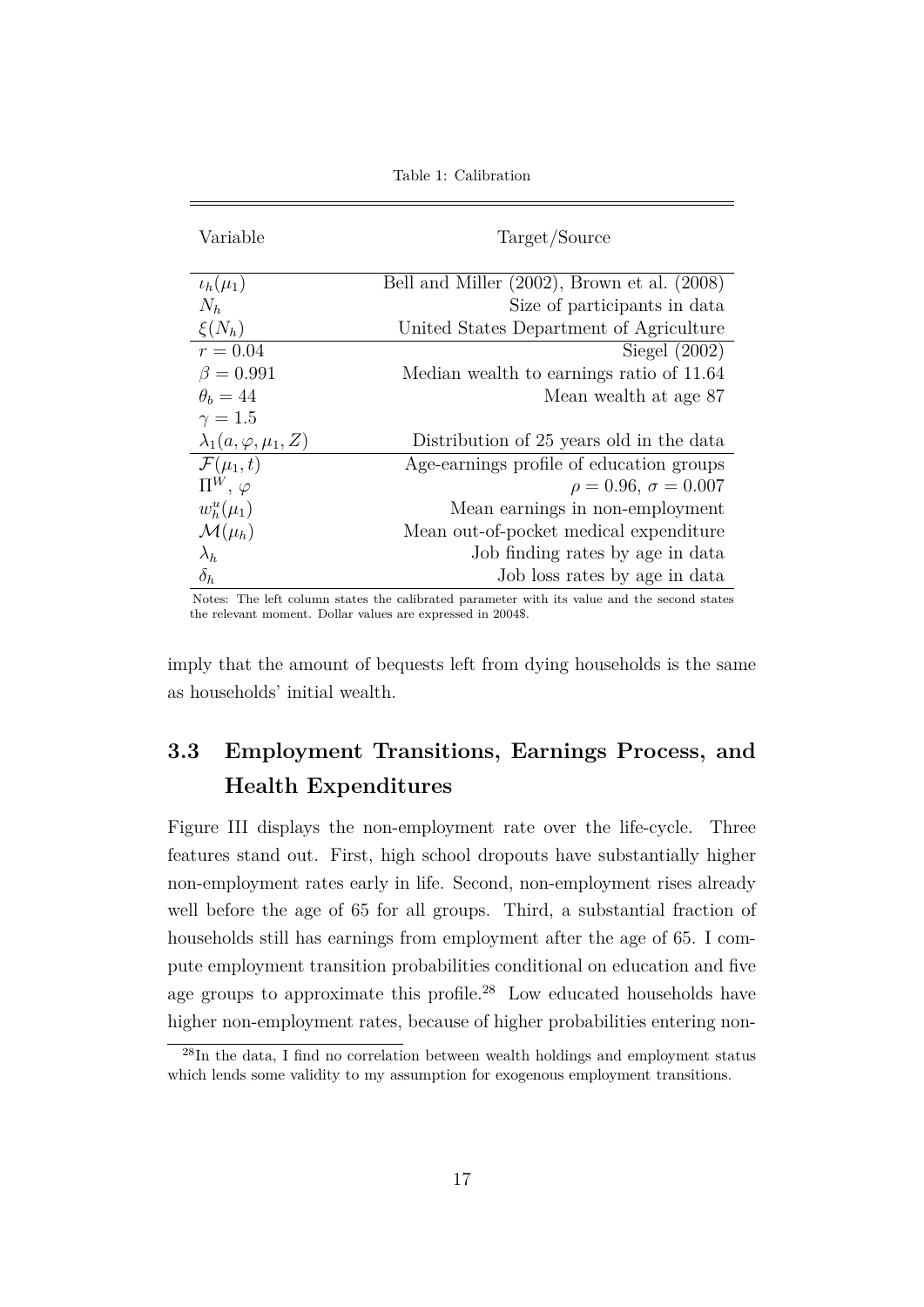Figure III: Non-Employment Rates



Notes: The figure shows for the four education groups the non-employment rate over the life-cycle. Source: SIPP (1996, 2001, 2004)

employment, and because they are less likely entering employment again.<sup>29</sup>

Next, I need to estimate the predictable part of life-cycle earnings, the stochastic component, and earnings in non-employment. I postulate the following yearly log earnings process for household *i* in the data:

$$
ln(w_{i,t}) = \begin{cases} \phi_i + \Gamma^w X_{i,h} + z_{i,h} + \nu_{i,h} & \text{if } h < = H_{160} \\ z_{i,h} = \rho z_{i,h-1} + \epsilon_{i,h} \\ \phi_i + \Gamma^r X_{i,h} + z_{i,H_{160}} & \text{if } h > H_{160} \end{cases}
$$

where  $\phi_i$  is an individual fixed effect,  $X_{i,h}$  are education specific age trends,<sup>30</sup>  $\epsilon_{i,h} \sim N(0, \sigma^2)$ , and  $\nu_{i,h} \sim N(0, \sigma^2_{\nu})$ .

I specify as data counterpart to earnings in the model the sum of earnings from the labor market, incidental earnings, sickness payments, and short-term unemployment compensation. Figure IV shows the predictable part of earnings. The result is smoothed with splines where I allow for

<sup>&</sup>lt;sup>29</sup>The age groups are:  $25 - 34$ ,  $35 - 44$ ,  $45 - 54$ ,  $55 - 64$ ,  $65 - 72$ , and  $73 - 87$ . This implies, in percentage point:  $\delta_h(\mu_1^1) = [5.6 \ 4.8 \ 4.5 \ 6 \ 7.3 \ 11.4], \delta_h(\mu_1^2) = [3.6 \ 2.8 \ 2.8 \ 4.7$ 6.4 7.4], *δh*(*µ* 3 1 ) = [2.9 2.9 2.7 2.8 6.1 7.2], *δh*(*µ* 4 1 ) = [2.1 2.1 2.5 4.5 6 8.5], *λh*(*µ* 1 1 ) = [17.9 13.6 8.1 3.6 0.7 0.1],  $\lambda_h(\mu_1^2) = [24.1 \ 18 \ 11.7 \ 5.5 \ 0.8 \ 0.1]$ ,  $\lambda_h(\mu_1^3) = [28.1 \ 20 \ 13.3 \ 6.4 \ 0.7$ 0.2],  $\lambda_h(\mu_1^4) = [30\ 23.7\ 17\ 7.6\ 1.2\ 0.2]$ .

<sup>&</sup>lt;sup>30</sup>The implicit assumption is that all other changes in worker observables, such as becoming disabled, is an unanticipated earnings shock to the household. Similarly, race and sex are captured by  $\phi_i$ .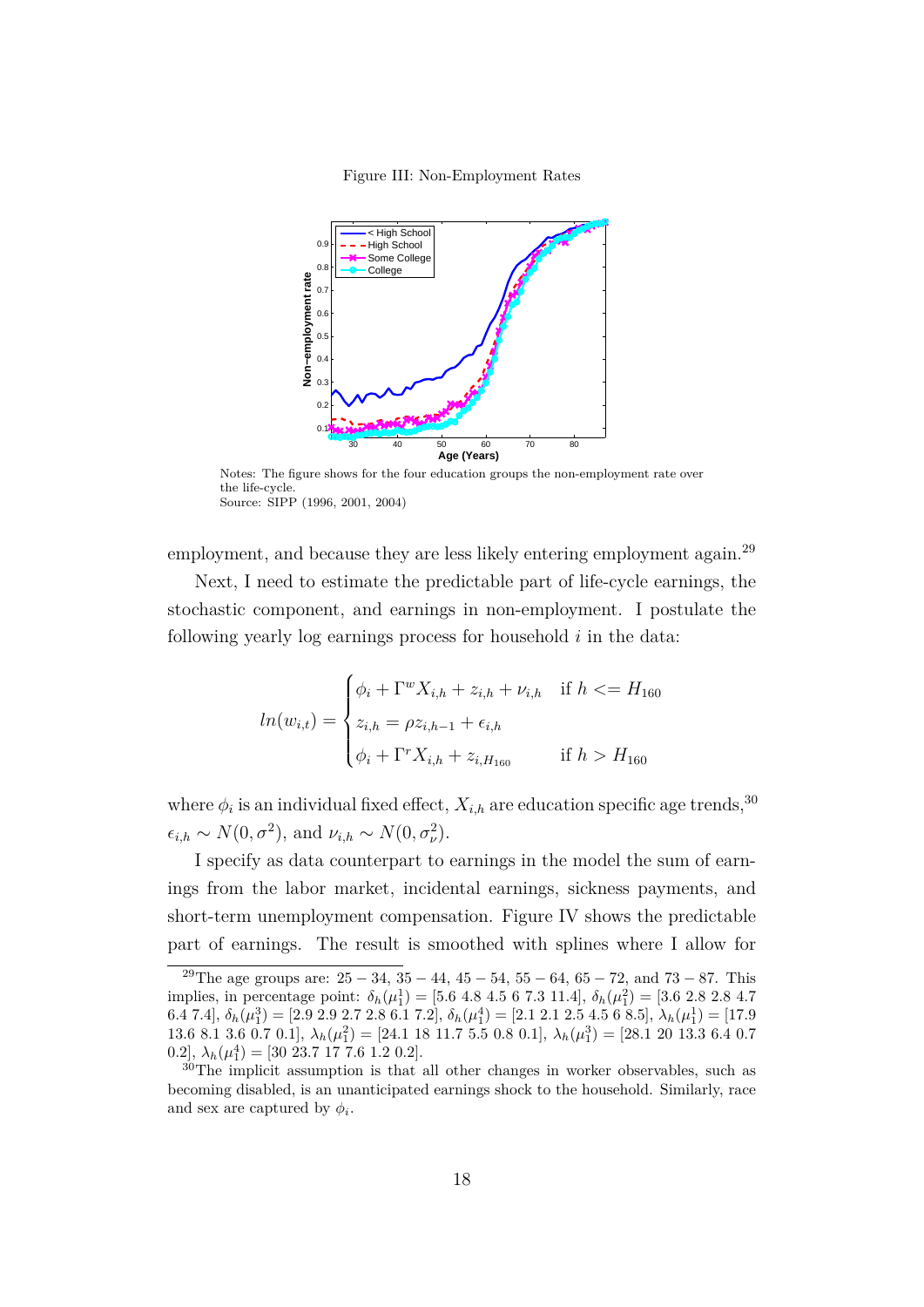#### Figure IV: Earnings



Notes: *Panel A* shows the estimated earnings growth of households over the life-cycle for four education groups. All data is in 2004 nominal values and household size adjusted. *Panel B* displays the cross sectional earnings dispersion over age from the data and the theoretical moment (3) for the optimal choice of autocorrelation and variance of earnings shocks. Source: SIPP (1996, 2001, 2004)

discontinuities whenever household size changes and at age 65.

To calibrate the stochastic component of earnings, I use the residual earnings  $(\tilde{w}_{i,h})$ . For the mechanics of my model, a key statistic is how the share of income eligible households moves over the life-cycle. Therefore, I opt to identify  $\rho$  and  $\sigma$  by matching cross sectional earnings dispersion over the life-cycle, as in Storesletten et al. (2004):

$$
Var(ln(w_{i,h})) = \sigma_{\phi}^{2} + \sigma_{\nu}^{2} + \sigma^{2} \sum_{s=0}^{h-1} \rho^{2s}.
$$
 (3)

*ρ* controls the curvature of the profile and *σ* the increase over time. I match these moments by minimizing the area between the theoretical moment  $(3)$  and the earnings residuals estimated from the data:

$$
\min_{\rho,\sigma}\bigg\{\sum_{25}^{65}\Big|Var\Big(ln(w_{i,h}(\rho,\sigma))\Big)-Var\Big(ln(\tilde{w}_{i,h})\Big)\Big|\bigg\}.
$$

Figure IV (*Panel B*) plots the data and the resulting profile with  $\rho = 0.84$ and  $\sigma = 0.17$ . Assuming that the true process is quarterly implies  $\rho = 0.96$ and  $\sigma = 0.007$ . The theoretical moment does a good job matching the data until age 57, but implies too little earnings inequality thereafter. Following Tauchen (1986), I use the entries of the vector of values and the transition matrix of a  $N = 7$  states Markove process to match the moments of the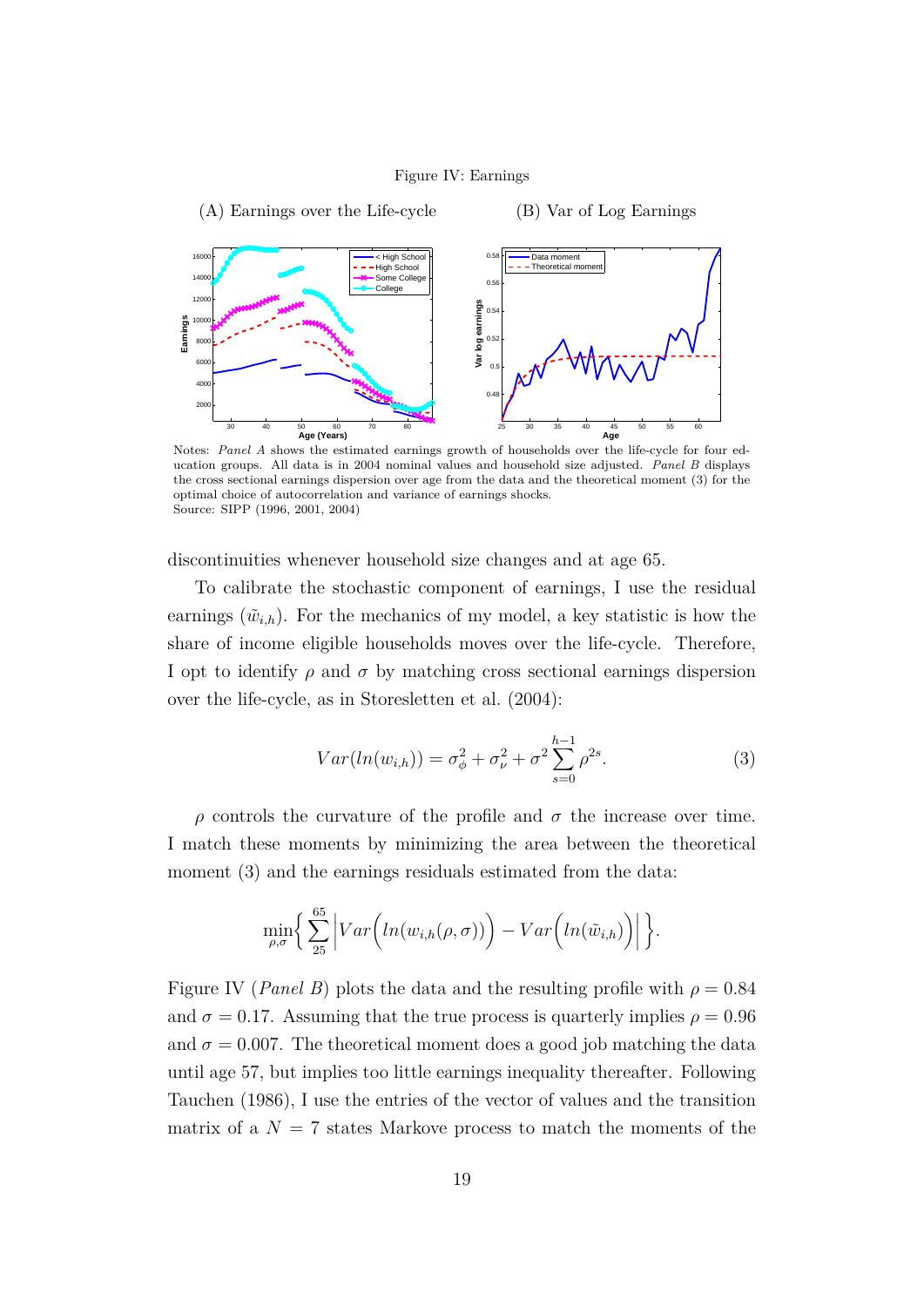



Notes: *Panel A* display labor market earnings during non-employment for the four education groups. *Panel B* shows the estimated health expenditure for four education groups. All data is in 2004 nominal values and household size adjusted. Source: SIPP (1996, 2001, 2004)

 $AR(1)$  process.<sup>31</sup> In the first period, households draw a value to replicate the within education earnings dispersion from the data at age 25.

Figure V shows the mean earnings until age 65 of those non-employed by education group which identifies  $w_h^u$ . Finally, I need to parametrize the amount of medical expenditures that households incur during old age. Following a similar idea as with households earnings, I regress out-of-pocket medical expenditures on education specific age profiles and apply spline smoothing afterward. Figure V shows that households with higher education have higher out-of-pocket medical expenditures.

# **4 Comparing Implications of the Model with the Data**

This section shows that the model maps the calibrated exogenous earnings process into wealth outcomes which are similar to the data. In the model, wealth is the only means of self-insurance for a household. In the data, there may be other means, such as the extended family. Reassuring, in a second step, this section shows that the model maps the wealth outcomes

<sup>&</sup>lt;sup>31</sup>The reason for the relatively low number of earnings states is the computational burden.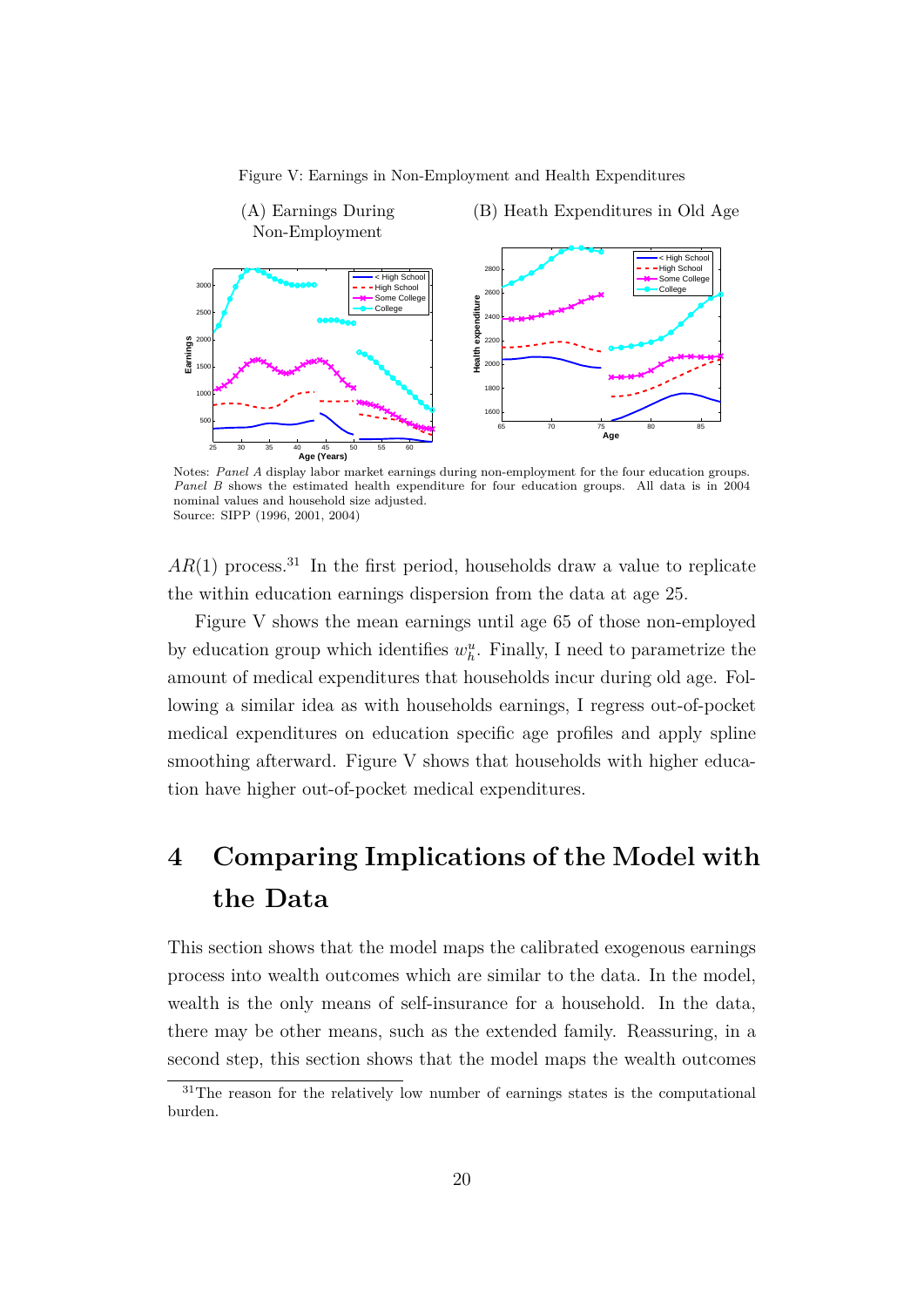

Figure VI: Comparing Model and Data

Notes: *Panel A* displays the fraction of households which participates in means-tested programs. *Data* refers to SIPP households which participate in income support programs. *MT* refers to the model. The gray lines show the fraction of households which has earnings below the eligibility threshold in the model. *Panel B* shows the fraction of households with less than \$10000. *Panel C* displays median wealth holding of high school dropouts and college graduates in the data and the model. Asset units are expressed in 2004\$.

into consumption responses upon earnings shocks which are consistent with stylized facts from the data.

Figure VI (*Panel A*) displays the share of households which would be eligible for the program due to sufficient low earnings in the model. The figure already highlights that the earnings process is not rich enough compared to the data. Particularly, the approximation is underpredicting the share of low income prime aged households. Nevertheless, the model is quite successful in mapping the income process into a household decision to participate in the means-tested program. The model matches the overall mean and the decreasing profile over the working life. However, it predicts a too steep rise of participation rates of the elderly.

The share of prime aged households with low income decreases more slowly than the share of households actually receiving transfers. Put differently, less low earning households satisfy the means-test. *Panel B* compares the fraction of households with relatively few assets, less than \$10000, in the model to the data. The model replicates the downward sloping profile for prime aged households; yet, it is somewhat too pronounced. Households build up wealth for retirement savings and assets for bequests. Nevertheless, a characteristic feature of data and model is a large fraction of households which holds little assets throughout all stages of the life-cycle.<sup>32</sup>

<sup>32</sup>The model of Hubbard et al. (1994, 1995) matches even better the share of low wealth households. Allowing for a positive means-test instead of a consumption floor and introducing a bequest motive significantly reduces the distortions of the means-test.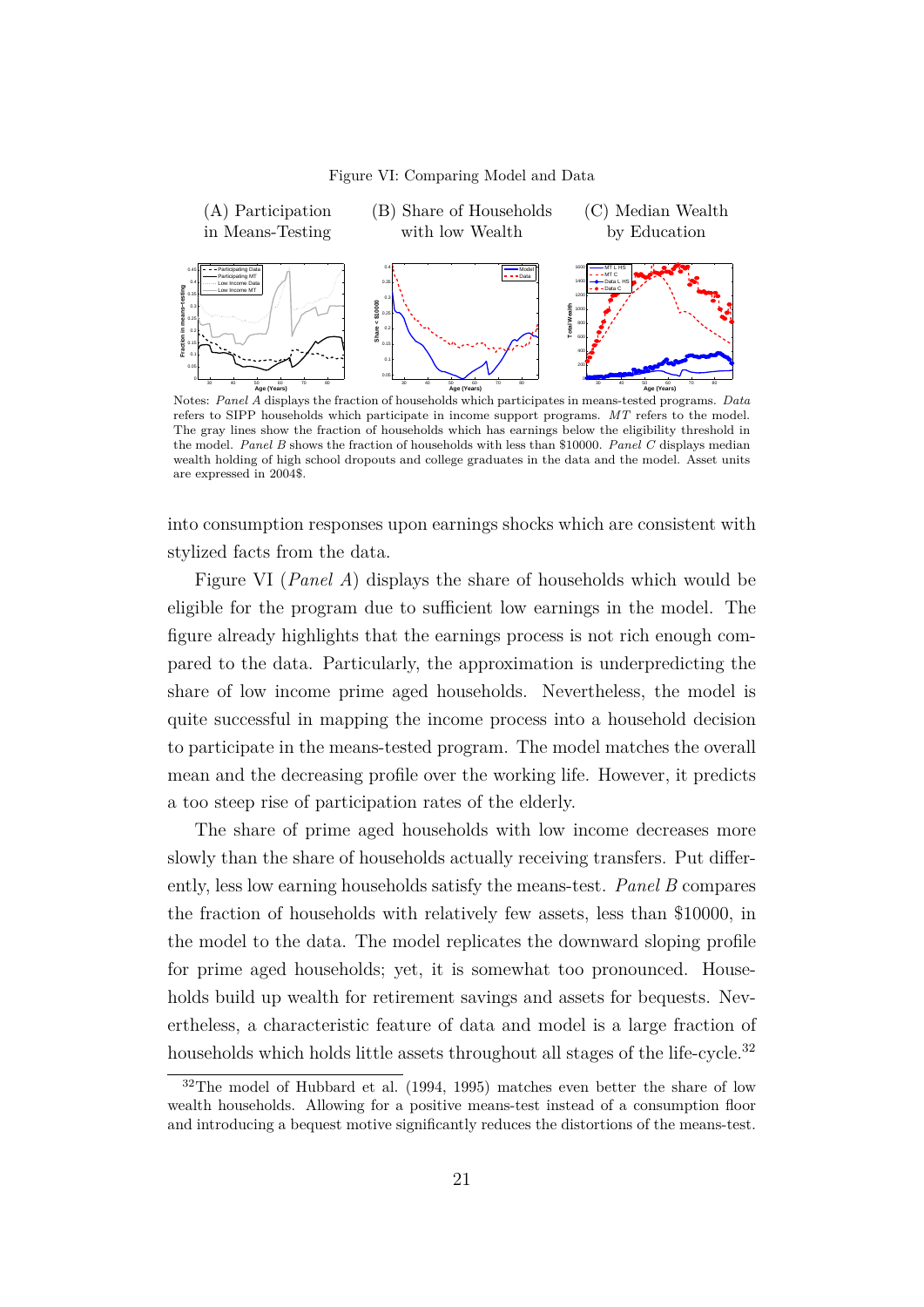|       | % of unemployed | $\Delta log(c_h)$ upon | Relative Insurance of |
|-------|-----------------|------------------------|-----------------------|
|       | with low wealth | unemployment           | high and low educated |
| Model | 12              | $-5.6$                 | 1.53                  |
| Data  | 33              | $-6.8/8$               | 2.24                  |

Table 2: Insurance against Earnings Shocks

Notes: Column one compares the share of households just becoming unemployed and hold less than \$10000 of wealth in the model to the SIPP data. In the model, these are prime aged becommin nonemployed. Column two displays the change in log consumption in the first period of unemployment. *Data* refers to Gruber (1997) and an adjustment based on Blundell et al. (2008). Column three displays the consumption responses to a persistent shock to households' income. It displays the ratio of households with less than high school and households with a college degree. *Data* refers to estimates for income shocks from Blundell et al. (2008).

*Panel C* shows that in the model and data these tend to be households with low education. Households with higher education find it more unlikely to ever pass the earnings test of the insurance program. Consequently, they do not adjust their assets as strongly as a response to the means-test. The result is a large wealth inequality between education groups. Compared to the data, both median wealth profiles peak too early in the model.

So far, I compared aggregate wealth outcomes from the model to the data. Earlier literature has studied whether households savings decisions on the micro level are affected by means-tested programs. Appendix D shows that the model is able to match several of these reduced form estimates. Particularly, it is consistent with a statistically significant increase of savings of young households in response to a rise in the asset threshold (see Powers, 1998), but an insignificant response for prime aged households to a similar rise (see Hurst and Ziliak, 2006). To understand the latter, note that households may not raise their wealth in response to looser asset testing because such a reform effectively expands insurance; thus, lowers precautionary savings. Moreover, households which prior to the reform did not participate in the program because of too high wealth, may want to participate with higher thresholds and start decumulating wealth. The model is also consistent with small total wealth responses of likely participants as a response to a rise in means-tested transfers (see Neumark and Powers, 1998; Ziliak, 2003).

To understand the effects of means-testing on social welfare, we need to understand how ultimately consumption is affected by earnings shocks.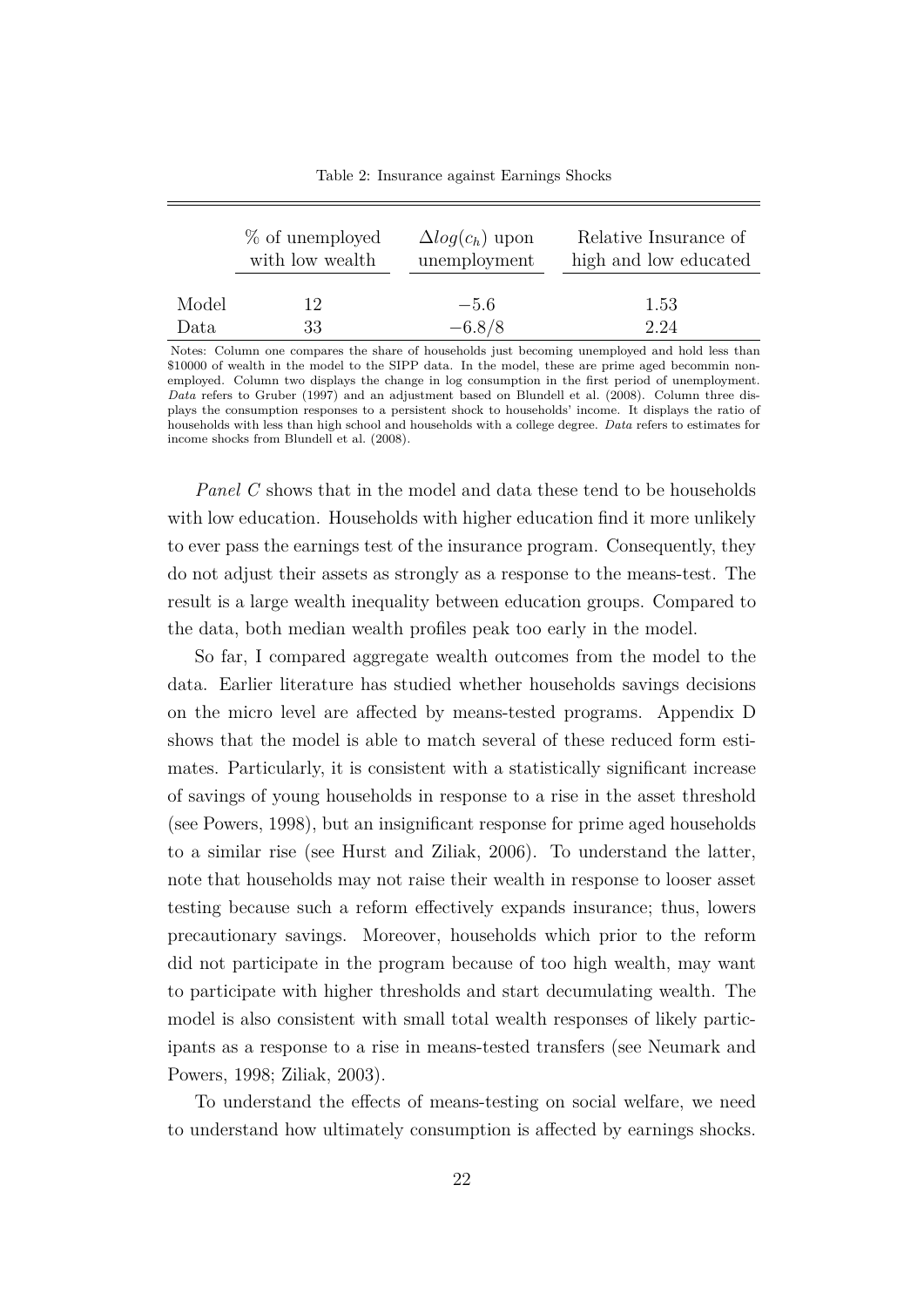Table 2 shows that in the data, 33% of households entering unemployment have wealth below \$10000.<sup>33</sup> Carroll et al. (2003) show that particularly households with low education suffer from low precautionary savings in US data. I compare this statistic to prime aged households in the model. 11.6% of households have such low wealth holdings upon non-employment, and these are mostly households with low education. Because of the low wealth holdings, households decrease their consumption upon non-employment on average by 5.6%, which is close to the 6.8% of food consumption reported by Gruber (1997). Blundell et al. (2008) show that durable consumption responds stronger than food consumption. With this adjustment, the decrease in the data is 8%.

Non-employment is just one type of shock to households' earnings. Blundell et al. (2008) report the amount of consumption changes resulting from permanent shocks to household income. One of their findings is that households with college education are twice as good insured against permanent income shocks compared to households without college education. Table 2 shows that the model implies a factor of 1*.*5. One difference between the model and data is that the former implies more consumption insurance compared to the data in both cases, possibly reflecting the assumption that shocks to earnings are not permanent in the model.

### **5 Welfare Analysis**

This section discusses the welfare implications of the asset means-test. The idea of the policy experiment is that households born after a particular data are no longer subject to the means-test, but all income thresholds  $(E_h^{elig})$  $\binom{elig}{h}$  are unchanged. The welfare measure is based on a comparison of two cohorts being born under the different policies. I express welfare as the willingness of an unborn to forgo lifetime earnings. Define by  $\mathbb{L}(E_{1:H}^{net})$  the expected value of a household born into the baseline policy, and facing the expected net earnings stream  $E_{1:H}^{net}$  over its life-cycle. This is simply integrating the

<sup>&</sup>lt;sup>33</sup>See Gruber (2001) for similar results. A difference between the model and the data is that a substantial larger fraction of households holds zero wealth in the data.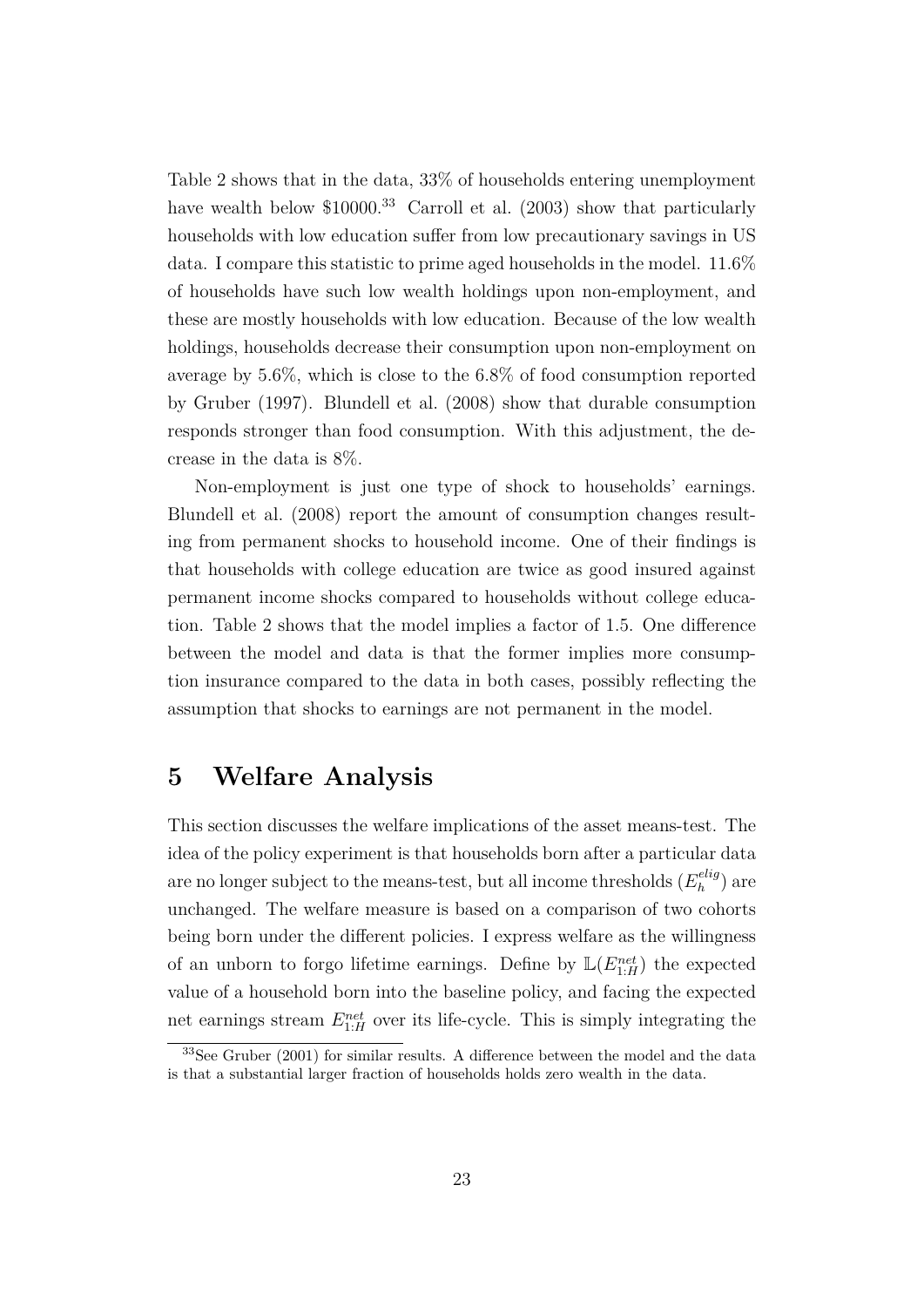value function over the initial distribution of households:

$$
\mathbb{L}(E_{1:H}^{net}) = \int V_1(a, \mathbf{X}) d\lambda_1(a, \mathbf{X})
$$

Let the expected value of a household born into the new legislation and facing the same expected earnings stream and initial conditions be denoted by  $\mathbb{M}(E_{1:H}^{net})$ .<sup>34</sup> The fraction of earnings which makes such a household indifferent between the two regimes,  $\omega$ , solves:

$$
\mathbb{L}(E_{1:H}^{net}) = \mathbb{M}(\omega E_{1:H}^{net})
$$
\n(4)

The model environment implies that full insurance is optimal from a perspective of an unborn household. Because the baseline model is away from first best, I study reforms which keep the total value or resources needed to finance the system constant. Put differently, I do not address the question whether the level of current governmental insurance is optimal, but whether changing asset means-testing increases social welfare given the same amount of expenditures. My framework also implies that households desire full insurance against education draws. To eliminate this effect, Section 5.1 studies reforms which pay to each education group the same amount of transfers as before the reform, but independent of the assets of individual households. Section 5.2 extends the analysis to reforms which allow for redistribution of transfers across education groups.

#### **5.1 Education Contingent Transfers**

The section shows the welfare consequences of abolishing the means-test of \$5000. It quantifies the different insurance mechanisms of means-testing and decomposes the welfare effects into the four different education groups. Finally, it computes the asset limit with the largest welfare gains and demonstrates interaction effects between means-tested and non-means-tested insurance programs.

<sup>34</sup>Wealth holdings at death are higher without a means-test. Allowing for differences in intergenerational transfers makes a non-means-tested policy substantially more attractive.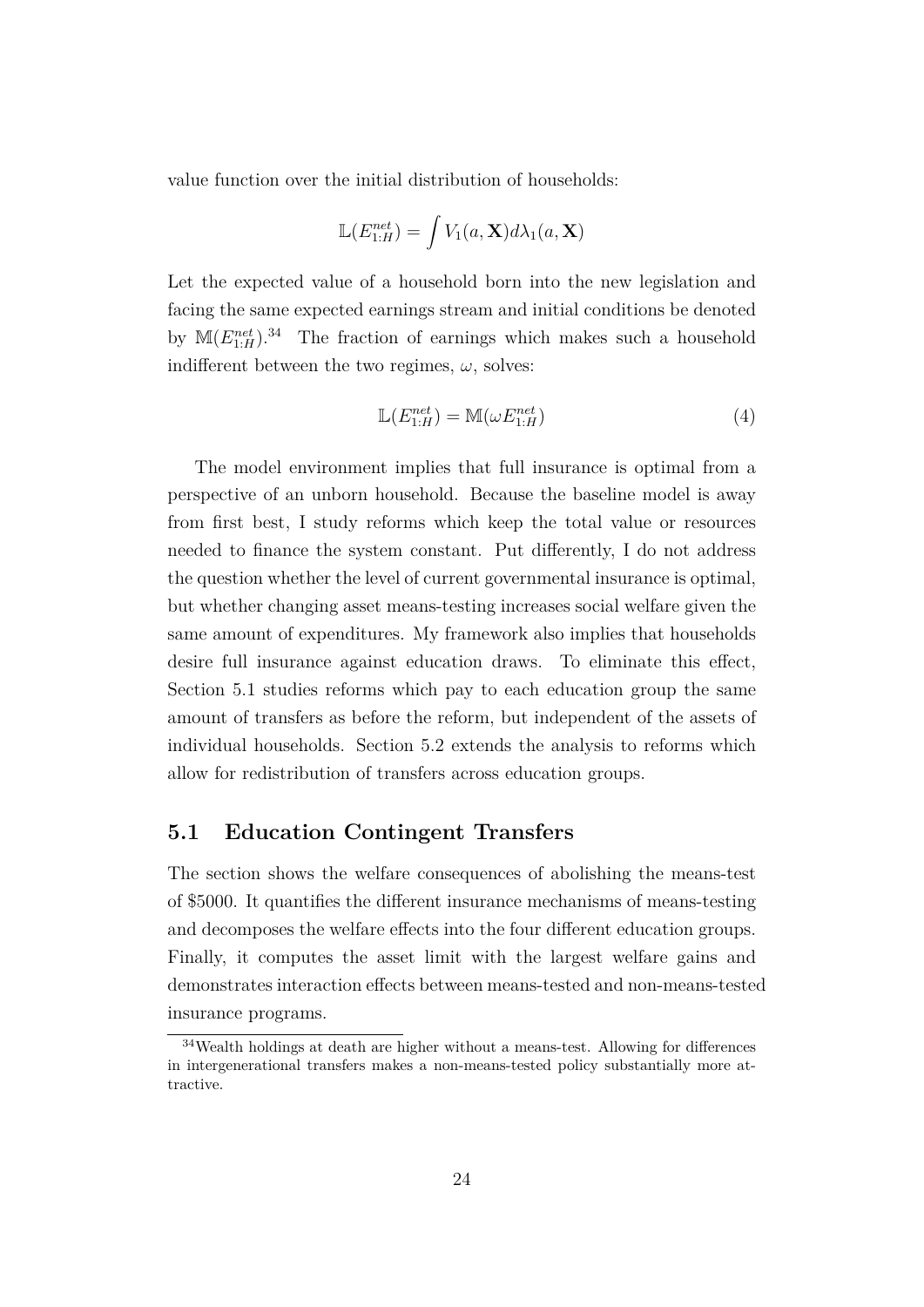#### **5.1.1 Abolishing the Means-Test**

The top panel of Table 3 shows that an unborn household is willing to pay 0.26 percent of life-time earnings to not abolish the means-test of \$5000. Put differently, for an unborn household, the insurance effects of the meanstest outweigh its adverse incentive effects. The means-test has three positive insurance mechanisms. First, it provides relatively high transfers to those with the highest utility gains. Second, young households have relatively many household members and expected positive earnings growth. Thus, the planner would like to allocate higher transfers to these households than to an elderly household with low earnings. Because young households have lower wealth than elderly households, the means-test achieves exactly this. Third, as households run down assets only after repeatedly poor labor market outcomes, the means-test allows for better insurance after persistently poor labor market outcomes, instead of transitory earnings losses. In that sense, it serves as partial substitute for history dependent taxation.

To quantify these different mechanisms, the lower panel of Table 3 displays the welfare outcomes from reforms which shut them down sequentially. The first reform assures that transfers to a group of households are the same after the reform conditional on education and age, i.e., the state vector  $(h, \mu_1)$ . In this case, an unborn household is willing to forgo 0.04 percent of life-time earnings to abolish the means-test. The second reform, additional to age, also conditions on the persistent earnings state, i.e., the state vector  $(h, X)$ . Now, an unborn is willing to forgo 0.16 percent of lifetime earnings to abolish the means-test.

Table 3 also shows that high school dropouts are willing to forgo 5.6 percent of life-time earnings to conduct the reform. Contrary, households with higher education benefit from the means-test. To understand the heterogeneous effects, Table 4 compares the consumption responses and average wealth holdings of high school dropouts and college graduates upon earnings shocks. High school dropouts adjust their savings decisions strongly when faced by the asset means-test. Consequently, they have no means of self-insurance against poor labor-market outcomes and behave similar to hand-to-mouth consumers. Consumption declines by 8*.*14% when these households become non-employed. Consumption is down by 18*.*72% rela-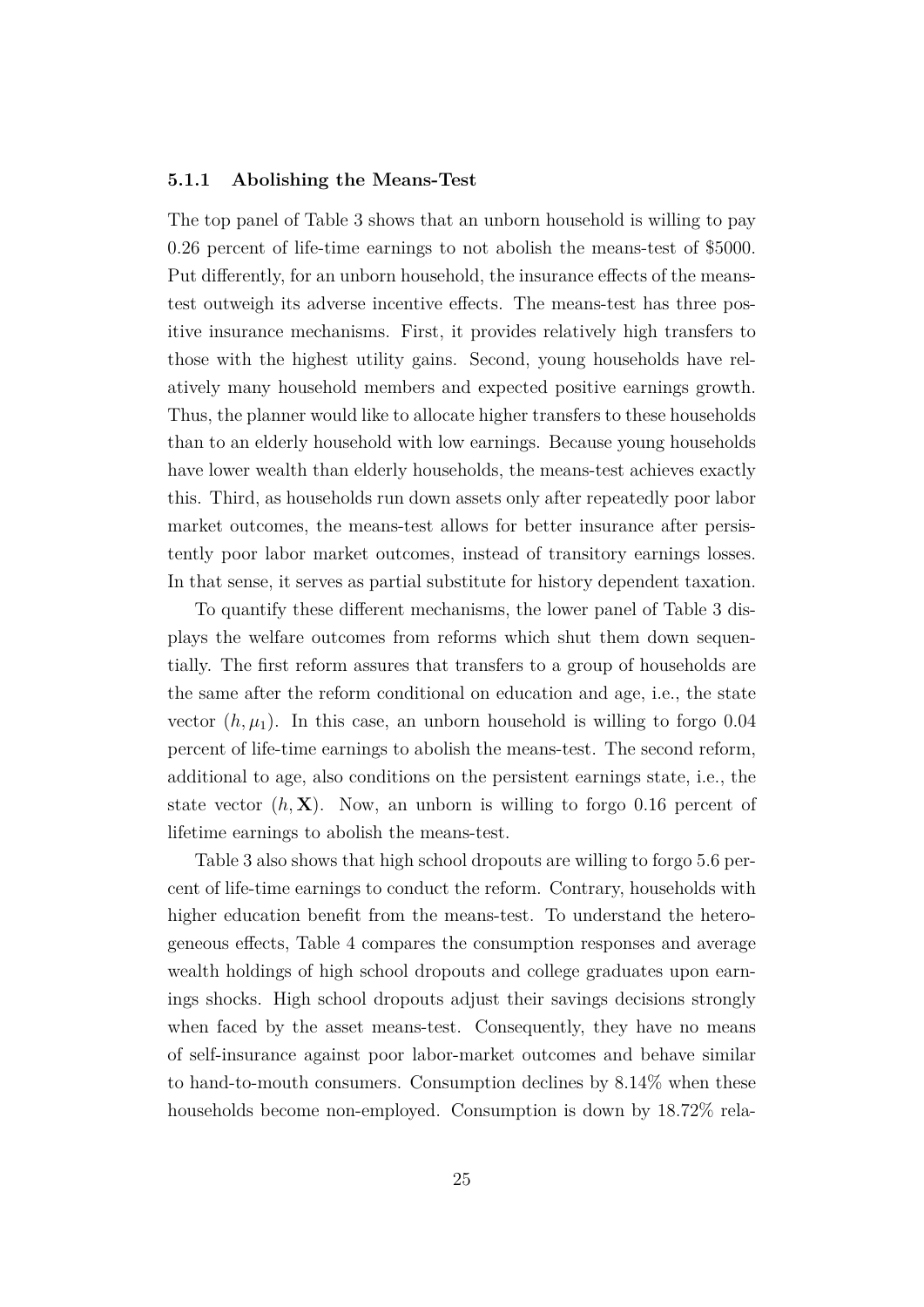|                       | <b>Baseline</b>          |                      |                 |                     |  |
|-----------------------|--------------------------|----------------------|-----------------|---------------------|--|
|                       | $1 - \omega(\%) = -0.26$ |                      |                 |                     |  |
|                       | $\rm <$ High<br>school   | High<br>school       | Some<br>college | College<br>graduate |  |
| $1-\omega(\mu_1)(\%)$ | 5.63                     | $-1.19$              | $-1.13$         | $-1.05$             |  |
|                       | Age effect               | Earnings persistency |                 |                     |  |
| $1-\omega(\%)$        | 0.04                     |                      | 0.16            |                     |  |

Table 3: Welfare Effects of Abolishing the Means-Test

Notes: The table displays the average willingness to forgo lifetime earnings of an unborn from moving to a non means-tested regime *ω*. It also displays the average willingness to pay of an unborn conditional on knowing its education,  $\omega(\mu_1)$ . The top panel displays the statistic for a reform where allotments are kept constant conditional on education. The bottom panel shows the average willingness to pay when the reform conditions additionally on i) households' age, and ii) households' persistent earnings states.

tive to the last employment quarter after three quarters of non-employment. In contrast, these households are successful to smooth consumption after non-employment shocks without the means-test. The consumption drop after three periods in non-employment is more than 2 times smaller. The reason is that high school dropouts enter non-employment on average with two times more assets which allows them to almost sustain their consumption level despite lower allotments. Seemingly contradictionary, households react stronger to persistent earnings shocks without the means-test, despite less self-insurance. The reason is that with the means-test, a negative shock to persistent earnings may actually lead households to consume more, because they want to become eligible for the means-tested program.

Upper earnings groups need to be in a relatively low earnings state to become eligible. Therefore, their savings are less affected by the means-test and they deplete their savings only in the case of repeatedly poor labormarket outcomes. In this case, they gain from the relatively generous transfers. This can also be seen in Table 4. Households with a completed college degree reduce consumption on average by 7*.*38% when becoming unemployed in the non-means-tested regime, but they reduce it only by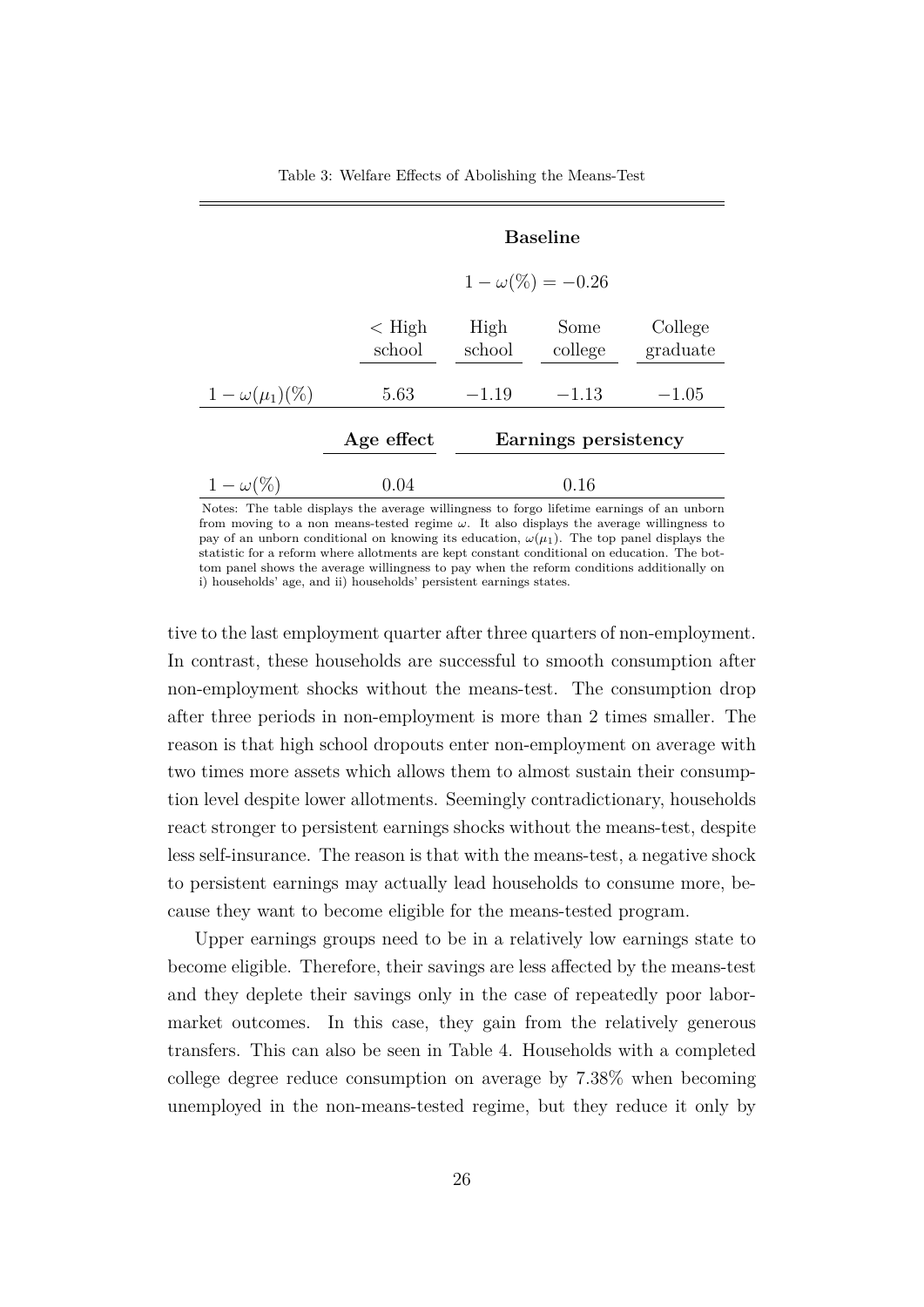|                  | Non-emp- |         | 3 Quarters of  |         | Persistent |         |  |
|------------------|----------|---------|----------------|---------|------------|---------|--|
|                  | loyment  |         | non-employment |         | Earnings   |         |  |
|                  | $\% c$   | Wealth  | $\% c$         | Wealth  | % passed   | Wealth  |  |
|                  | drop     | in 1000 | drop           | in 1000 | to $c$     | in 1000 |  |
| Means-Tested     |          |         |                |         |            |         |  |
| $\rm < HS$       | 8.14     | 32      | 18.72          | 33      | 2.47       | 29      |  |
| $\rm C$          | 6.56     | 244     | 9.74           | 247     | 1.61       | 232     |  |
| Non-Means-Tested |          |         |                |         |            |         |  |
| $<$ HS           | 7.05     | 77      | 8.94           | 81      | 10.21      | 79      |  |
| С                | 7.38     | 257     | 10.61          | 261     | 6.05       | 244     |  |

Table 4: Wealth Levels and Consumption Response after Earnings Shocks

Notes: The table displays the beginning of period mean wealth and consumption adjustments after poor labor-market outcomes for high school dropouts *< HS* and college graduates *C*. The top panel displays the results under the means-tested regime, and the lower panel shows the same for the nonmeans-tested regime. Wealth units are expressed in 2004\$.

6*.*56% under means-testing. The insurance effect for persistent shocks to earnings is even larger. This occurs, despite that these households hold lower average assets under means-testing. Particularly early in life, these households gain from the means-test. The higher insurance implies that these households need to build up less precautionary savings which brings their consumption closer to the social planer solution.

### **5.1.2 Asset Limits and Interactions with Other Insurance Programs**

The heterogeneous wealth holdings of different education groups suggest that altering asset limits may improve welfare. To investigate this, I study reform which abolish the means-test given different asset limits. As before, the comparison is with a regime without the means-test but constant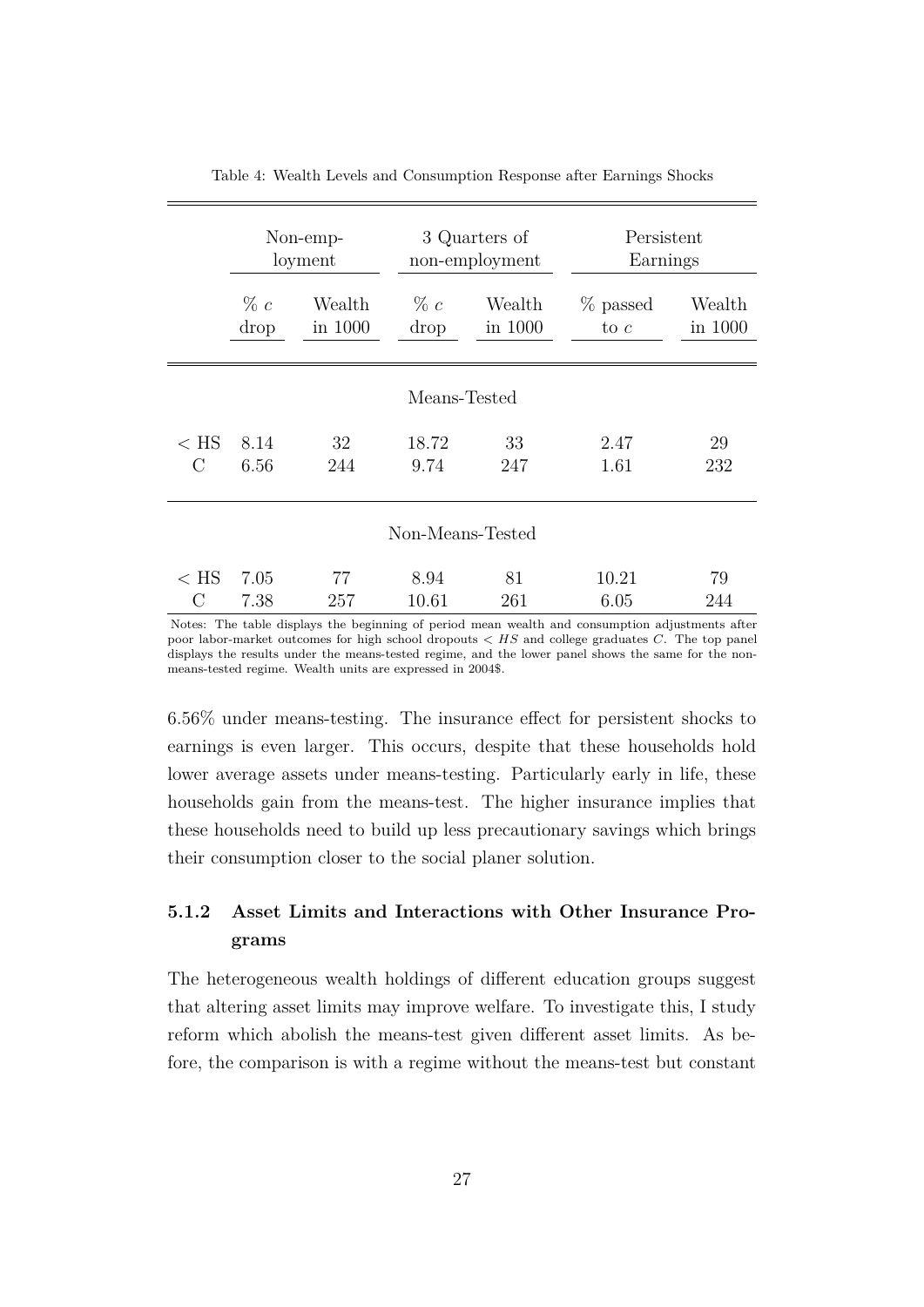Table 5: Changing the Welfare-State

| $\bar{a}$ (\$1000)      | 3    | 16        | 105           | 145     | 155                |
|-------------------------|------|-----------|---------------|---------|--------------------|
| $1 - \omega(\mu_1)(\%)$ | 0.04 |           | $-0.41 -1.19$ | $-1.22$ | $-1.21$            |
|                         |      | Lower $b$ |               |         | Lower $\mathcal S$ |
| $1 - \omega(\mu_1)(\%)$ |      | $-0.15$   |               |         | $-0.22$            |

Notes: The table displays the average willingness to forgo lifetime earnings of an unborn from moving to a non means-tested regime *ω*. The top panel studies environments with different asset threshold of the meanstest. The bottom panel studies environments where unemployment benefits and social security are lower for low income households than in the baseline case.

total transfers conditional on households' education.<sup>35</sup> The top panel of Table 5 shows the average willingness to pay for the reform. For very low asset limits, abolishing the means-test creates welfare gains. With higher thresholds, a means-tested regime becomes more desirable relative to a non-means-tested regime. Compared to a regime without a means-test, welfare gains are largest with  $\bar{a} = 145000$ . An unborn household is willing to forgo more than one percent of life-time earnings to not abolish the means-test. The high asset thresholds imply almost no distortionary effects for high school dropouts. At the same time, they allow for higher allotments to households in need because households with high assets which become temporarily non-employed receive no transfers.

Low et al.  $(2010)$  show that the value of unemployment insurance is limited in a life-cycle model without a means-test in income support programs. Because unemployment risk is temporary, households have little problems accumulating sufficient assets for self-insurance. As shown above, high school dropouts may fail doing so when some income support programs are means-tested. The bottom panel displays the welfare effects of abolishing the means-test when unemployment benefit compensation to low income households is lower. The experiment reduces the replacement rate of unemployment compensation to the replacement rate of the top income households. For low earnings households, this implies a reduction from 53

<sup>35</sup>Note that the reform keeps total governmental expenditure constant. However, the size of the government varies between economies with different asset thresholds.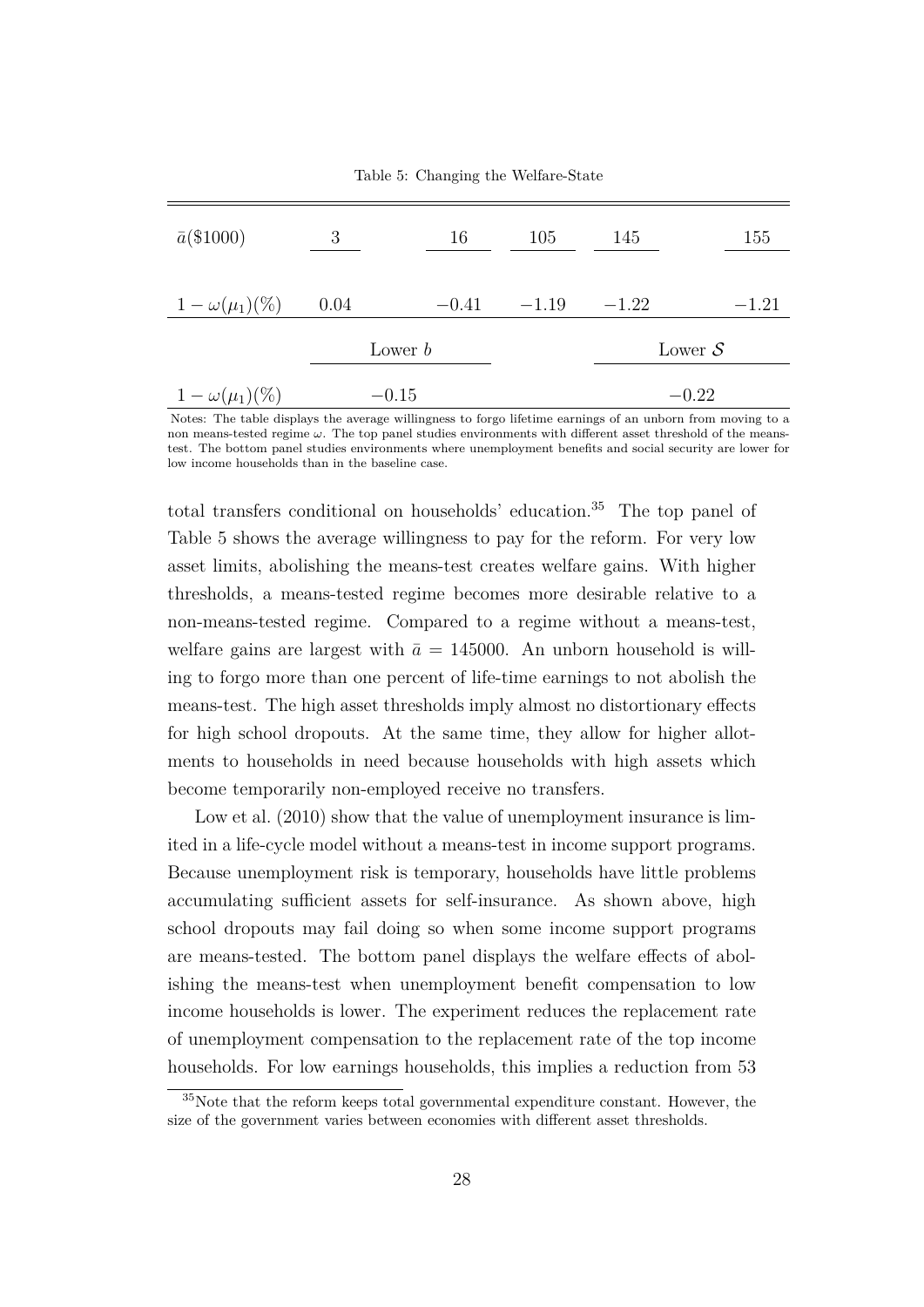to 13 percent. The welfare losses from abolishing the means-test fall to 0*.*15 percent of lifetime earnings compared to 0*.*26 present in the baseline specification. The table also shows the welfare effects of abolishing the means-test when the replacement rate from Social Security to all households is reduced to the replacement rate of the highest earnings households (30 percent). In this case, the losses of abolishing the means-test fall to 0*.*22 percent of lifetime earnings. Resulting from the means-test, some of the low earnings households build up little savings for retirement. When social security replaces less of income, these households have to downward adjust their consumption upon retirement. Summing up, from an insurance perspective, the government should either use a means-test coupled with strong insurance against temporary earnings risk and predictable earnings changes for low income households, or have weak insurance against temporary risk and predictable earnings changes but no means-test.

#### **5.2 Distributional Effects of Means-Testing**

The political discussion about means-testing is mostly centered around the possibility of households to respond to shocks. Yet, a reform of the means-test may have consequences of how resources are distributed across education groups. To address this, I study a reform which achieves constant expenditures by cutting benefits proportional to all households. An unborn household is willing to pay 1.57 percent of life-time earnings to not abolish the means-test.

To understand the large welfare loses, note that the reform allocates transfers away from those households with low education. They have the lowest wealth; therefore, receive the most transfers under means-testing. Without the means-test, high educated households which face temporary non-employment spells start receiving transfers. Thus, to achieve the gains from loosening the means-test, the government has to counteract these redistributional forces by granting more transfers to the low educated, possibly through the tax schedule.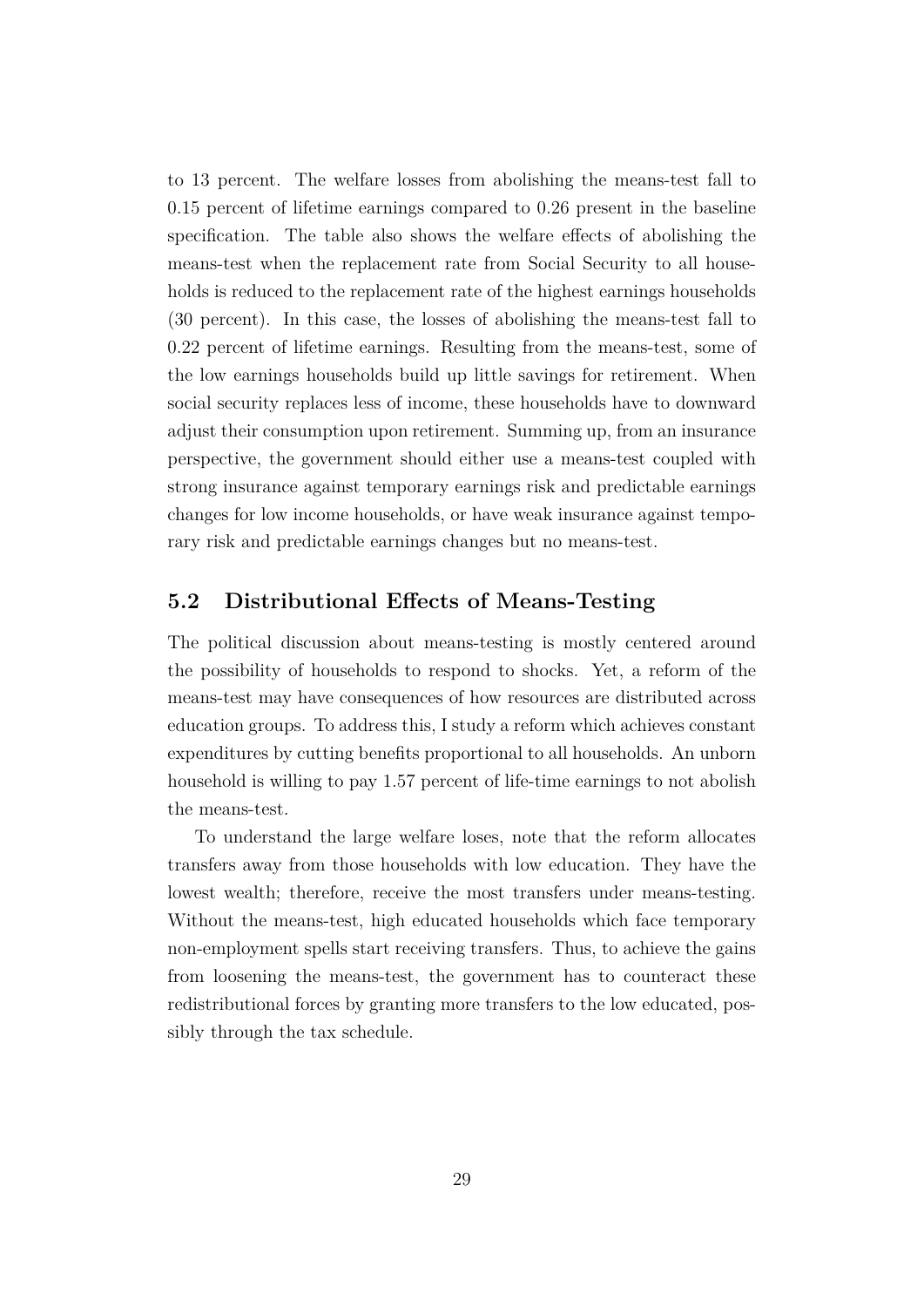# **6 Conclusion**

This paper computes the asset limit for US means-tested income support programs which minimizes consumption volatility of households. To this end, it builds an incomplete markets life-cycle model with large nonemployment shocks and persistent earnings risk. The optimal policy has to weigh the savings distortions inflicted by the means-test against its positive insurance mechanisms. To quantify these effects, the paper studies the willingness to pay of an unborn household for an expenditure neutral reform which abolishes the means-test of \$5000; a common threshold across US states at the beginning of the century. A means-test assures that those households receive transfers which have the largest utility gains from extra consumption. This insurance mechanism is slightly dominated by the savings distortions from the perspective of an unborn household. A means-test also allocates relatively more transfers to young households which benefit more from these transfers more than elderly households. An unborn household is willing to pay 0.3 percent of life-time consumption for this mechanism. Finally, a means-test allocates more transfers to persistently low earnings relatively to temporary low earnings. An unborn household is willing to pay 0*.*12 percent of life-time earnings for this latter mechanism. In total, an unborn household is willing to pay 0.26 percent of life-time earnings to have a means-test of \$5000.

The gains of means-testing are not evenly distributed in the population. Households with low education reduce their asset accumulation strongly in face of the means-test. They have little self-insurance against earnings risk and suffer from high consumption volatility. As a result, these households are in favor of abolishing it. Households with higher education adjust their savings less when faced by the means-test. As a result, they gain from it because of better insurance. An asset threshold of \$145000 optimally balances these opposing forces and implies large welfare gains above a nonmeans-tested policy; an unborn household is willing to forgo more than 1 percent of lifetime earnings to not abolish the means-test.

There are several possible avenues of extending the analysis presented in this paper. The present paper focuses on persistent and transitory earnings risk. Yet, there are other risks households face. Braun et al. (2013)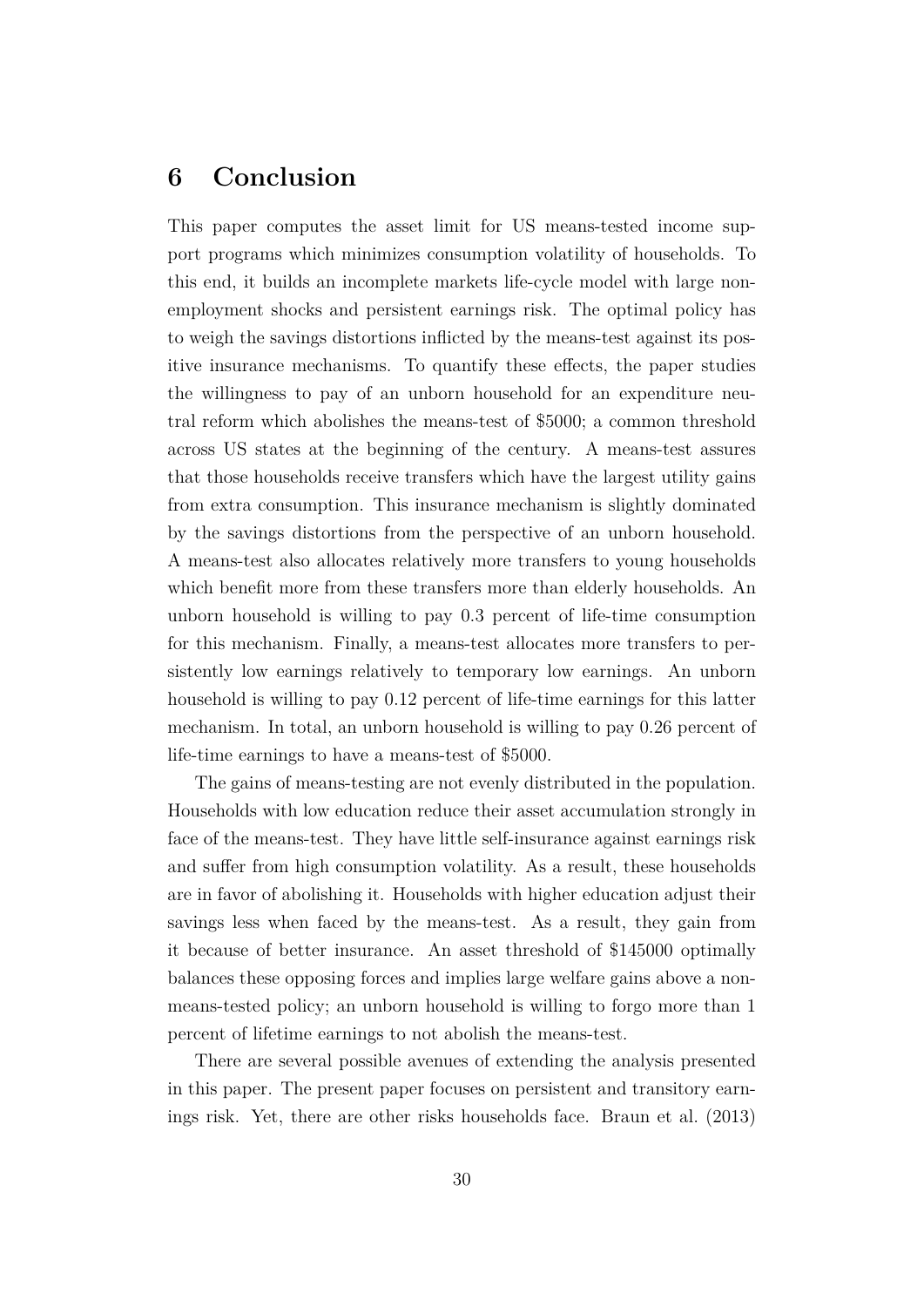study the means-test of *Medicaid* in old age. Health expenditure shocks are large, rare, and strongly depend on age. This might reduces the distortions on savings decisions during working life relative to the persistent earnings shocks. Regarding the exogeneity assumption of earnings, there may be important interactions between the asset means-test and employment choices. Households with low wealth and low labor-market earnings may select themselves into unemployment, but high wealth households may choose to continue to work. Similarly, entering into retirement is an endogenous decision possibly affected by households wealth levels; hence, by the presence of the means-test.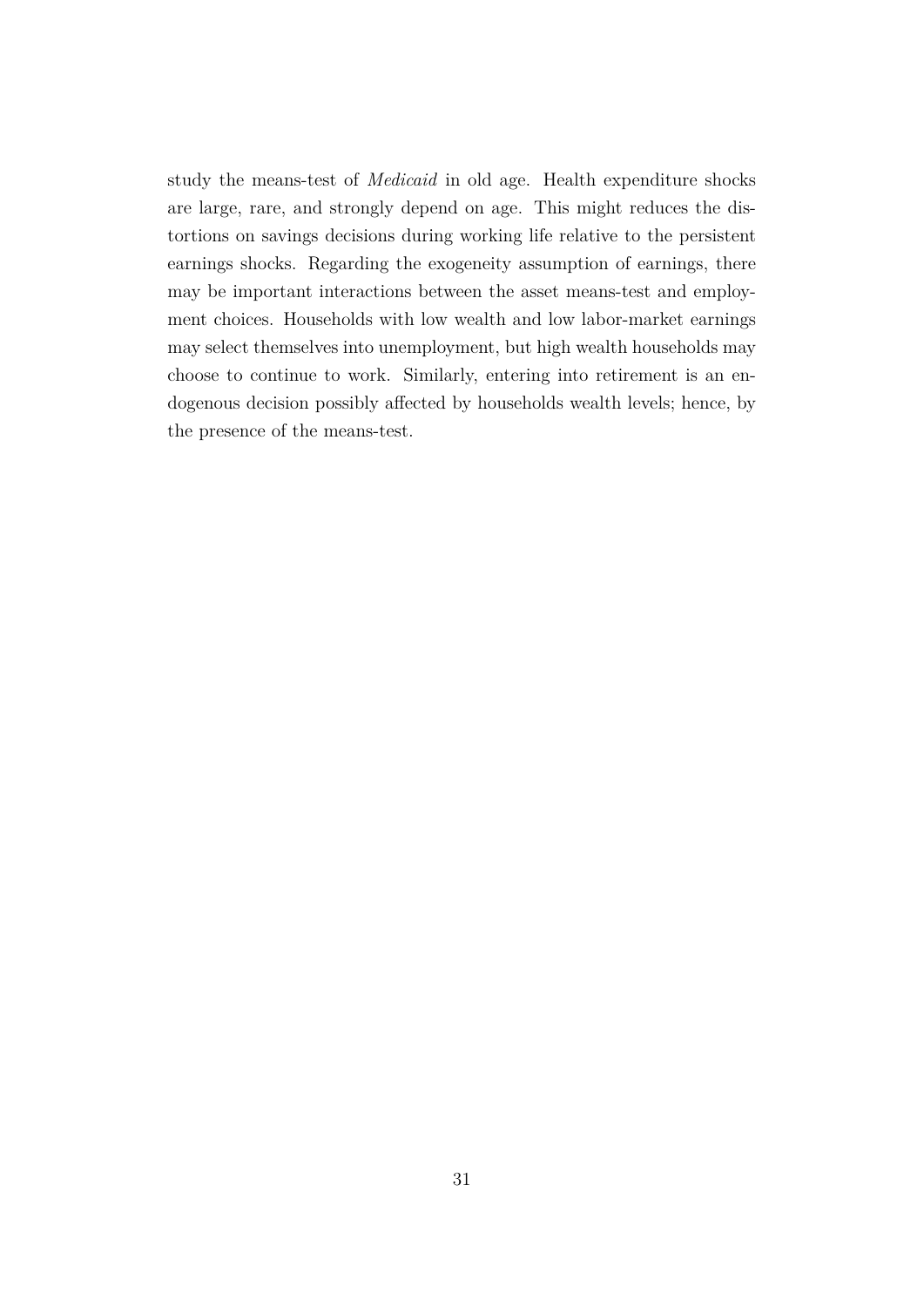Table 6: Social Security

| Pre Retirement | Replacement |
|----------------|-------------|
| Earnings       | Rate        |
| \$3915         | 0.56        |
| \$8700         | 0.42        |
| \$18484        | 0.3         |

Notes: The table shows for different levels of pre retirement quarterly earnings the replacement rate from social security.

### **A Non Means-Tested Insurance**

Table 6 provides the replacement rates for social security. I take the data from Social Security Administration (2004). I linearly interpolate the values for my model simulation. To obtain the amount of pensions, I compute the distribution of households over  $\varphi$  conditional on education in the model at age  $H_{160}$ . By assumption, this distribution does not change up to terminal age *H*. In the data, I compute the distribution of pension payments conditional on age. Because pension payments depend only on the last realization of  $\varphi$  in the model, I can match the distribution of payments in the data to the distribution of households in the model.

The unemployment insurance scheme is supposed to mimic the average insurance available to households in the data. I set  $\nu$  to the average replacement rate across US states reported by Meyer (2002) and *b max* to the average maximum. Finally, I use Figure 1 from Golosov and Sargent (2012) to compute the income tax code. Importantly, the figure includes earned income tax credits for low earning households. Again, linear interpolation provides values for missing observations.

## **B Computing Means-Tested Transfers**

This section outlines the amount of transfers households receive from different programs. Table 7 provides the maximum amount of transfers households may receive over their life-cycle.

When eligible to *SNAP*, the maximum amount of benefits is  $\overline{TR}_h^F$ . Fol-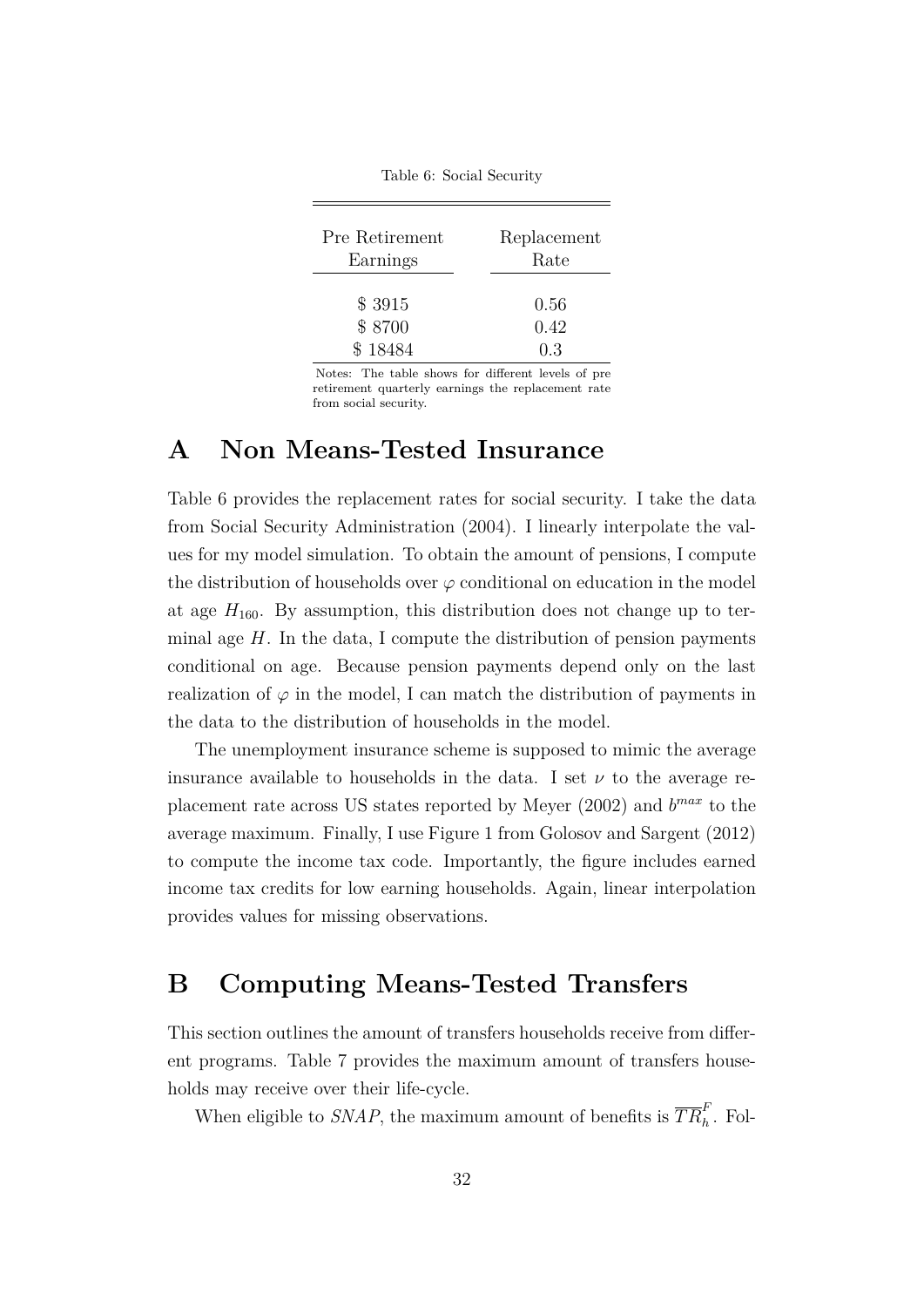Table 7: Calibration

Variable Target/Source

| $\overline{TR}_h^F = \frac{1}{413} 1113 777 423$ | Federal Legislation             |
|--------------------------------------------------|---------------------------------|
| $\overline{TR}^T = $1347$                        | Mean in Kassabian et al. (2011) |
| $\overline{TR}_W = $135$                         | Mean in the Data                |
| $\overline{TR}_W^L$ = \$501                      | Mean in the Data                |
| $\overline{TR}_R^L$ = \$317                      | Mean in the Data                |
| $\overline{TR}_{h}^{S} = \{\$[2538 1692]$        | Federal Legislation             |

Notes: The left column states the calibrated variable with its value and the second states the relevant moment. "Data" refers to my *SIPP* sample. Dollar values are expressed in 2004\$.

lowing US federal legislation, total amount of transfers to an eligible household is:

$$
TR_h^F = max \left\{ \overline{TR}_h^F - 0.3(0.8 w_h^{gross} - d) \right\}.
$$

where *d* is a cash deductible.

Denote by  $\overline{TR}^T$  the maximum amount of receivable benefits from *TANF*. Following legislation in most US sates, total transfers are given by

$$
TR^T = max\Big\{\overline{TR}^T - 0.8w_h^{gross}, 0\Big\}.
$$

*SSI* deducts income from the maximum allotment  $\overline{TR}_h^S$  according to:

$$
TR_h^S = max \Big\{ \overline{TR}_h^S - \Big[ w_h^{gross} - \big[ (w_h^{gross} - d_r)/2 + d_r \big] \Big], 0 \Big\},
$$

where  $d_r$  is a cash deductible.

# **C Proofs**

This section provides proves for the theories laid out in the main part of the paper. To keep notation simple, I sometimes focus on the current state of being employed. Moreover, to make the notation more compact define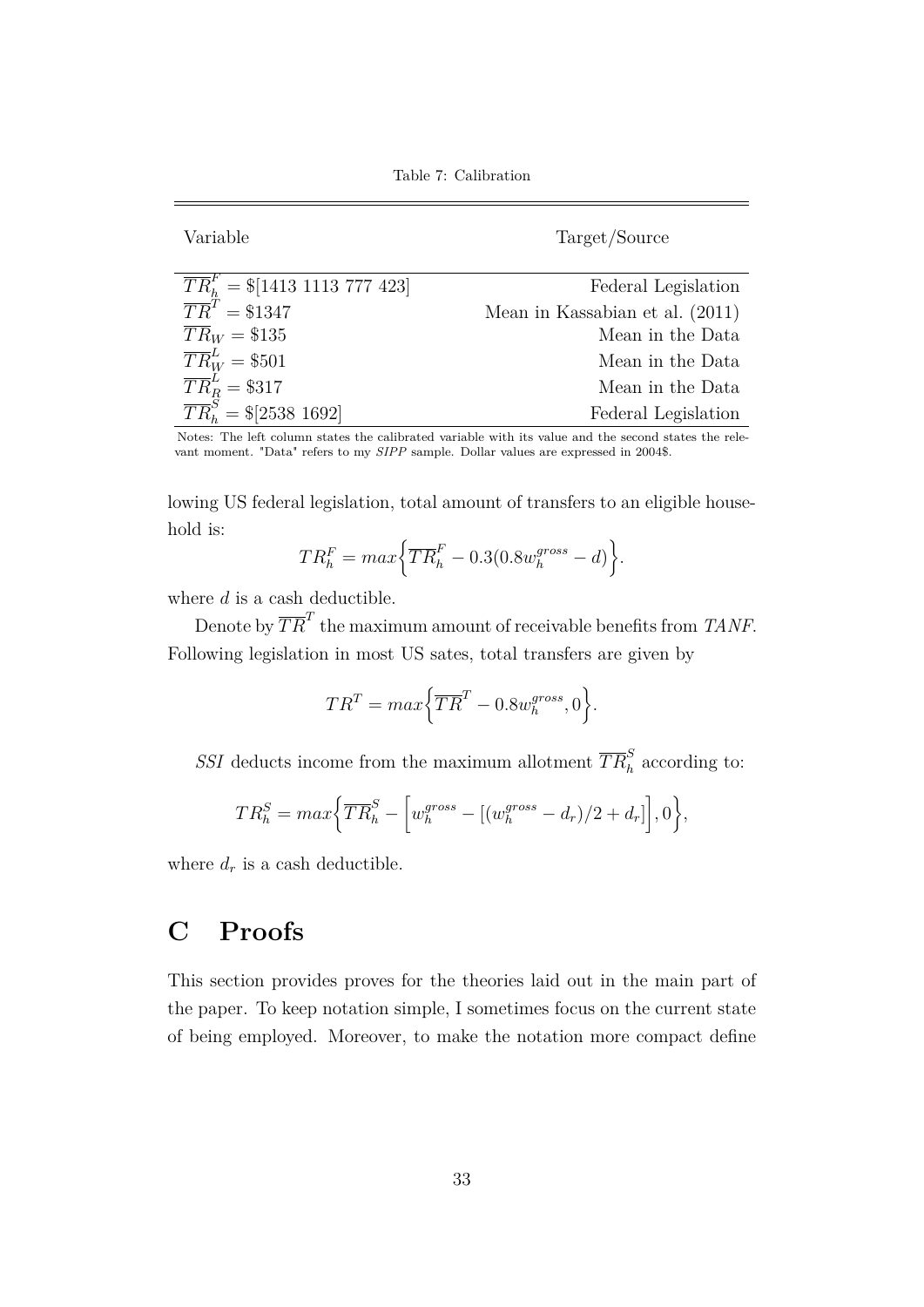conditional on the employment state, e.g., *E*:

$$
\mathbb{V}_{h+1}(a', \mathbf{X}') = \mathbb{E}_h \Big\{ (1 - \iota_h(\mu_1)) \Big[ (1 - \delta_h(\mu_1)) V_{h+1}(a', \varphi', \mu_1, E) \\ + \delta_h(\mu_1) V_{h+1}(a', \varphi', \mu_1, Ub) \Big] + \iota_h(\mu_1) \overline{V}(a') \Big\}.
$$

Moreover, define the law of motion for assets induced by the end of period choice *k* as

$$
\phi(k) = (1+r)k + TR(k, E_h^{gross}, h)
$$

*Proof of Theorem 1:* I first show that  $V_h(\cdot, \mathbf{X})$  is strictly increasing. Let  $k_h(a^j, \mathbf{X})$  be the optimal policy and let  $a^k > a^j$ . By the definition of Γ, I have  $\Gamma^j \subset \Gamma^k$ . Thus,  $k_h(a^j, \mathbf{X})$  is an admissible policy for  $a^k$  with strictly larger current consume this period. Because *U* is increasing in current consumption and  $k_h(a, \mathbf{X})$  maximizes  $V_h$ ,  $V_h(a^k, \mathbf{X}) > V_h(a^j, \mathbf{X})$ .

Now assume that the optimal policy is such that  $k_h(a^j, \mathbf{X}) > k_h(a^k, \mathbf{X})$ . It directly follows for the transfer induced by point  $a^k$ :  $TR^k \geq TR^j$ . First, assume they are equal. Because  $V(\cdot, \mathbf{X})$  is strictly increasing, I have  $\mathbb{V}_{h+1}(\phi(k_h(a^j,\mathbf{X})),\mathbf{X}') > \mathbb{V}_{h+1}(\phi(k_h(a^k,\mathbf{X})),\mathbf{X}')$ . Resulting from the concavity of *U*,  $k_h(a^k, \mathbf{X})$  cannot be optimal given the optimality of  $k_h(a^j, \mathbf{X})$ . Assume now  $TR^k > TR^j$ . Hence,  $TR^j = 0$  and  $TR^k > 0$ . This again contradicts the concavity of *U* because the marginal gain from consuming more today are larger for the lower asset position.

I now turn to the second part of the theorem. The proof goes by contradiction.  $k_h(a, \mathbf{X})$  would be strictly increasing when  $\exists$  a point  $(\hat{a}_h - \epsilon, \mathbf{X})$  $s.th. k_h(\hat{a}_h - \epsilon, \mathbf{X}) = \frac{\bar{a}}{1+r}$  and  $\forall \epsilon$  the point  $(\hat{a}_h, \mathbf{X})$  leads to  $k_h(\hat{a}_h, \mathbf{X}) > \frac{\bar{a}}{1+r}$  $\frac{\bar{a}}{1+r}$ . Moreover,  $TR(k_h(\hat{a}_h - \epsilon, E_h^{gross}, h) > 0 = TR^+ \text{ and } TR(k_h(\hat{a}_h, E_h^{gross}, h) =$ 0. I now show that for this case  $k_h(\hat{a}_h, \mathbf{X}) > \frac{\bar{a}}{1+\bar{a}}$  $\frac{a}{1+r}$  cannot be an optimal policy  $\forall \epsilon$ . The policy  $\tilde{k}_h(\hat{a}_h, \mathbf{X}) = \frac{\bar{a}}{1+r}$  was preferred iff  $\exists$  an  $\epsilon$  *s.th.* 

$$
\underbrace{U(\hat{a}_h + E_h^{net} - k_h(\hat{a}_h, \mathbf{X})) - U(\hat{a}_h + E_h^{net} - \tilde{k}_h(\hat{a}_h, \mathbf{X}) + \epsilon)}_{< 0}
$$
\n
$$
< \underbrace{\beta[\mathbb{V}_{h+1}((1+r)[k_h - \epsilon] + TR^+, \mathbf{X}') - \mathbb{V}_{h+1}((1+r)k_h, \mathbf{X}')]}_{> 0},
$$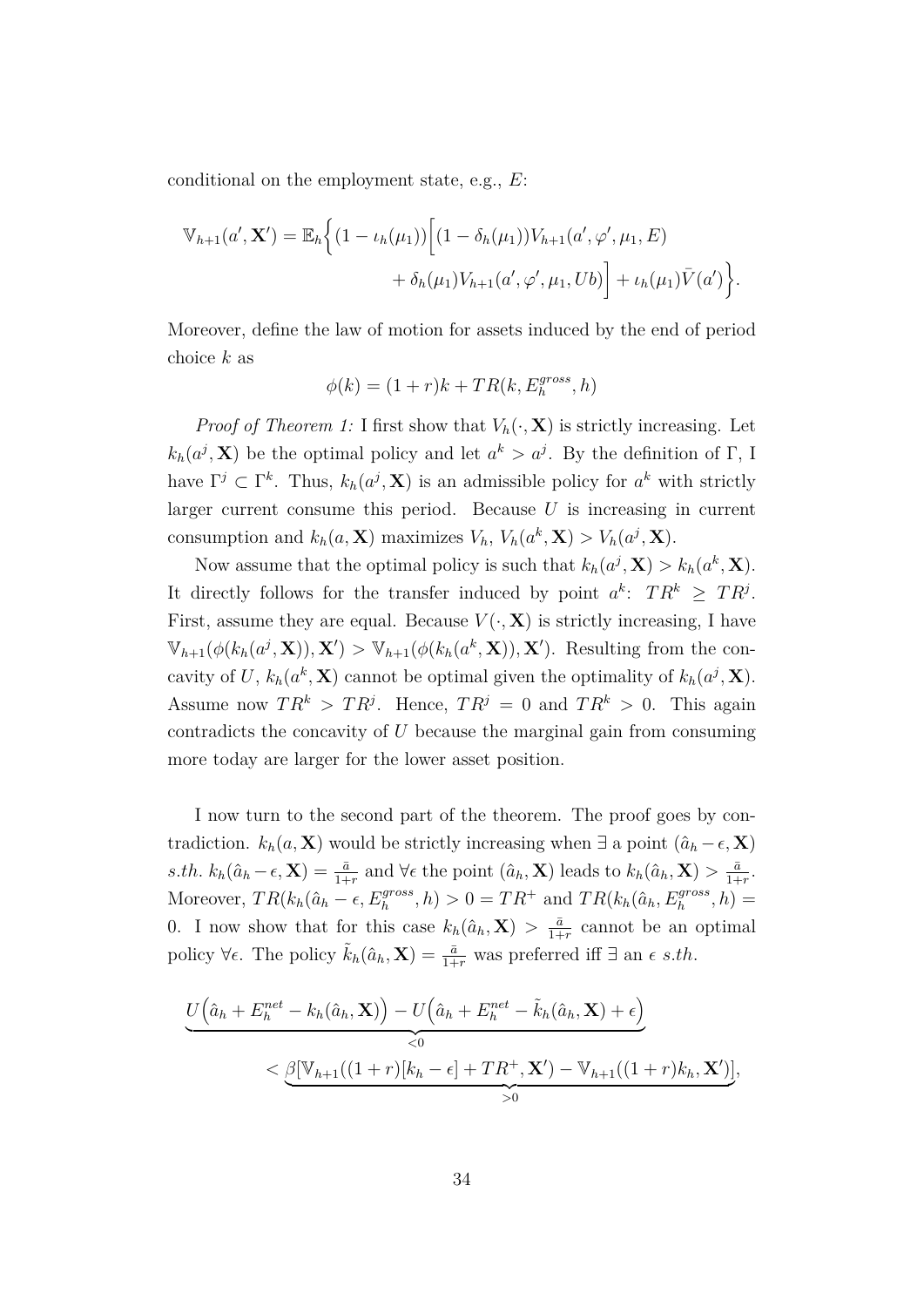where the inequality on the right hand side comes from the fact that  $V_{h+1}$ is increasing in *a* and  $TR^+ > 0$ .

For the third part of the theorem, assume  $\forall a, k_h(a, \mathbf{X}) \leq \frac{\bar{a}}{1+\bar{a}}$  $\frac{\bar{a}}{1+r}$ . For expositional reasons, I assume the equality holds. Now consider the alternative policy  $k_h(a^0, \mathbf{X}) = \frac{\bar{a} + x}{1+r}$  for some state  $(a, \mathbf{X})$  and  $x > TR(k_h, E_h^{gross}, h)$ . This alternative policy is better iff the following inequality holds:

$$
\underbrace{U\left(a+E_h^{net} - \frac{\bar{a}}{1+r}\right) - U\left(a+E_h^{net} - \frac{\bar{a}+x}{1+r}\right)}_{\rightarrow 0 \text{ for } a \text{ large enough}} \n
$$
\underbrace{\beta[\mathbb{V}_{h+1}(\bar{a}+x,\mathbf{X}') - \mathbb{V}_{h+1}(\bar{a}+TR(k,E_h^{gross},h),\mathbf{X}')]}_{>0}.
$$
$$

The convergence to 0 of the left hand side results from the concavity of *U* and the inequality on the right hand side results from an increasing value function.

*Proof of Theorem 2:* Clausen and Strub (2012) show that non-differentiable points can be classified into upward, the function is not sub-differentiable, and downward kinks, the function is not superdifferentiable. As they demonstrate, choosing *k<sup>h</sup>* at a downward kink cannot be optimal because the slope of  $V_h(\cdot, \mathbf{X})$  is increasing to the right. Therefore, it is sufficient for me to show that all points of discontinuity of  $V_h(\cdot, \mathbf{X})$  are downward kinks or equivalently that  $V_h$  is sub-differentiable. Following the notation of Clausen and Strub (2012), call  $\partial_D V_h(a^0, \mathbf{X})$  the sub-differentiable of  $V_h$ at  $a^0$ :

$$
\partial_D V_h(a^0, \mathbf{X}) = \left\{ m \in \mathbb{R} : \lim_{\Delta a^0 \to 0^-} \left\{ \frac{V_h(a^0 + \Delta a^0, \mathbf{X}) - V_h(a^0, \mathbf{X})}{\Delta a^0} \right\} \le m \right\}
$$

$$
\le \lim_{\Delta a^0 \to 0^+} \left\{ \frac{V_h(a^0 + \Delta a^0, \mathbf{X}) - V_h(a^0, \mathbf{X})}{\Delta a^0} \right\} \right\}. \tag{5}
$$

*V*<sub>h</sub>( $a^0$ , **X**) is sub-differentiable at  $a^0$  iff  $\partial_D V_h(a^0, \mathbf{X})$  is non-empty. Intuitively, a function is sub-differentiable at a point when its slope approaching the point from the right is larger than the slope approaching from the left.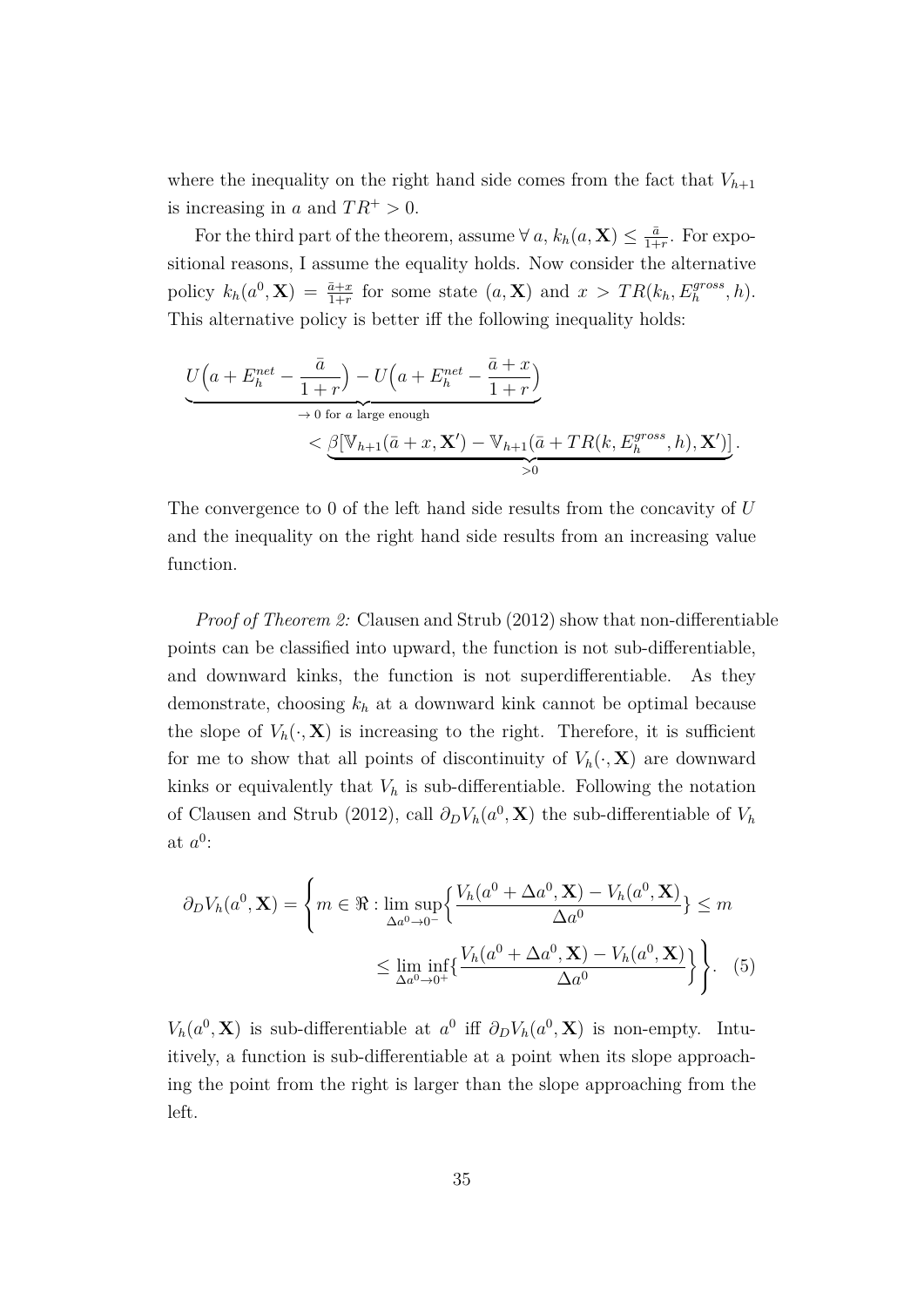I first show that the upward jump in the policy function at  $\tilde{a}_h(\mathbf{X})$  leads to *V<sup>h</sup>* being still sub-differentiable. For the ease of presentation, I omit the dependence of  $\tilde{a}_h$  on the exogenous state vector **X** from here on. *Theorem 1* establishes that  $k_h(\tilde{a}_h, \mathbf{X}) = k_h(\tilde{a}_h - \epsilon, \mathbf{X}) = \tilde{k}$ . Therefore, the first part of (5) simplifies to

$$
\lim_{\Delta \tilde{a}_h \to 0^-} \left\{ \frac{U(\tilde{a}_h + \Delta \tilde{a}_h + E_h^{net} - \tilde{k}) - U(\tilde{a}_h + E_h^{net} - \tilde{k})}{\Delta \tilde{a}_h} \right\}.
$$
 (6)

The second part of (5) becomes

$$
\liminf_{\Delta \tilde{a}_h \to 0^+} \left\{ \frac{U(\tilde{a}_h + \Delta \tilde{a}_h + E_h^{net} - k_h(\tilde{a}_h + \Delta \tilde{a}_h, \mathbf{X}))}{\Delta \tilde{a}_h} - \frac{U(\tilde{a}_h + E_h^{net} - \tilde{k})}{\Delta \tilde{a}_h} + \beta \left[ \frac{\mathbb{V}_{h+1}((1+r)k_h(\tilde{a}_h + \Delta \tilde{a}_h, \mathbf{X}), \mathbf{X}')}{\Delta \tilde{a}_h} - \frac{\mathbb{V}_{h+1}((1+r)\tilde{k}, \mathbf{X}')}{\Delta \tilde{a}_h} \right] \right\}.
$$
 (7)

Because  $k_h(\tilde{a}_h + \Delta \tilde{a}_h, \mathbf{X})$  is optimal, it must be that

$$
U(\tilde{a}_h + \Delta \tilde{a}_h + E_h^{net} - k_h(\tilde{a}_h + \Delta \tilde{a}_h, \mathbf{X}))
$$
  
+  $\beta \mathbb{V}_{h+1}((1+r)k_h(\tilde{a}_h + \Delta \tilde{a}_h, \mathbf{X}), \mathbf{X}') \ge$   

$$
U(\tilde{a}_h + \Delta \tilde{a}_h + E_h^{net} - \tilde{k}) + \beta \mathbb{V}_{h+1}((1+r)\tilde{k}, \mathbf{X}').
$$

Together with the fact that  $k_h(\cdot, \mathbf{X})$  is weakly increasing and  $\mathbb{V}_{h+1}(\cdot, \mathbf{X}')$  is strictly increasing implies (7)  $\geq$  (6) as was to be shown.

I still need to show that  $V_h$  is sub-differentiable, given that  $V_{h+1}$  is subdifferentiable. Clausen and Strub (2012) show that kinks do not cancel out under addition. Hence, it is sufficient to show that the upper envelope of a sub-differentiable function is sub-differentiable.<sup>36</sup> When  $V_h(\cdot, \mathbf{X})$ is the upper envelope of some sub-differentiable function,  $f(a, K)$ , with

<sup>36</sup>My proof follows their *Lemma 4* where I replace the derivative with the subdifferential.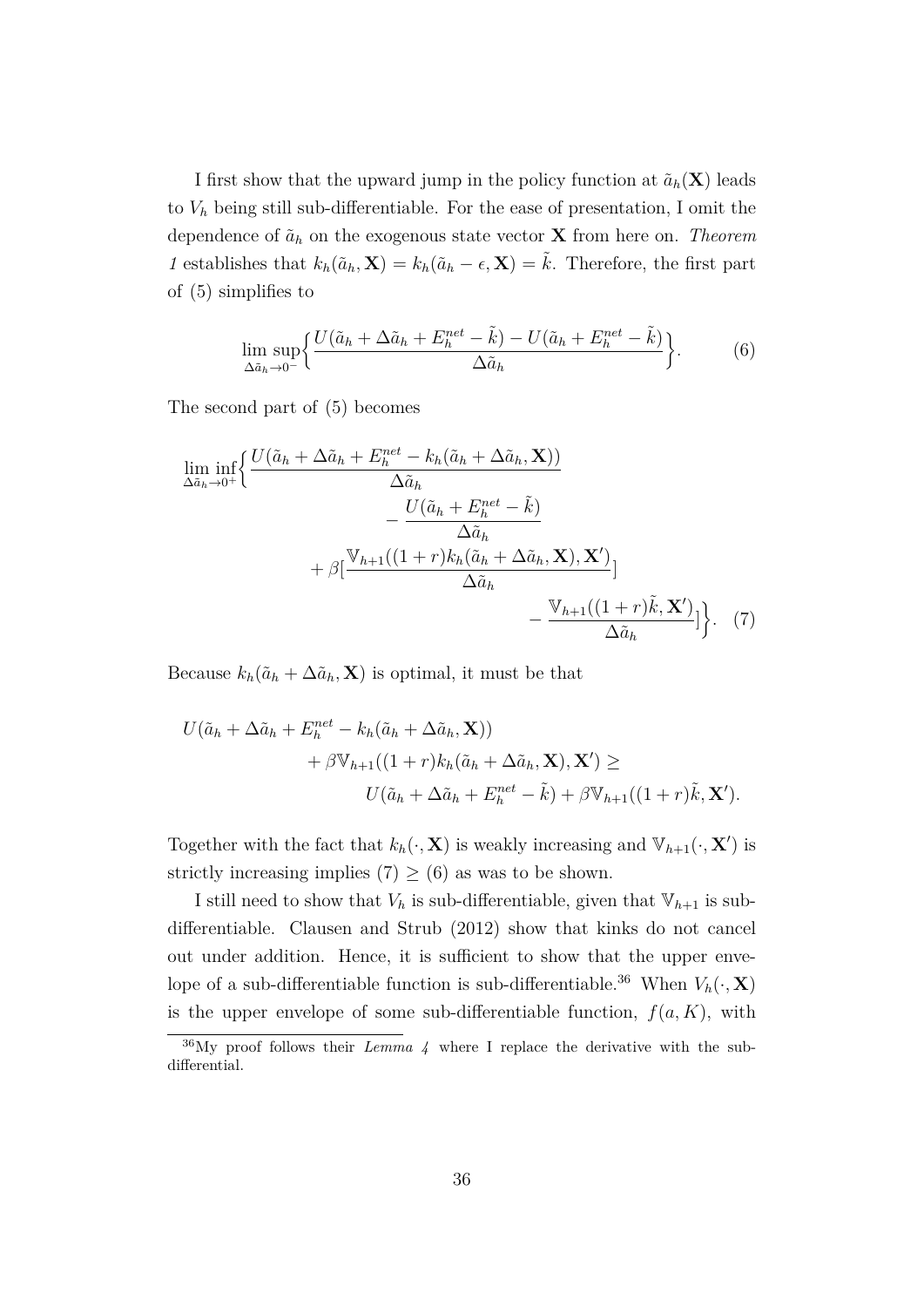$V_h(a^0, \mathbf{X}) = f(a^0, k)$ :

$$
f(a + \Delta a, k) - f(a, k) \le V_h(a^0 + \Delta a, \mathbf{X}) - V_h(a^0, \mathbf{X}).
$$

It follows that  $\partial_D f \in \partial_D V_h(\cdot, \mathbf{X})$  and consequently  $V_h(\cdot, \mathbf{X})$  is sub-differentiable. The desired result follows directly: All non-differentiable points cannot be a solution to  $(1)$  and  $(2)$ .

# **D Micro Elasticities**

Several papers asses the effects asset means-tested income support has on households' wealth accumulation with reduced form approaches. This section employs my model to perform policy experiments as those exploited by these papers. Replicating these experiment is beyond the scope of this paper. Households have characteristics which are not present in the model. Moreover, the time frame under consideration; thereby, the institutional setting, is not identical to the period studied in this paper. Nevertheless, comparing the implied estimates allows to get a feeling about the magnitude of potential differences.

Powers (1998) uses changes in states asset limits of the *AF DC* program in 1981, to asses how state differences affect households' wealth accumulation in the years after the reform. Her sample consists of female headed households with an average age of 28 for whom she specifies the following regression:

$$
S_{it} = \beta \Delta L_{it} + \alpha X_{it} + \epsilon_{it},
$$

where  $S_{it}$  is savings of household *i* between years 1978 and 1983,  $\Delta L_{it}$  is the change in the asset limit and  $X_{it}$  are household observables. She finds that increasing the limit by \$ 1 leads to a statistically significant 25 cents additional savings over the next five years.

To approximate her experiment within my framework, I increase the common asset threshold by inflation adjusted \$ 446, the average rise in the data reported by Powers (1998), and simulate for five years 28 year old high school dropouts, the dominant demographic group in her study. I compare their response in  $S_{it}$  to the same households in my baseline specification where  $\bar{a}$  stays the same. The top panel in Table 8 shows that the model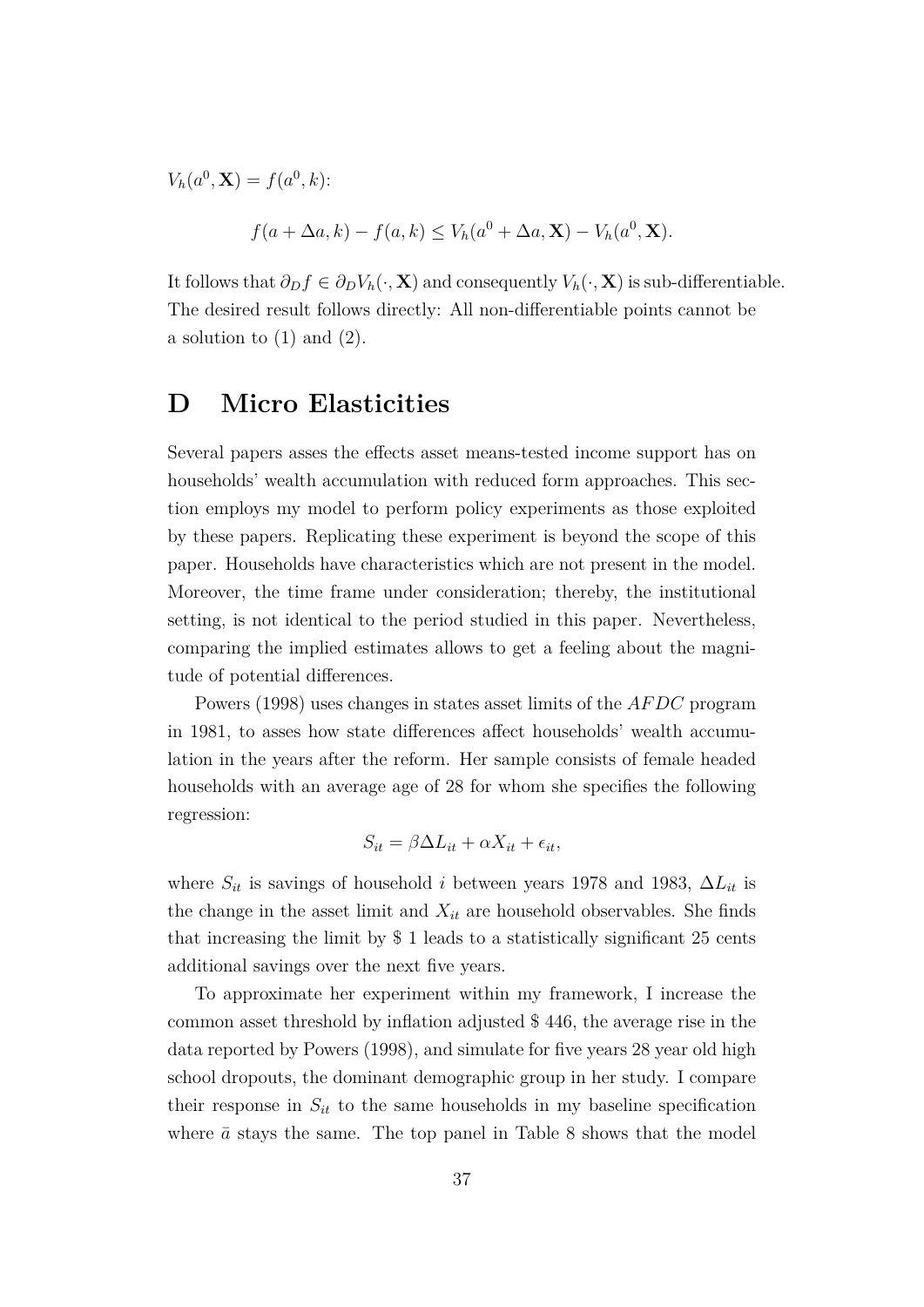Table 8: Micro Elasticities

| Estimate<br>Model |         |                   | Changing $\bar{a}$<br>Powers<br>$0.245*$<br>$0.2*$ |         | Hurst<br>0.2<br>0.7 |      |          |
|-------------------|---------|-------------------|----------------------------------------------------|---------|---------------------|------|----------|
|                   |         |                   | Changing $TR$                                      |         |                     |      |          |
|                   | Neumark |                   |                                                    |         |                     |      |          |
|                   |         | Treatment         |                                                    |         |                     |      |          |
| Estimate<br>Model |         | $-287*$<br>$-1.2$ |                                                    |         |                     |      |          |
|                   |         |                   |                                                    |         |                     |      |          |
|                   |         | Zilliak           |                                                    |         |                     |      |          |
|                   | All     |                   | Low                                                | Medium  |                     | High |          |
| Estimate          | $-0.5$  |                   | 0.77                                               | $-2.45$ |                     | 3.05 |          |
| Model             | $-0.58$ |                   | $-1.3$                                             | $-1.2$  | $-0.6$              |      | $\theta$ |

Notes: The table displays estimates from Powers (1998), Hurst and Ziliak (2006), Neumark and Powers (1998), and Ziliak (2003). It compares those results to model simulations. A star indicates statistical significance at least at the 10 percent level.

implied response turns out to be close to the reduced form estimate. Given the differences in setting, one would not expect a perfect fit between the two numbers. Yet, the comparison provides evidence that the model does not overstate the effect that asset means-testing has on wealth accumulation.

Hurst and Ziliak (2006) study the effect of the 1996 *AF DC* reform on single female headed households. They run a regression of the form:

$$
S_{it} = \beta \Delta L_{it} + \gamma \Delta L_{it} D_{it} + \alpha X_{it} + \epsilon_{it},
$$

where  $S_{it}$  is household's savings between 1996 and 2001, and  $D_{it}$  is a dummy that is one whenever a household is female headed with children. Besides demographics, *Xit* includes average household income and the change in household income. They find that changes in asset limits did not affect wealth accumulation over a five year period.

Again, I simulate an increase of  $\bar{a}$  in my model by the average increase in the data (\$ 1000). I follow households with the average age in the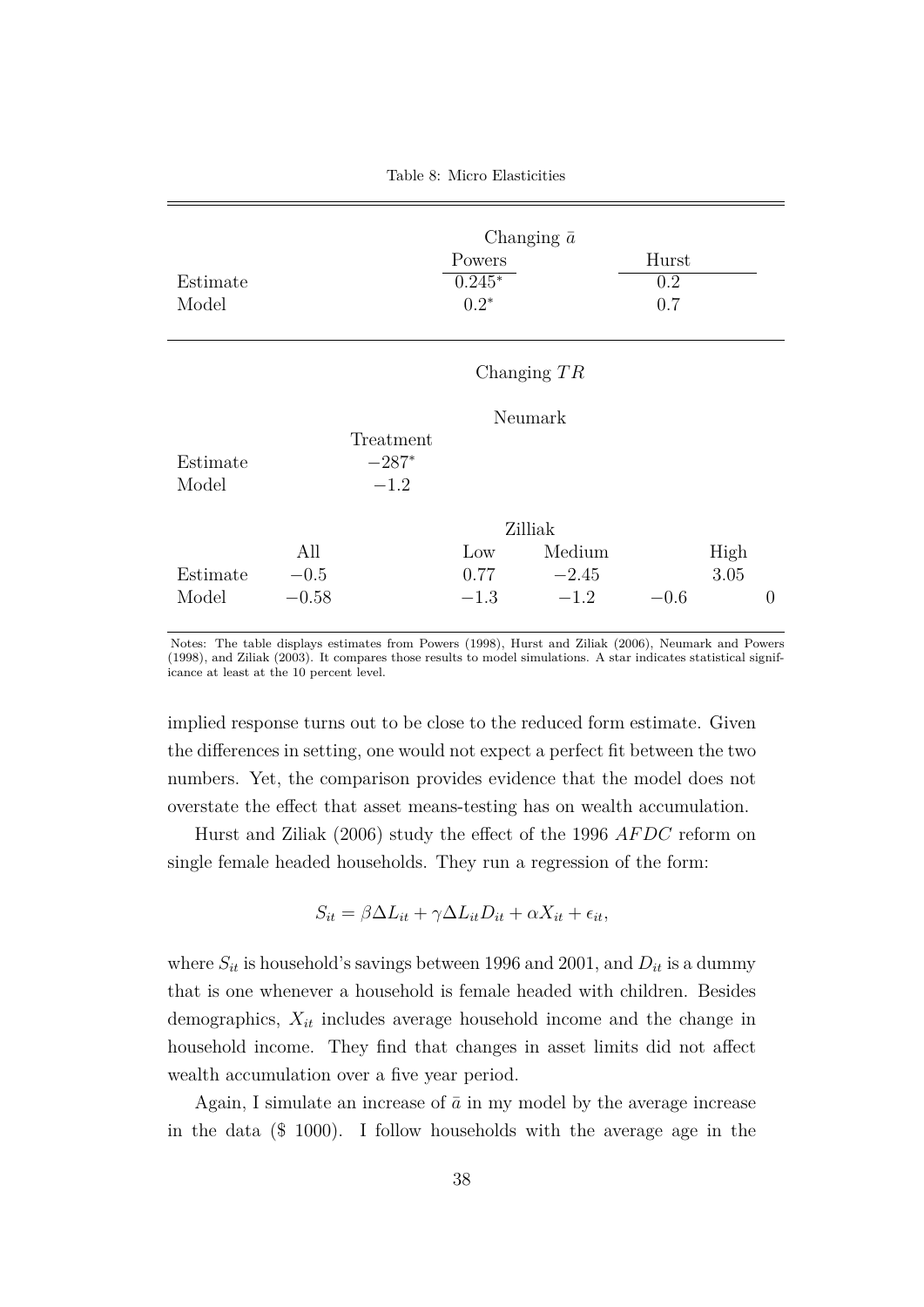data (32) for five years. In the regression, being a high school dropout is supposed to proxy for the likelihood of participation. Table 8 shows that also the model implies an statistically insignificant response (0*.*7) of these households to the change in the asset limit. The important aspect to notice is that the theory does not unambiguously imply that higher asset limits should increase households' wealth accumulation. Higher limits imply that participation becomes more attractive to a larger range of households. Households with previously moderate wealth suddenly find it attractive to reduce their wealth to become eligible to the means-tested program. Moreover, higher asset limits effectively makes the welfare state more generous; thereby, they reduce the incentives for precautionary savings. The strength of these different incentives depend on households' age and are stronger for the somewhat older households studied by Hurst and Ziliak (2006) compared to Powers (1998).

A second strand of literature studies wealth outcomes resulting from different state legislation in the level of asset means-tested transfers. Neumark and Powers (1998) study the effect that state supplements to *SSI* have on the savings behavior of those aged 61−64. They split their sample into likely and unlikely participants. They obtain participation likelihood from a first stage probit regression of *SSI* participation on demographics, among them education and food stamp participation. In a second step, they estimate a regression of the form:

$$
S_{ij} = \alpha SUPP_{ij} + \beta PART_{ij} + \gamma PART_{ij} SUPP_{ij} + \epsilon_{it},
$$

where  $S_{ij}$  is individual savings between age 61 − 64 in state *j*,  $SUPP_{ij}$ is the state supplement, and *P ARTij* is a dummy which is one when a household is predicted to have a high likelihood to participate in *SSI*. The identification strategy is to use differences in savings behavior of likely and unlikely participants within states and differences in savings behavior of likely participants between states. They find that increasing *SSI* benefits by \$ 100, reduces savings between age  $61 - 64$  by about \$ 287.

I proxy for likelihood of participation in *SSI* by a dummy which is one when households receive means-tested transfers at age 61 and is low educated. Using the difference approach from Neumark and Powers (1998),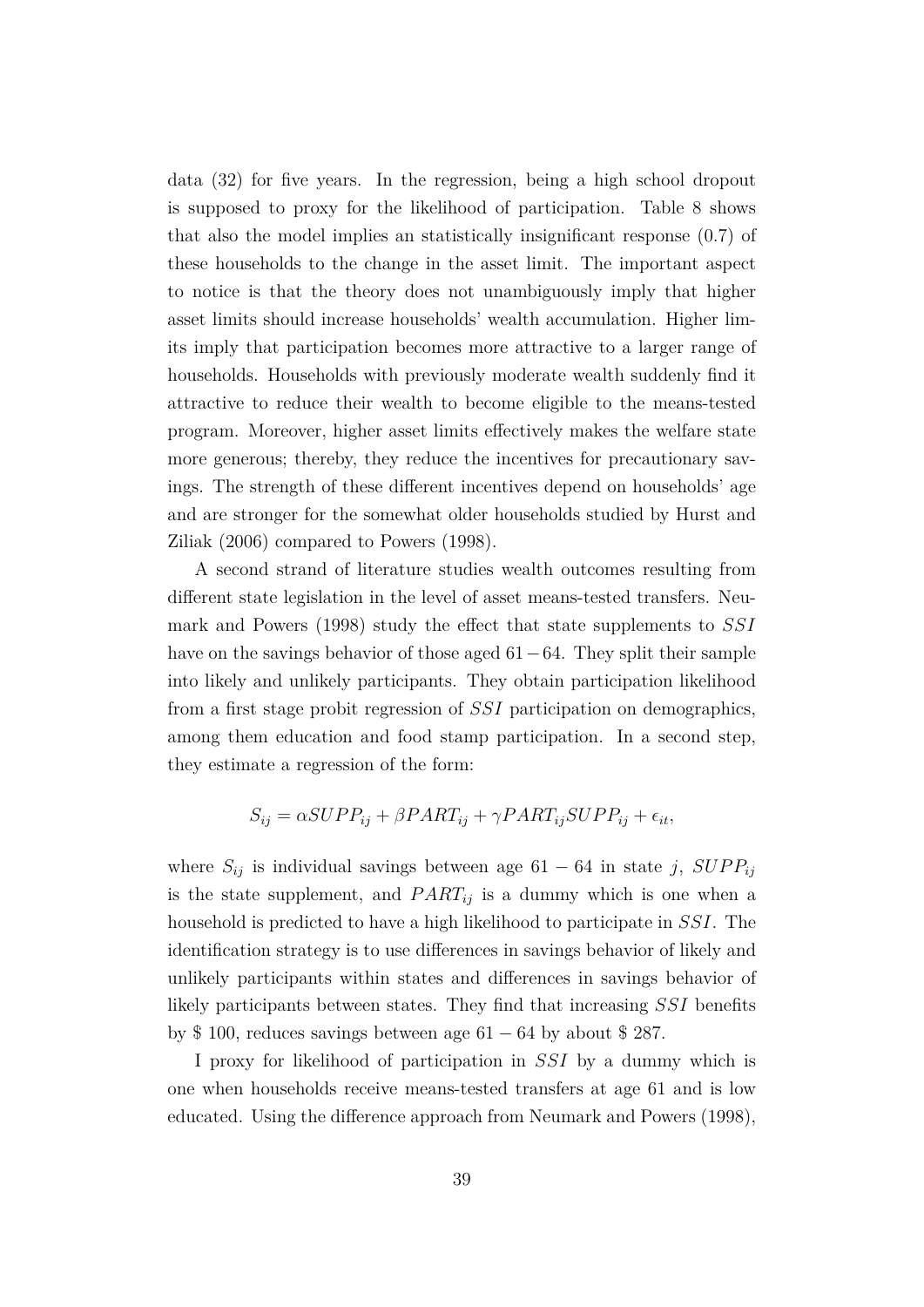I find that a reduction in savings of \$ 1*.*2. This estimate is outside the 95% confidence interval of Neumark and Powers (1998). However, most of their identification comes from their finding that households having a low participation probability and live in states with low *SSI* supplements save on average more ( $\alpha$  is positive). In fact, households with a high probability to participate save very similar across different states.

Finally, Ziliak  $(2003)$  studies the the log ratio of total household wealth<sup>37</sup> to permanent income of the working aged population. He specifies the following regression:

$$
\frac{W_{it}^j}{P_i^j} = \beta_1 PT A_i^j + \beta_2 PT_i^j + \beta_2 PL_i^j + \beta_2 X_{it}^j + \epsilon_{it}^j,
$$

where  $W_{it}^j$  is the log of household wealth in state *j*,  $P_i^j$  $p_i^j$  if the log of household permanent income,  $PT A_i^j$  the log of permanent asset means-tested transfer income,  $PT_i^j$  the log of permanent transfer income, and  $PL_i^j$  is the log of permanent labor income. He computes  $P_i^j$  as average total income over the observation period of a household. Similarly, he computes  $PT A_i^j$ ,  $PT_i^j$ ,  $PL_i^j$  as households average incomes, but instruments for these with state legislation.  $X_{it}^{j}$  includes household observables and the maximum amount of states *AF DC* and *SNAP* benefits. This latter variable is the one to which I compare my model implications. He finds that this ratio is almost unaffected by state differences in *AF DC* and *SNAP* benefits.

Ziliak (2003) faces the problem that there may be unobserved household heterogeneity and uses a random effect model to identify the coefficients. The approach is not feasible in my case, because I am missing state variation in the instruments. Instead, I use a mean comparison between my baseline specification, and a specification with 10 percent higher *AF DC* and *SNAP* benefits to compute the true coefficients. The lower panel of Table 8 shows that both on average and for different education groups, the wealth response is close to zero.

 $37$ Different to my approach, he includes business equity into total household wealth.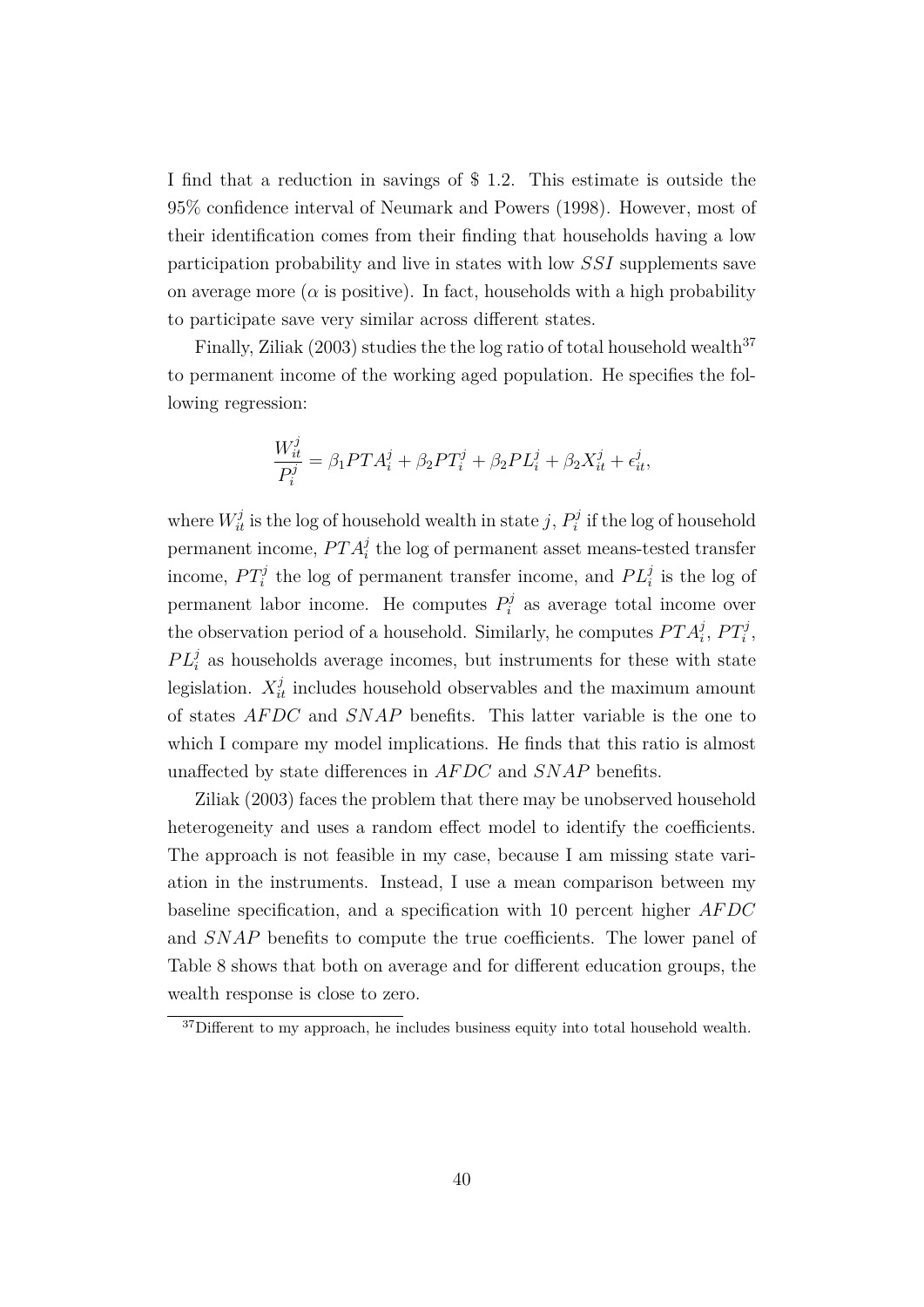## **E Numerical Algorithm**

My algorithm depends on the state the household is currently in. In regions where households are too wealthy and never want to participate in the means-tested program, I solve for optimal policy with the endogenous grid method proposed by Caroll (2006). In other parts of the state space, first order conditions are not necessarily unique. In theory, one knows all non-differentiabilities in the expected value function when computing the problem backwards and could compare all candidate points to the choice  $k=\frac{\bar{a}}{1+\bar{b}}$  $\frac{\bar{a}}{1+r}$ . *Theorem 2* establishes that the choice leading to the highest value is indeed the global optimum. However, uncertain earnings increases the number of non-differentiabilities quickly making it computationally expensive to allow for off-grid choices. As a compromise, I allow for a very fine asset grid for low asset choices and make it coarser towards higher asset states. In total, I allow for almost 9000 asset choices. Solving the household problem with *Fortran 90* and a computing cluster with 28 workers takes about 1 hour.

Following the computation of optimal policies, I compute the median wealth to earnings ratio by simulating a history of 100000 households. I update the discount factor using bisection search. Finally, to reduce the simulation error when computing welfare measures, I compute the stationary distribution  $\lambda$  using distribution function iteration.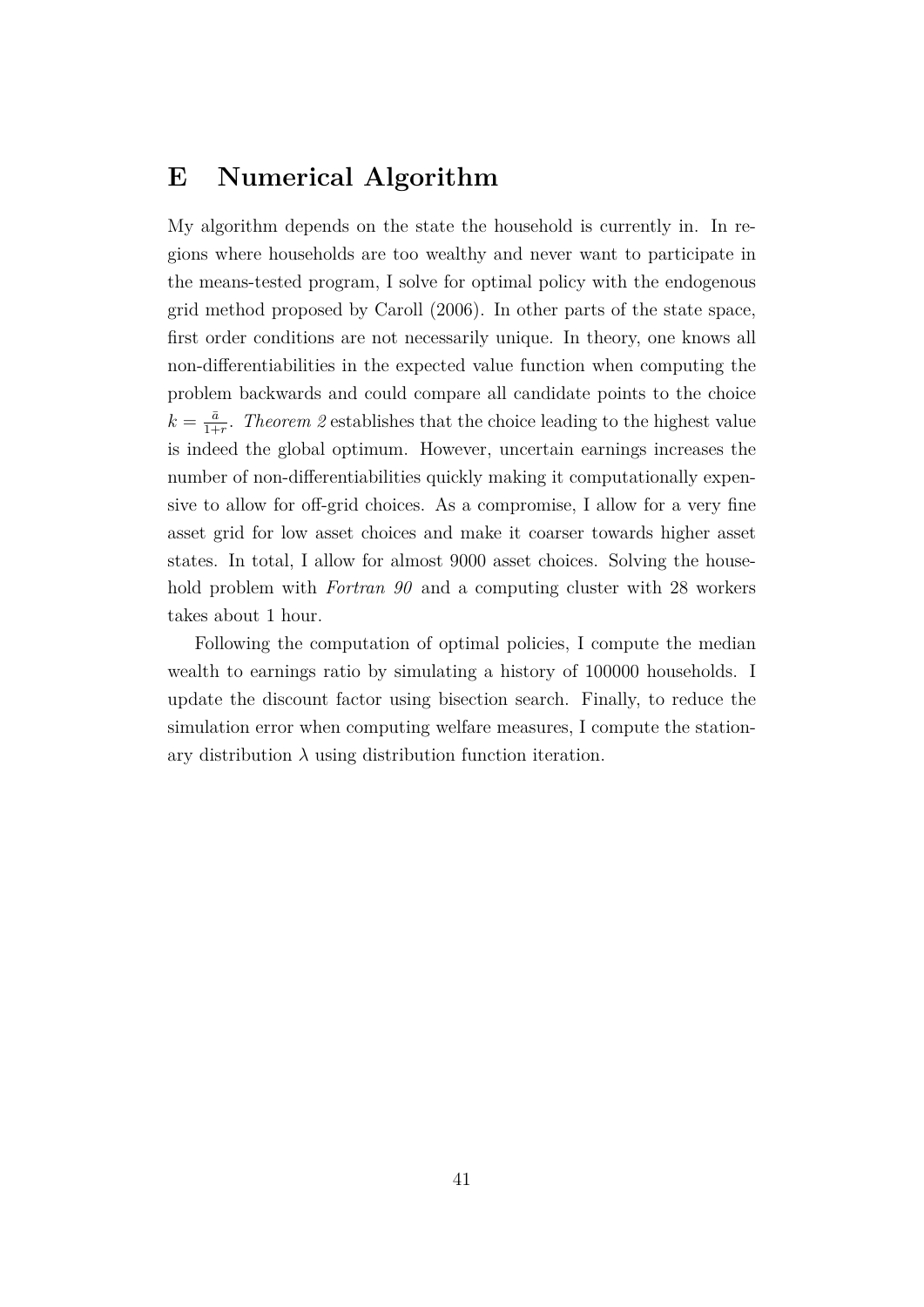### **References**

- BELL, F. C. AND M. L. MILLER (2002): "Life Tables for the United States Social Security Area 1900-2100," Actuarial Study 16, Social Security Administration.
- BLUNDELL, R., L. PISTAFERRI, AND I. PRESTON (2008): "Consumption Inequality and Partial Insurance," *American Economic Review*, 98, 1887– 1921.
- Braun, A. R., K. A. Kopecky, and T. Koreshkova (2013): "Old, Sick, Alone, and Poor: A Welfare Analysis of Old-Age Social Insurance Programs," Working Paper 2013-2, Federal Reserve Bank of Atlanta.
- BROWN, J., J. B. LIEBMAN, AND J. POLLET (2008): "Appendix. Estimating Life Tables That Reflect Socioeconomic Differences In Mortality," in *The Distributional Aspects of Social Security and Social Security Reform*, ed. by M. Feldstein and J. B. Liebman, Chicago: University of Chicago Press.
- Caroll, C. D. (2006): "The Method of Endogenous Grid Points for Solving Dynamic Stochastic Optimization Problems," *Economic Letters*, 91, 312–320.
- Carroll, C. D., K. E. Dynan, and S. D. Krane (2003): "Unemployment Risk and Precautionary Wealth: Evidence from Households' Balance Sheets," *The Review of Economics and Statistics*, 85, 586–604.
- CLAUSEN, A. AND C. STRUB (2012): "Envelope Theorems for Non-Smooth and non-Concave Optimization," mimeo, University of Pennsylvania.
- Conesa, J. C., S. Kitao, and D. Krueger (2009): "Taxing Capital? Not a Bad Idea after All!" *American Economic Review*, 99, 25–48.
- De Nardi, M., E. French, and J. B. Jones (2010): "Why Do the Elderly Save? The Role of Medical Expenses," *Journal of Political Economy*, 118, 39–75.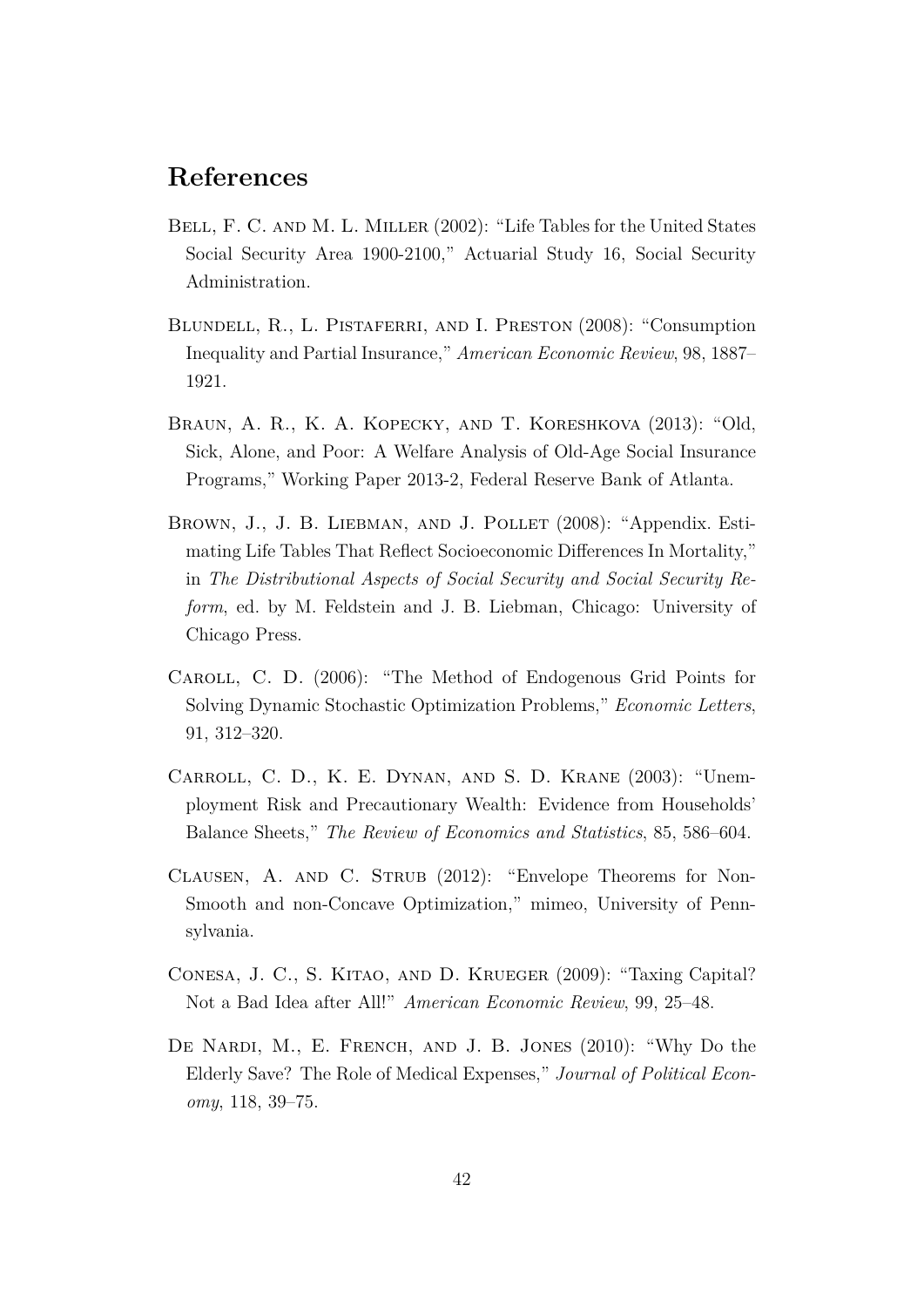- Dynan, K. E., J. Skinner, and S. P. Zeldes (2004): "Do the Rich Save More?" *Journal of Political Economy*, 112, 397–444.
- Federal Budget (2011): *Budget of the U.S. Government Fiscal Year 2011*.
- French, E. and J. B. Jones (2011): "The Effects of Health Insurance and Self-Insurance on Retirement Behavior," *Econometrica*, 79, 693–732.
- Golosov, M. and T. J. Sargent (2012): "Taxation, Redistribution, and Debt in Incomplete Market Economies with Aggregate Shocks," mimeo, Princeton.
- Golosov, M. and A. Tsyvinski (2006): "Designing Optimal Disability Insurance: A Case for Asset Testing," *Journal of Political Economy*, 114, 257–279.
- Gruber, J. (1997): "The Consumption Smoothing Benefits of Unemployment Insurance," *American Economic Review*, 87, 192–205.

——— (2001): "The Wealth of the Unemployed," *Industrial and Labor Relations Review*, 55, 79–94.

- HEATHCOTE, J., K. STORESLETTEN, AND G. L. VIOLANTE (2014): "Optimal Tax Progressivity: An Analytical Framework," Working Paper 19899, NBER.
- HUBBARD, G. R., J. SKINNER, AND S. P. ZELDES (1994): "Expanding the Life-Cycle Model: Precautionary Saving and Public Policy," *The American Economic Review, P&P*, 84, 174–179.
- ——— (1995): "Precautionary Savings and Social Insurance," *Journal of Political Economy*, 103, 360–399.
- Hurst, E. and J. P. Ziliak (2006): "Do Welfare Asset Limits Affect Household Saving? Evidence from Welfare Reform," *Journal of Human Resources*, 41, 46–71.
- Kaplan, G. and G. L. Violante (2010): "How Much Consumption Insurance beyond Self-Insurance?" *American Economic Journal: Macroeconomics*, 2, 53–87.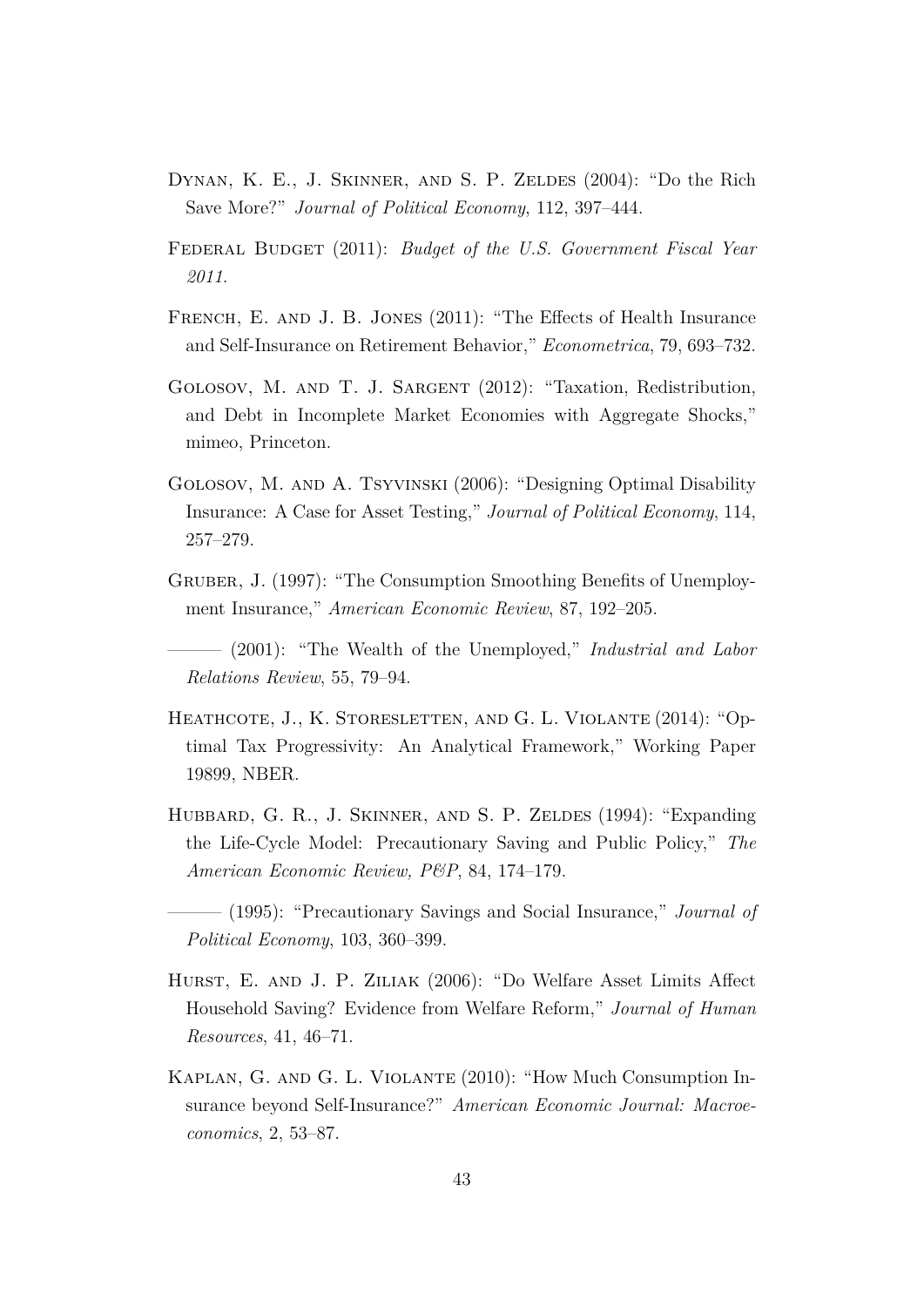- Kassabian, D., T. Vericker, D. Searle, and M. Murphy (2011): "Welfare Rules Databook: State TANF Policies as of July 2010," mimeo, The Urban Institute.
- Krueger, D. and F. Kubler (2006): "Pareto-Improving Social Security Reform when Financial Markets are Incomplete!?" *American Economic Review*, 96, 737–755.
- Low, H., C. Meghir, and L. Pistaferri (2010): "Wage Risk and Employment Risk over the Life Cycle," *American Economic Review*, 100, 1432–1467.
- Meyer, B. D. (2002): "Unemployment and Workers' Compensation Programmes: Rationale, Design, Labour Supply and Income Support," *Fiscal Studies*, 23, 1–49.
- Moffitt, R. A. (2003): *NBER Macroeconomics Annual 2003: The Business Cycle and the Life Cycle*, University of Chicago Press.
- Neumark, D. and E. T. Powers (1998): "The Effect of Means-Tested Income Support for the Elderly on Pre-Retirement Saving: Evidence from the SSI Program in the U.S." *Journal of Public Economics*, 68, 181–206.
- PASHCHENKO, S. AND P. PORAPAKKARM (2013): "Work Incentives of Medicaid Beneficiaries and The Role of Asset Testing," mimeo, Uppsala University.
- PAVONI, N. AND G. L. VIOLANTE (2007): "Optimal Welfare-to-Work Programs," *Review of Economic Studies*, 74, 283–318.
- Powers, E. T. (1998): "Does Means-Testing Welfare Discourage Saving? Evidence from a Change in AFDC Policy in the United States," *Journal of Public Economics*, 68, 33–53.
- Rendahl, P. (2012): "Asset-based Unemployment Insurance," *International Economic Review*, 53, 743–770.